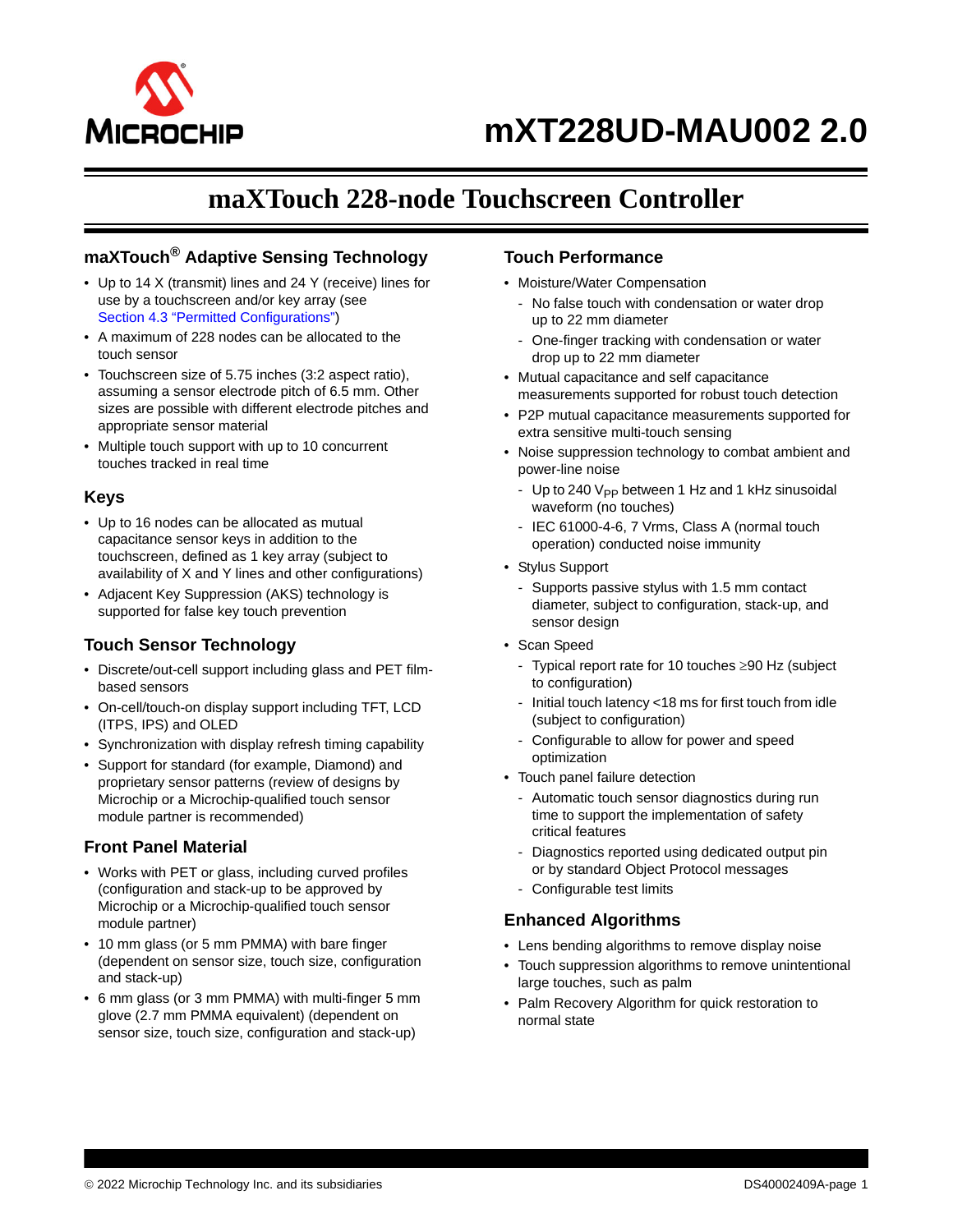# **Data Store**

- 60-byte CRC-checksummed data area for use as a run-time Product Data Store Area
- Up to 64 bytes of user's custom data (not CRC checksummed)

# **Device Encryption**

• Encrypted configuration parameters and touch coordinate reports (OBP messages) using customer's own security key

# **Power Saving**

- Programmable timeout for automatic transition from Active to Idle state
- Pipelined analog sensing detection and digital processing to optimize system power efficiency

# **Application Interfaces**

- $1<sup>2</sup>C$  client interface for main communication with the device, with support for Standard mode (up to 100 kHz), Fast mode (up to 400 kHz), Fast-mode Plus (up to 1 MHz)
- Interrupt to indicate when a message is available
- Additional SPI Debug Interface to read the raw data for tuning and debugging purposes

# **Power Supply**

- Digital (Vdd) 3.3V nominal
- Digital I/O (VddIO) 3.3V nominal
- Analog (AVdd) 3.3V nominal
- High voltage internal X line drive (XVdd) 6.6V with internal voltage pump

# **Package**

 $\bullet$  56-pin XQFN 6  $\times$  6  $\times$  0.4 mm, 0.35 mm pitch

# **Operating Temperature**

 $\cdot$  -40°C to +85°C

# **Design Services**

• Review of device configuration, stack-up and sensor patterns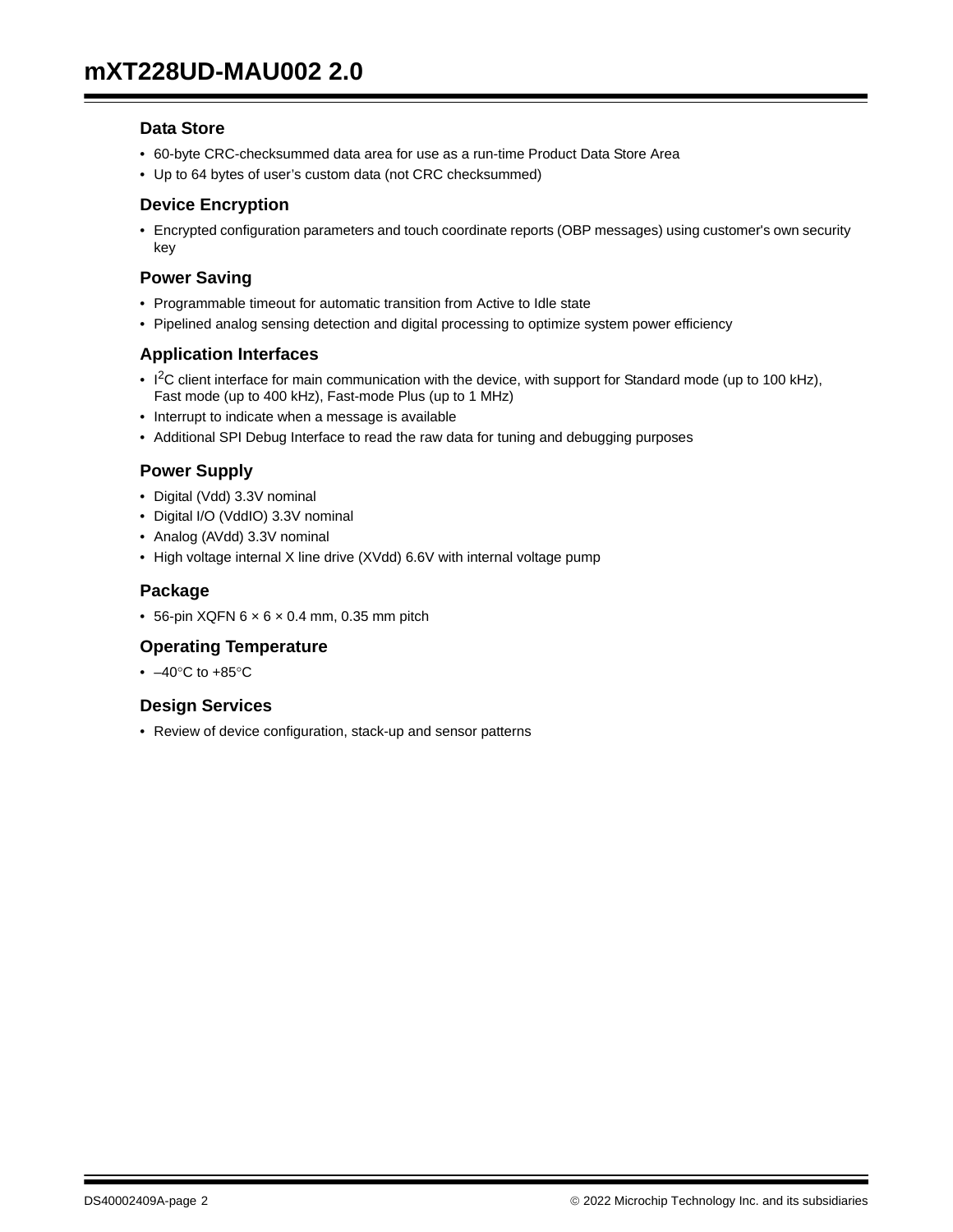# **PIN CONFIGURATION**

**Pin Configuration – 56-pin XQFN**

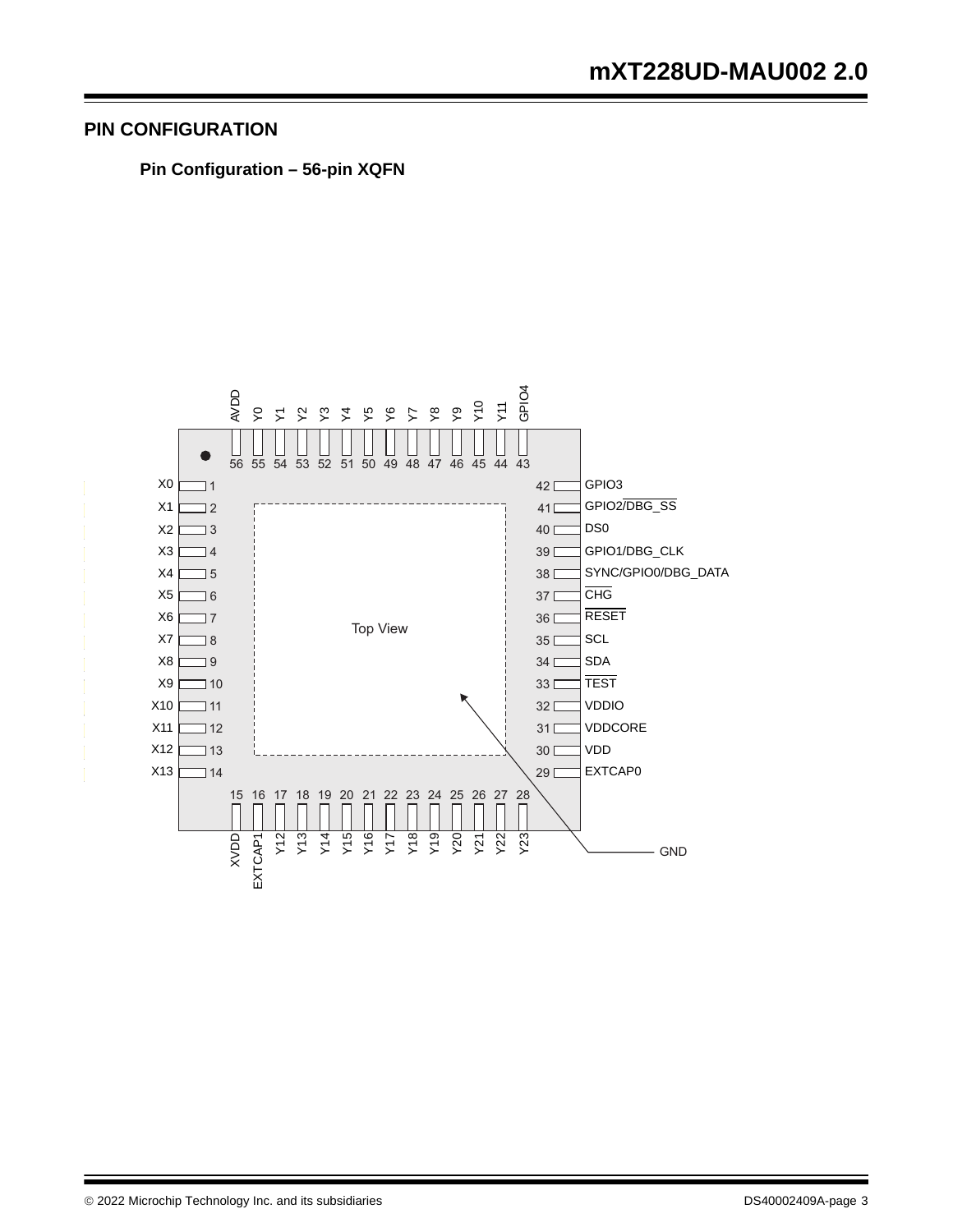| Pin | Name            | <b>Type</b>              | <b>Supply</b>            | <b>Description</b>                                                                                                                   | If Unused                |
|-----|-----------------|--------------------------|--------------------------|--------------------------------------------------------------------------------------------------------------------------------------|--------------------------|
| 1   | X0              | S                        | XVdd                     | X line connection                                                                                                                    | Leave open               |
| 2   | X1              | S                        | XVdd                     | X line connection                                                                                                                    | Leave open               |
| 3   | X2              | S                        | XVdd                     | X line connection                                                                                                                    | Leave open               |
| 4   | X <sub>3</sub>  | S                        | XVdd                     | X line connection                                                                                                                    | Leave open               |
| 5   | X4              | S                        | XVdd                     | X line connection                                                                                                                    | Leave open               |
| 6   | X <sub>5</sub>  | S                        | <b>XVdd</b>              | X line connection                                                                                                                    | Leave open               |
| 7   | X6              | S                        | <b>XVdd</b>              | X line connection                                                                                                                    | Leave open               |
| 8   | X7              | S                        | XVdd                     | X line connection                                                                                                                    | Leave open               |
| 9   | X8              | S                        | XVdd                     | X line connection                                                                                                                    | Leave open               |
| 10  | X <sub>9</sub>  | S                        | <b>XVdd</b>              | X line connection                                                                                                                    | Leave open               |
| 11  | X <sub>10</sub> | S                        | XVdd                     | X line connection                                                                                                                    | Leave open               |
| 12  | X11             | S                        | XVdd                     | X line connection                                                                                                                    | Leave open               |
| 13  | X12             | S                        | <b>XVdd</b>              | X line connection                                                                                                                    | Leave open               |
| 14  | X13             | S                        | <b>XVdd</b>              | X line connection                                                                                                                    | Leave open               |
| 15  | <b>XVDD</b>     | P                        | $\equiv$                 | X line drive power                                                                                                                   |                          |
| 16  | EXTCAP1         | P                        |                          | Voltage doubler - connect to EXTCAP0 via capacitor;<br>see Section 2.2.6 "XVdd"                                                      | Leave open               |
| 17  | Y12             | S                        | AVdd                     | Y line connection                                                                                                                    | Leave open               |
| 18  | Y13             | S                        | AVdd                     | Y line connection                                                                                                                    | Leave open               |
| 19  | Y14             | S                        | AVdd                     | Y line connection                                                                                                                    | Leave open               |
| 20  | Y15             | S                        | AVdd                     | Y line connection                                                                                                                    | Leave open               |
| 21  | Y16             | S                        | AVdd                     | Y line connection                                                                                                                    | Leave open               |
| 22  | Y17             | S                        | AVdd                     | Y line connection                                                                                                                    | Leave open               |
| 23  | Y18             | $\mathsf S$              | AVdd                     | Y line connection                                                                                                                    | Leave open               |
| 24  | Y19             | S                        | AVdd                     | Y line connection                                                                                                                    | Leave open               |
| 25  | Y20             | S                        | AVdd                     | Y line connection                                                                                                                    | Leave open               |
| 26  | Y21             | S                        | AVdd                     | Y line connection                                                                                                                    | Leave open               |
| 27  | Y22             | $\mathsf S$              | AVdd                     | Y line connection                                                                                                                    | Leave open               |
| 28  | Y23             | S                        | AVdd                     | Y line connection                                                                                                                    | Leave open               |
| 29  | EXTCAP0         | P                        |                          | Voltage doubler - connect to EXTCAP1 via capacitor;<br>see Section 2.2.6 "XVdd"                                                      | Leave open               |
| 30  | <b>VDD</b>      | P                        | $\overline{\phantom{0}}$ | Digital power                                                                                                                        |                          |
| 31  | VDDCORE         | P                        | ÷.                       | Digital core power                                                                                                                   |                          |
| 32  | <b>VDDIO</b>    | P                        | $\overline{\phantom{0}}$ | Digital IO interface power                                                                                                           | $\overline{\phantom{0}}$ |
| 33  | <b>TEST</b>     | $\overline{\phantom{0}}$ | VddIO                    | Reserved for factory use; pull up to VddIO                                                                                           | -                        |
| 34  | <b>SDA</b>      | OD                       | VddIO                    | I <sup>2</sup> C Serial Data                                                                                                         |                          |
| 35  | SCL             | OD                       | VddIO                    | I <sup>2</sup> C Serial Clock                                                                                                        |                          |
| 36  | <b>RESET</b>    | L                        | VddIO                    | Reset low. Pull up to VddIO. Connection to host<br>system is recommended                                                             | Pull up to VddIO         |
| 37  | <b>CHG</b>      | OD                       | VddIO                    | State change interrupt. Pull up to VddIO<br>Note: Briefly set (~100 ms) as an input after power-<br>up/reset for diagnostic purposes |                          |

**TABLE 1: PIN LISTING – 56-PIN XQFN**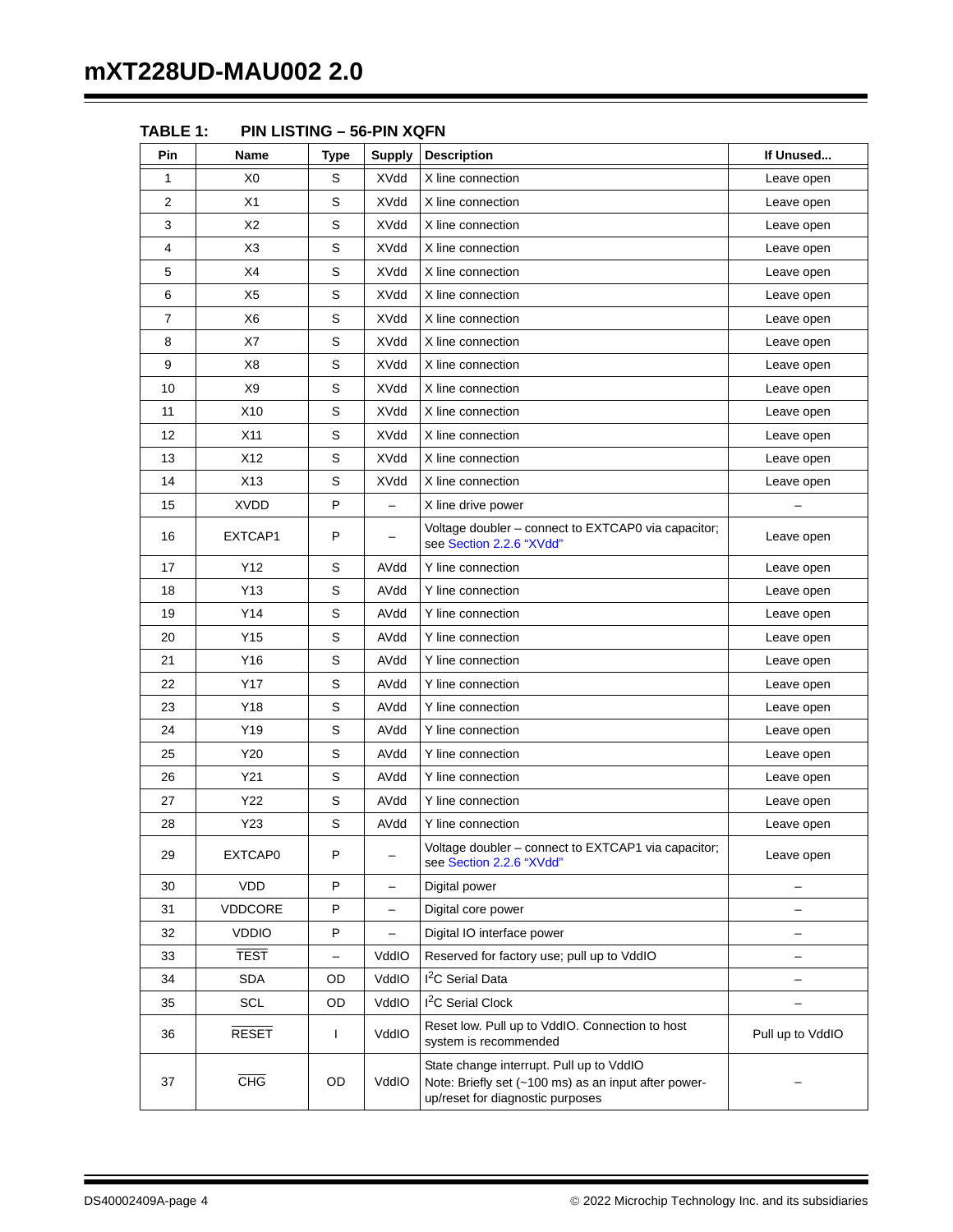| Pin | Name              | <b>Type</b> | <b>Supply</b>            | <b>Description</b>                                                                                         | If Unused                                   |  |
|-----|-------------------|-------------|--------------------------|------------------------------------------------------------------------------------------------------------|---------------------------------------------|--|
|     | <b>SYNC</b>       | ı           | VddIO                    | External synchronization: frame synchronization<br>(VSync) or pulse synchronization (HSync) <sup>(1)</sup> |                                             |  |
| 38  | GPIO <sub>0</sub> | I/O         |                          | General purpose IO; see Section 2.2.11 "GPIO Pins"                                                         | Connect to test point                       |  |
|     | DBG_DATA          | O           | VddIO                    | Debug Data                                                                                                 | Input: Connect to GND<br>Output: Leave open |  |
|     | GPIO1             | I/O         |                          | General purpose IO; see Section 2.2.11 "GPIO Pins"                                                         | Connect to test point                       |  |
| 39  | DBG_CLK           | O           | VddIO                    | Debug Clock                                                                                                | Input: Connect to GND<br>Output: Leave open |  |
| 40  | DS <sub>0</sub>   | O           | Vdd                      | Driven Shield signal; used as guard track between X/Y<br>signals and ground                                | Leave open                                  |  |
| 41  | GPIO <sub>2</sub> | S           | Vdd                      | General purpose IO; see Section 2.2.11 "GPIO Pins"                                                         |                                             |  |
|     | DBG_SS            | O           |                          | Debug SS line                                                                                              | Leave open                                  |  |
| 42  | GPIO <sub>3</sub> | S           | Vdd                      | General purpose IO; see Section 2.2.11 "GPIO Pins"                                                         | Leave open                                  |  |
| 43  | GPIO4             | S           | Vdd                      | General purpose IO; see Section 2.2.11 "GPIO Pins"                                                         | Leave open                                  |  |
| 44  | Y11               | S           | AVdd                     | Y line connection                                                                                          | Leave open                                  |  |
| 45  | Y10               | S           | AVdd                     | Y line connection                                                                                          | Leave open                                  |  |
| 46  | Y9                | S           | AVdd                     | Y line connection                                                                                          | Leave open                                  |  |
| 47  | Y8                | S           | AVdd                     | Y line connection                                                                                          | Leave open                                  |  |
| 48  | <b>Y7</b>         | S           | AVdd                     | Y line connection                                                                                          | Leave open                                  |  |
| 49  | Y6                | S           | AVdd                     | Y line connection                                                                                          | Leave open                                  |  |
| 50  | Y5                | S           | AVdd                     | Y line connection                                                                                          | Leave open                                  |  |
| 51  | Y4                | S           | AVdd                     | Y line connection                                                                                          | Leave open                                  |  |
| 52  | Y3                | S           | AVdd                     | Y line connection                                                                                          | Leave open                                  |  |
| 53  | <b>Y2</b>         | S           | AVdd                     | Y line connection                                                                                          | Leave open                                  |  |
| 54  | Y1                | S           | AVdd                     | Y line connection                                                                                          | Leave open                                  |  |
| 55  | Y <sub>0</sub>    | S           | AVdd                     | Y line connection                                                                                          | Leave open                                  |  |
| 56  | <b>AVDD</b>       | P           | $\overline{\phantom{0}}$ | Analog power                                                                                               |                                             |  |
| Pad | <b>GND</b>        | P           | ÷                        | Exposed pad must be connected to GND                                                                       |                                             |  |

**TABLE 1: PIN LISTING – 56-PIN XQFN (CONTINUED)**

Note 1: The SYNC line can be used for either pulse synchronization or frame synchronization, but not both.

Key:

I Input only C Output only I/O Input or output OD Open drain output CD Cound or power C S Sense pin Open drain output P Ground or power S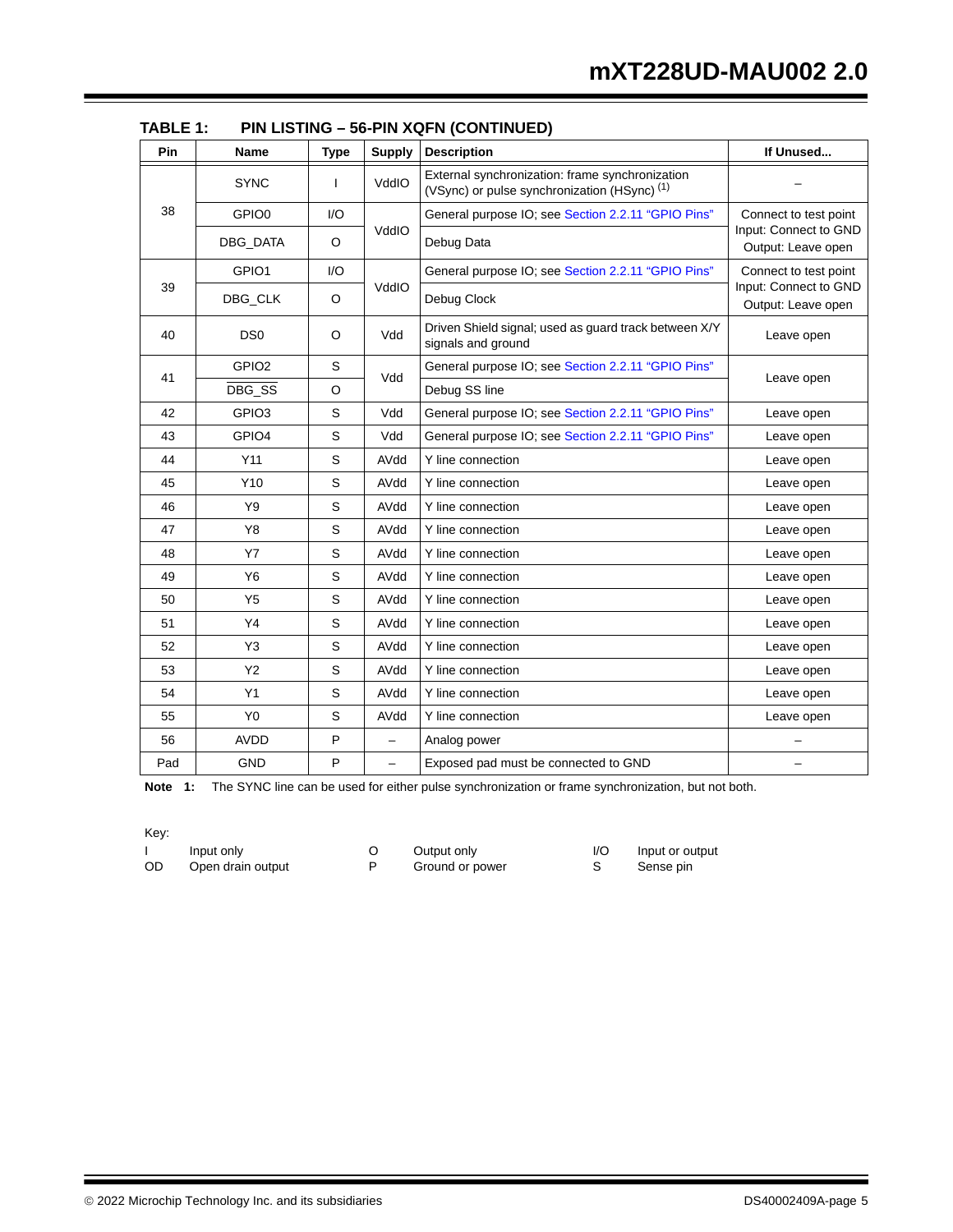# **TABLE OF CONTENTS**

| 1.0  |                                                                                                                                                                                                                                |  |
|------|--------------------------------------------------------------------------------------------------------------------------------------------------------------------------------------------------------------------------------|--|
| 2.0  |                                                                                                                                                                                                                                |  |
| 3.0  |                                                                                                                                                                                                                                |  |
| 4.0  |                                                                                                                                                                                                                                |  |
| 5.0  |                                                                                                                                                                                                                                |  |
| 6.0  | Detailed Operation material content and the content of the content of the content of the content of the content of the content of the content of the content of the content of the content of the content of the content of th |  |
| 7.0  |                                                                                                                                                                                                                                |  |
| 8.0  |                                                                                                                                                                                                                                |  |
| 9.0  |                                                                                                                                                                                                                                |  |
| 10.0 |                                                                                                                                                                                                                                |  |
| 11.0 |                                                                                                                                                                                                                                |  |
|      |                                                                                                                                                                                                                                |  |
|      |                                                                                                                                                                                                                                |  |
|      |                                                                                                                                                                                                                                |  |
|      |                                                                                                                                                                                                                                |  |
|      |                                                                                                                                                                                                                                |  |
|      |                                                                                                                                                                                                                                |  |
|      |                                                                                                                                                                                                                                |  |
|      |                                                                                                                                                                                                                                |  |
|      |                                                                                                                                                                                                                                |  |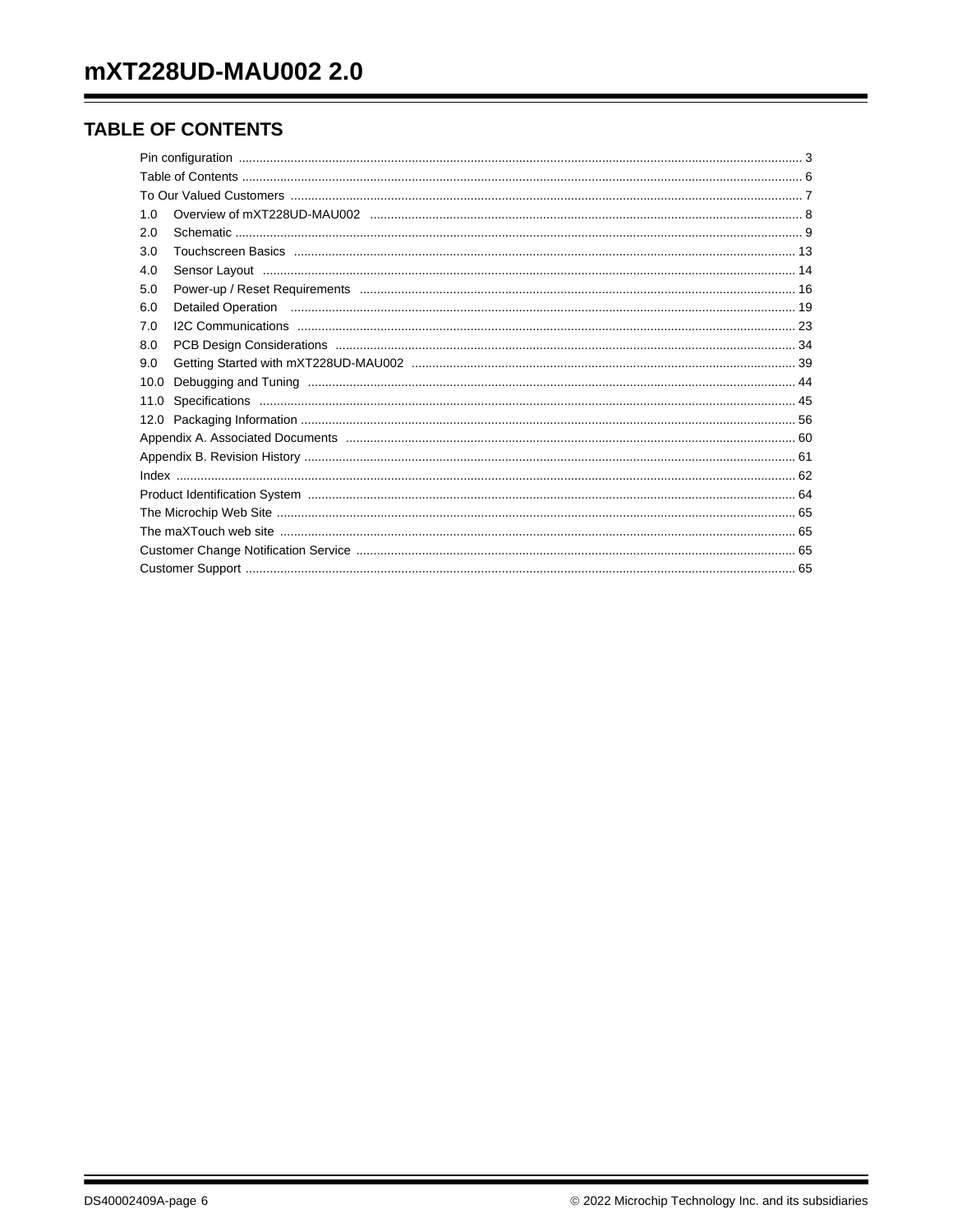# **TO OUR VALUED CUSTOMERS**

It is our intention to provide our valued customers with the best documentation possible to ensure successful use of your Microchip products. To this end, we will continue to improve our publications to better suit your needs. Our publications will be refined and enhanced as new volumes and updates are introduced.

If you have any questions or comments regarding this publication, please contact the Marketing Communications Department via E-mail at **docerrors@microchip.com**. We welcome your feedback.

# **Most Current Data Sheet**

To obtain the most up-to-date version of this data sheet, please register at our Worldwide Web site at:

#### http://www.microchip.com

You can determine the version of a data sheet by examining its literature number found on the bottom outside corner of any page. The last character of the literature number is the version number, (for example, DS30000000A is version A of document DS30000000).

# **Errata**

An errata sheet, describing minor operational differences from the data sheet and recommended workarounds, may exist for current devices. As device/documentation issues become known to us, we will publish an errata sheet. The errata will specify the revision of silicon and revision of document to which it applies.

To determine if an errata sheet exists for a particular device, please check with one of the following:

- Microchip's Worldwide Web site; **http://www.microchip.com**
- Your local Microchip sales office (see last page)

When contacting Microchip, please specify which device, revision of silicon and data sheet (include literature number) you are using.

# **Customer Notification System**

Register on our web site at **http://www.microchip.com** to receive the most current information on all of our products.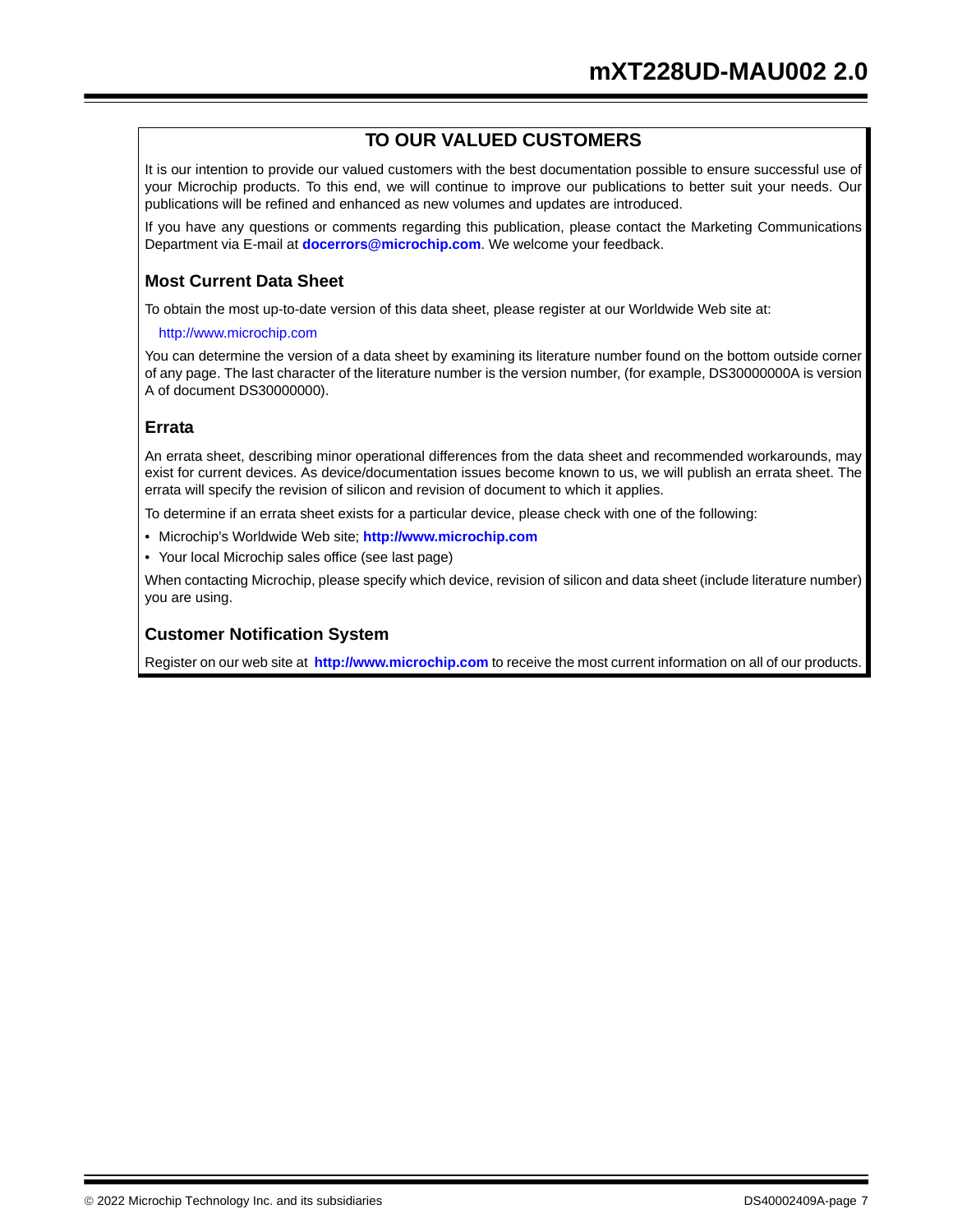# **1.0 OVERVIEW OF MXT228UD-MAU002**

The Microchip maXTouch family of touch controllers brings industry-leading capacitive touch performance to customer applications. The mXT228UD-MAU002 features the latest generation of Microchip adaptive sensing technology that utilizes a hybrid mutual and self capacitive sensing system in order to deliver unparalleled touch features and a robust user experience.

- **Patented capacitive sensing method** The mXT228UD-MAU002 uses a unique charge-transfer acquisition engine to implement Microchip's patented capacitive sensing method. Coupled with a state-of-the-art CPU, the entire touchscreen sensing solution can measure, classify and track a number of individual finger touches with a high degree of accuracy in the shortest response time.
- **Capacitive Touch Engine (CTE)** The mXT228UD-MAU002 features an acquisition engine that uses an optimal measurement approach to ensure almost complete immunity from parasitic capacitance on the receiver input lines. The engine includes sufficient dynamic range to cope with anticipated touchscreen self and mutual capacitances, which allows great flexibility for use with the Microchip proprietary sensor pattern designs. One- and two-layer ITO sensors are possible using glass or PET substrates.
- **Touch detection** The mXT228UD-MAU002 allows for both mutual and self capacitance measurements, with the self capacitance measurements being used to augment the mutual capacitance measurements to produce reliable touch information.

When self capacitance measurements are enabled, touch classification is achieved using both mutual and self capacitance touch data. This has the advantage that both types of measurement systems can work together to detect touches under a wide variety of circumstances.

The system may be configured for different types of default measurements in both idle and active modes. For example, the device may be configured for Mutual Capacitance Touch as the default in active mode and Self Capacitance Touch as the default in idle mode. Note that other types of scans (such as P2P mutual capacitance scans and other types of self capacitance scans) may also be made depending on configuration.

Mutual capacitance touch data is used wherever possible to classify touches as this has a greater resolution than self capacitance measurements and provides positional information on touches. For this reason, multiple touches can only be determined by mutual capacitance touch data. In Self Capacitance Touch Default mode, if the self capacitance touch processing detects multiple touches, touchscreen processing is skipped until mutual capacitance touch data is available.

Self capacitance and P2P mutual capacitance measurements allow for the detection of touches in extreme scenarios, such as thick glove touches, when mutual capacitance touch detection alone may miss touches.

- **Display Noise Cancellation**  A combination of analog circuitry, hardware noise processing, and firmware combats display noise without requiring additional listening channels or synchronization to display timing. This enables the use of shieldless touch sensor stacks, including touch-on-lens.
- **Noise filtering**  Hardware noise processing in the capacitive touch engine provides enhanced autonomous filtering and allows a broad range of noise profiles to be handled. The result is good performance in the presence of LCD noise.
- **Processing power** The main CPU has two companion microsequencer coprocessors under its control consuming low power. This system allows the signal acquisition, preprocessing and postprocessing to be partitioned in an efficient and flexible way.
- **Interpreting user intention** The Microchip hybrid mutual and self capacitance method provides unambiguous multitouch performance. Algorithms in the mXT228UD-MAU002 provide optimized touchscreen position filtering for the smooth tracking of touches, responding to a user's intended touches while preventing false touches triggered by ambient noise, conductive material on the sensor surface, such as moisture, or unintentional touches from the user's resting palm or fingers.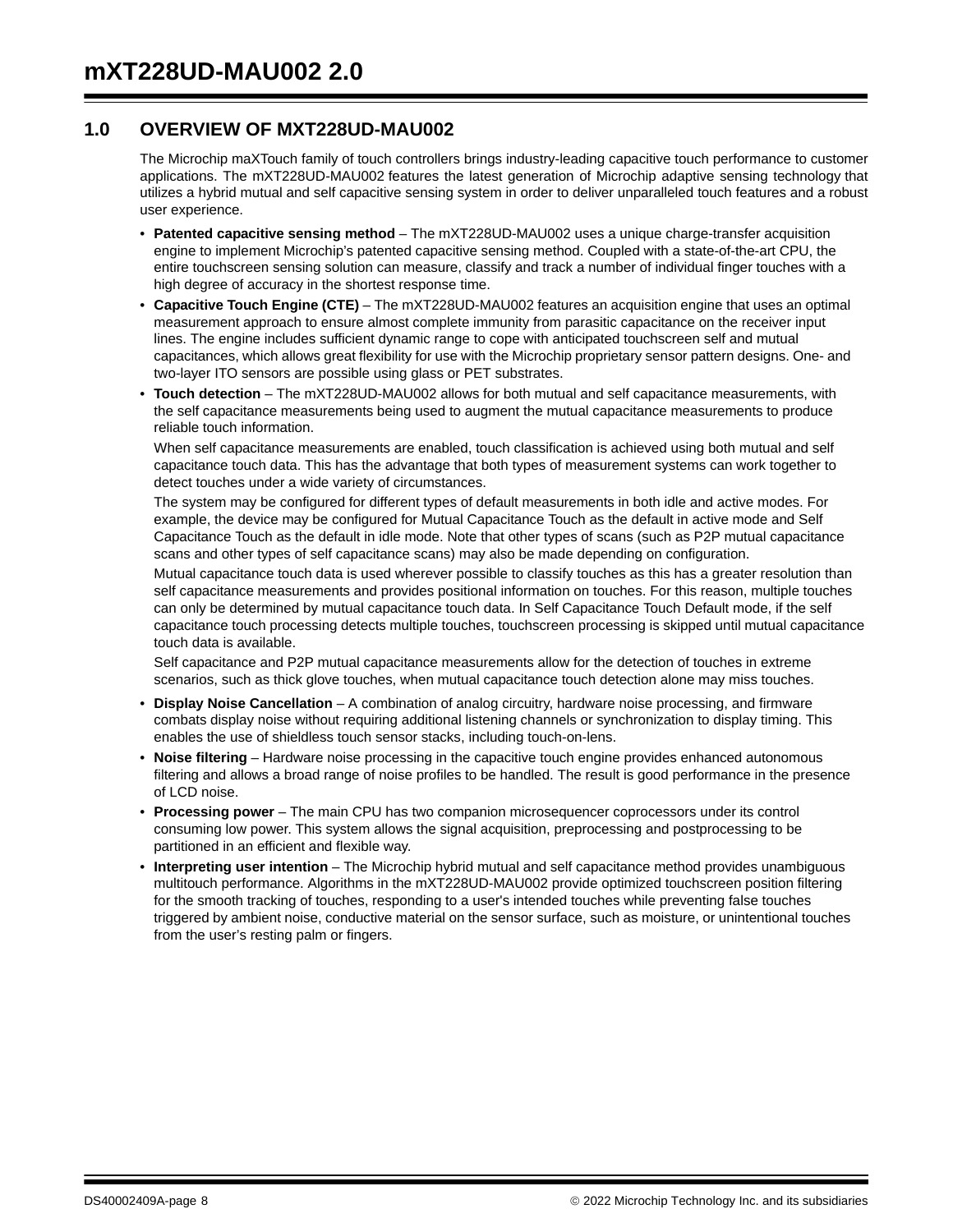# **2.0 SCHEMATIC**

# **2.1 Schematic XQFN 56 Pins**



See Section 2.2 "Schematic Notes"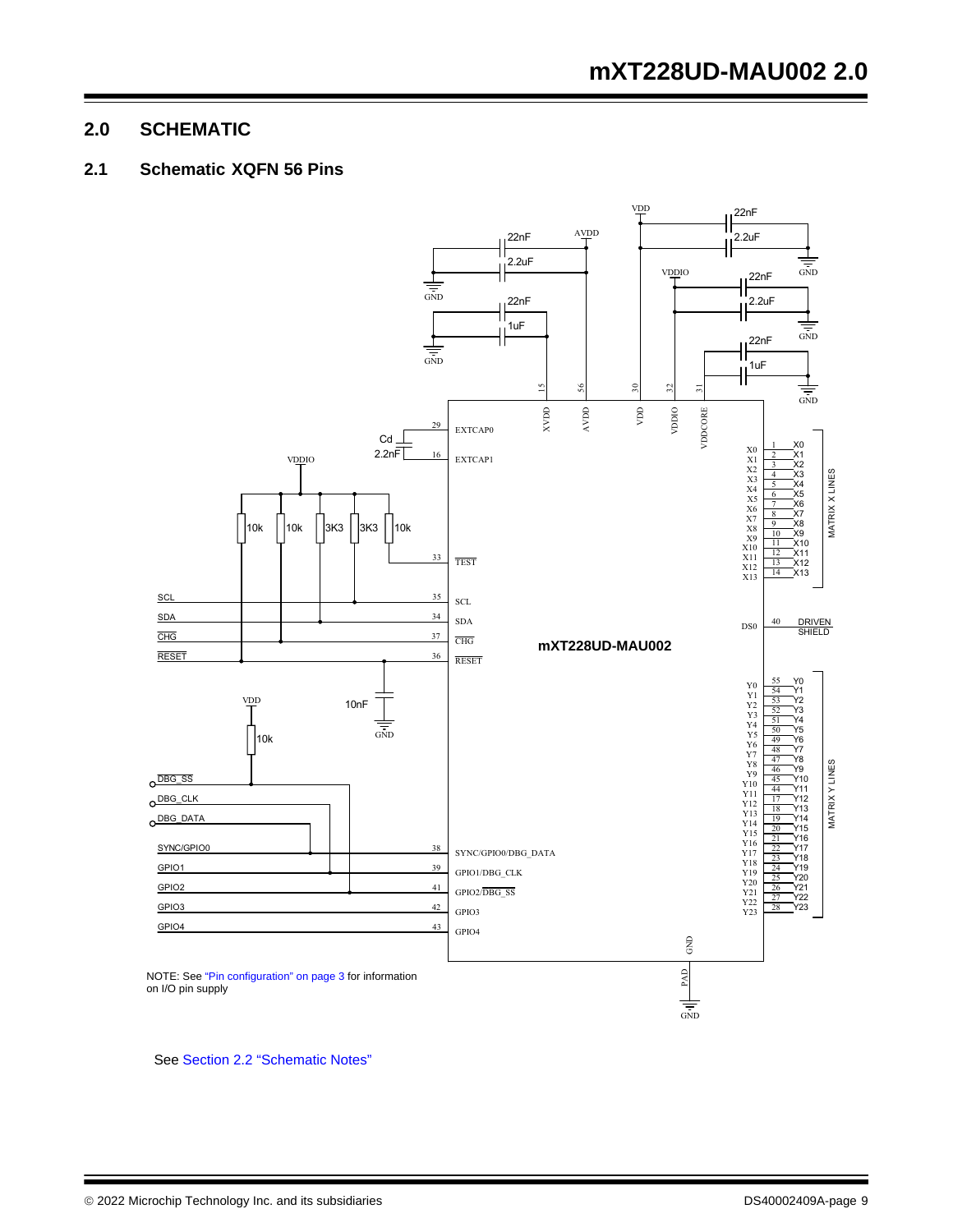# **2.2 Schematic Notes**

# 2.2.1 NUMBER OF AVAILABLE NODES

Although 14 X lines and 24 Y lines are provided, only a maximum of 228 nodes on the matrix can be used for the touchscreen.

#### 2.2.2 POWER SUPPLY

The sense and I/O pins are supplied by the power rails on the device as listed in Table 2-1. This information is also indicated in "Pin configuration" on page 3.

| <b>Power Supply</b> | <b>Pins</b>                                                             |
|---------------------|-------------------------------------------------------------------------|
| XVdd                | X sense pins                                                            |
| AVdd                | Y sense pins                                                            |
| Vdd                 | GPIO2, GPIO3/DBG_SS, GPIO4                                              |
| OlbbV               | <b>RESET, TEST, CHG</b><br>SCL, SDA, SYNC/GPIO0/DBG_DATA, GPIO1/DBG_CLK |

#### **TABLE 2-1: POWER SUPPLY FOR SENSE AND I/O PINS**

#### 2.2.3 DECOUPLING CAPACITORS

All decoupling capacitors must be X7R or X5R and placed less than 5 mm away from the pins for which they act as bypass capacitors. Pins of the same type can share a capacitor provided no pin is more than 10 mm from the capacitor.

The schematics on the previous pages show the capacitors required. The parallel combination of capacitors is recommended to give high and low frequency filtering, which is beneficial if the voltage regulators are likely to be some distance from the device (for example, if an active tail design is used). Note that this requires that the voltage regulator supplies for AVdd, Vdd and VddIO are clean and noise free. It also assumes that the track length between the capacitors and on-board power supplies is less than 50 mm.

The number of base capacitors can be reduced if the pinout configuration means that sharing a bypass capacitor is possible (subject to the distance between the pins satisfying the conditions above and there being no routing difficulties).

#### 2.2.4 PULL-UP RESISTORS

The pull-up resistors shown in the schematic are suggested typical values and may be modified to meet the requirements of an individual customer design.

This applies, in particular, to the pull-up resistors on the  $I^2C$  SDA and SCL lines (shown on the schematic), as the values of these resistors depend on the speed of the  $I<sup>2</sup>C$  interface. See Section 11.9 "I2C Specification" for details.

Note that if a VddIO supply at the low end of the allowable range is used, the  $1<sup>2</sup>C$  pull-up resistor values may need to be reduced.

#### 2.2.5 VDDCORE

VddCore is internally generated from the Vdd power supply. To guarantee stability of the internal voltage regulator, one or more external decoupling capacitors are required.

#### 2.2.6 XVDD

XVdd power can be supplied either as high voltage (using an internal voltage pump) or as low voltage (connected directly to the AVdd supply). The operating mode should be chosen according to the final application.

The voltage pump requires one external capacitor:

- EXTCAP0 must be connected to EXTCAP1 via a capacitor (Cd).
- The capacitor on XVDD should be rated at least 10 V if the voltage doubler is used.

Capacitor Cd should provide a capacitance of 2.2 nF. The capacitor must be placed as close as possible to the EXTCAP*n* pins.

If low voltage XVdd is required (that is, the XVdd voltage doubler is not required):

- Capacitor Cd must be omitted and EXTCAP0 and EXTCAP1 left unconnected.
- XVDD must be connected directly to the AVdd supply.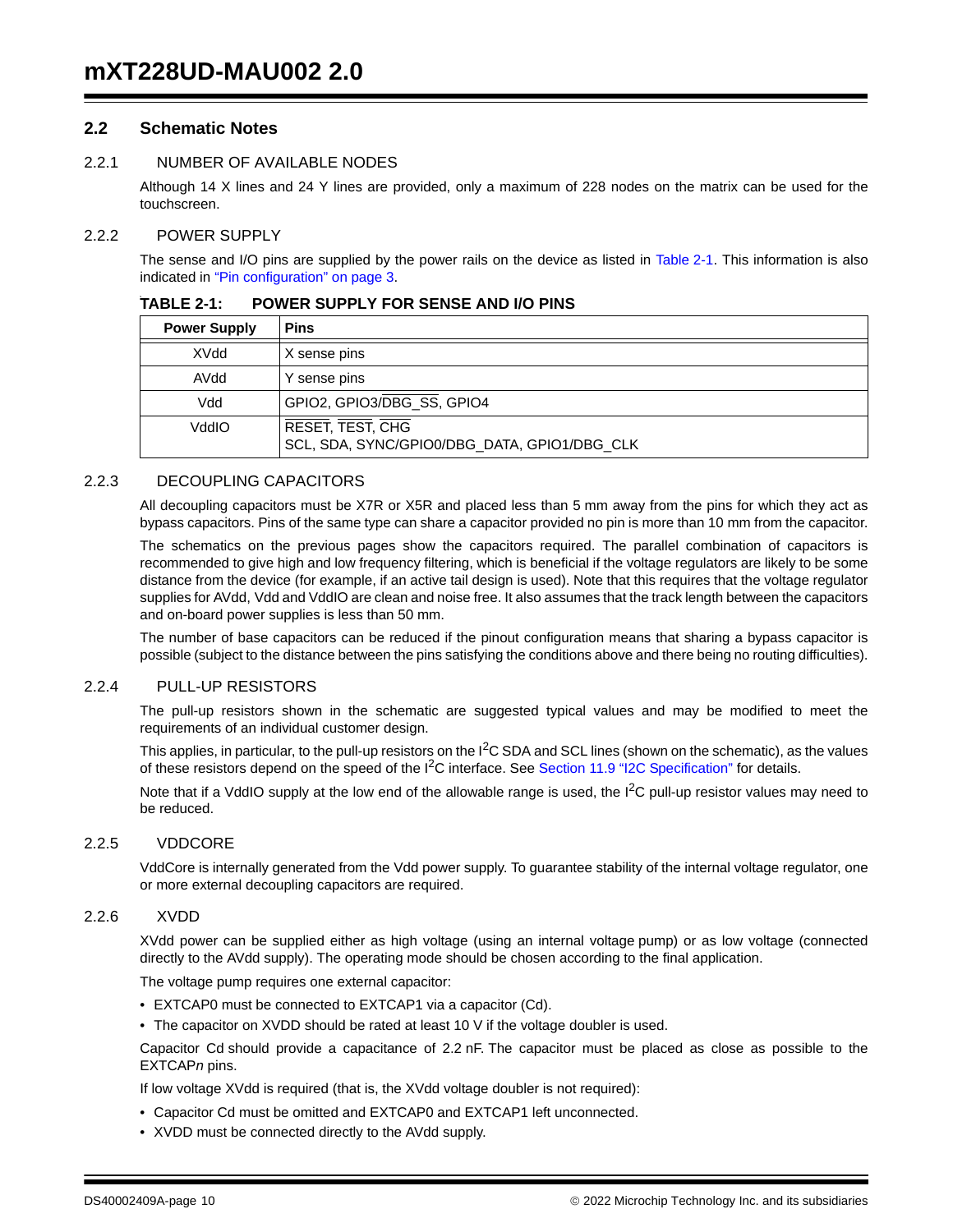#### **CAUTION!** The device may be permanently damaged if the XVDD supply pin is shorted to Ground or high current is drawn from it.

#### 2.2.7 AVDD

A diode from AVDD to VDD is present in the device. If AVDD and VDD are driven from different supplies, the Vdd supply must be powered up earlier than AVdd.

#### 2.2.8 DRIVEN SHIELD LINE

The driven shield line (DS0) should be used to shield the X/Y sense lines. Specifically, it acts as a driven shield in self capacitance operation. See Section 8.4 "Driven Shield Line" for more details.

#### 2.2.9 MULTIPLE FUNCTION PINS

Some pins may have multiple functions. In this case, only one function can be chosen and the circuit should be designed accordingly.

#### 2.2.10 SYNC PIN

The mXT228UD-MAU002 has a single SYNC pin that can be used for either frame synchronization (typically connected to VSYNC) or pulse synchronization (typically connected to HSYNC), but not both.

#### 2.2.11 GPIO PINS

The mXT228UD-MAU002 has 5 GPIO pins. The pins can be set to be either an input or an output, as required, using the GPIO Configuration T19 object.

If a GPIO pin is unused, it should be handled as identified in "Pin configuration" on page 3. The pin should also be given a defined state by the GPIO Configuration T19 object.

By default, the GPIO pins are set to be inputs so if a pin is not used, and is left configured as an input, it should be connected to GND through a resistor. Alternatively, the internal pull-up resistor should be enabled (in the GPIO Configuration T19 object) to pull up the pin. Note that this does not apply if the GPIO pin is shared with a debug line; see Section 2.2.12 "SPI Debug Interface" for advice on how to treat an unused GPIO pin in this case.

Alternatively, the GPIO pin can be set as an output low using the GPIO Configuration T19 object and left open. This second option avoids any problems should the pin accidentally be configured as output high at a later date.

If the GPIO Configuration T19 object is not enabled for use, the GPIO pins cannot be used for GPIO purposes, although any alternative function can still be used.

Some GPIO pins have alternative functions or other restrictions. In particular, if an alternative function is used then this takes precedence over the GPIO function, and the pin cannot be used as a GPIO pin. Note the following restrictions:

- GPIO0 cannot be used if the SYNC function is in use.
- The SPI Debug Interface functionality is shared with some of the GPIO pins. See Section 2.2.12 "SPI Debug Interface" for more details on the SPI Debug Interface and how to handle these pins if they are totally unused.

#### 2.2.12 SPI DEBUG INTERFACE

The DBG\_CLK, DBG\_DATA and DBG\_SS lines form the SPI Debug Interface. These pins should be routed to test points on all designs, such that they can be connected to external hardware during system development and for debug purposes. See also Section 10.1 "SPI Debug Interface".

The debug lines may share pins with other functionality. If the circuit is designed to use the SPI Debug Interface, then any alternative functionality cannot be used. Specifically:

- The DBG\_CLK line shares functionality with GPIO1; therefore GPIO1 cannot be used if the SPI Debug Interface is in use.
- The DBG\_DATA line shares functionality with GPIO0; therefore GPIO0 cannot be used if the SPI Debug Interface is in use.
- The DBG\_SS line shares functionality with GPIO2; therefore GPIO2 cannot be used if the DBG\_SS line is in use.
- The pull-up resistor for DBG\_SS in the schematics is optional and should be present only if the line is used as DBG SS.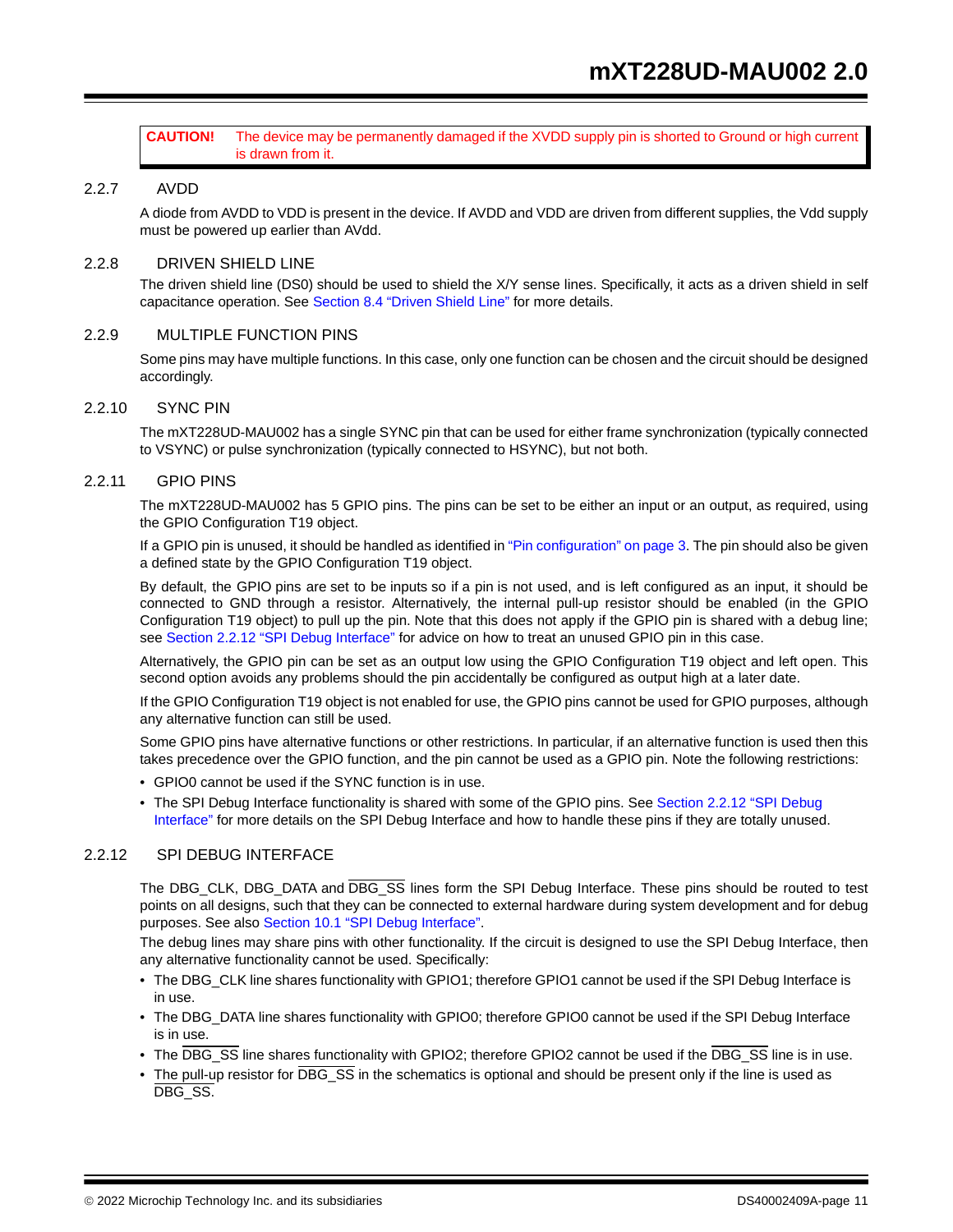The DBG\_CLK, DBG\_DATA and DBG\_SS lines should not be connected to power or GND. For this reason, where these pins are shared with GPIO pins and they are totally unused (that is, they are not being used as debug or GPIO pins), they should be set as outputs using the GPIO Configuration T19 object.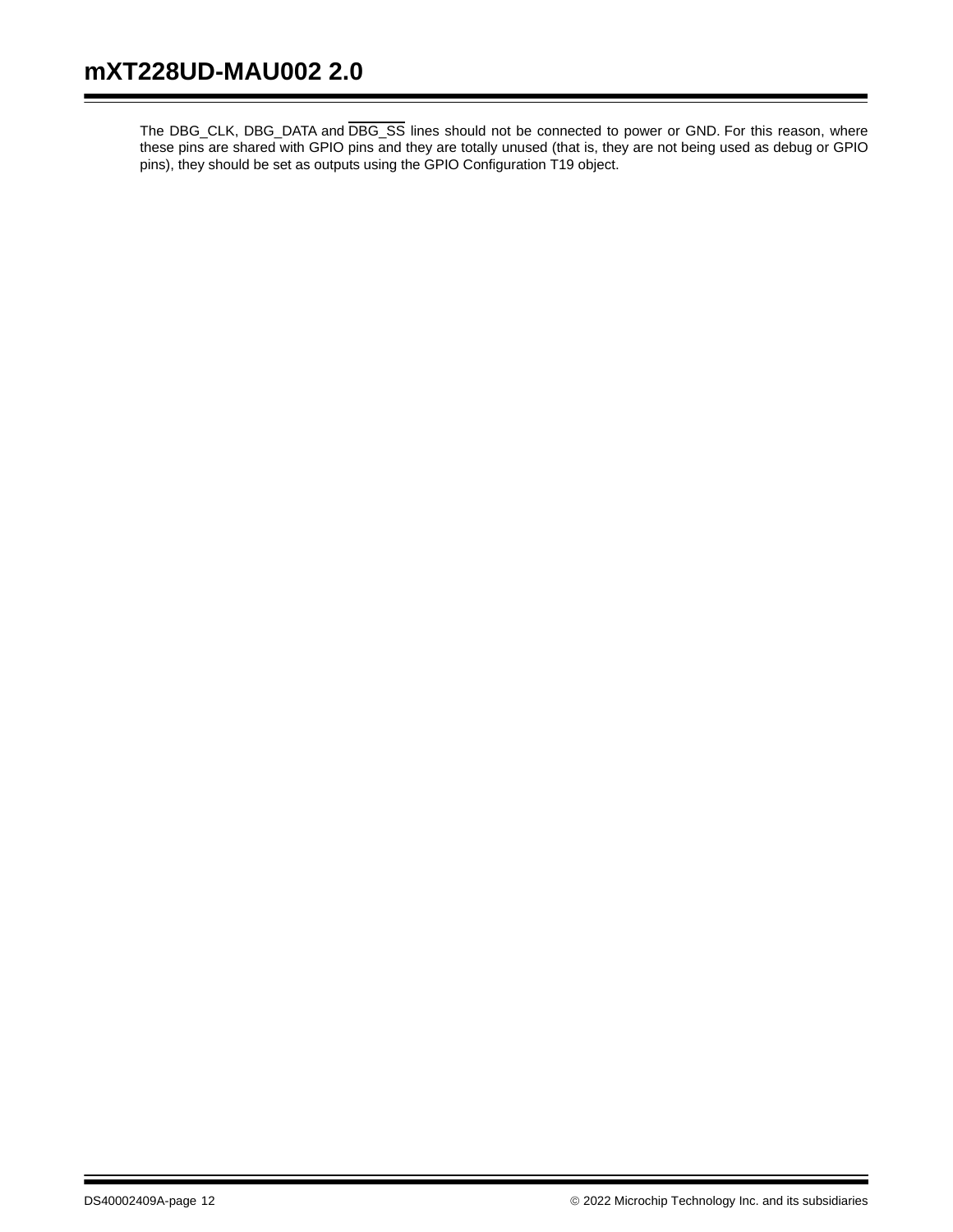# **3.0 TOUCHSCREEN BASICS**

#### **3.1 Sensor Construction**

A touchscreen is usually constructed from a number of transparent electrodes. These are typically on a glass or plastic substrate. They can also be made using non-transparent electrodes, such as copper or carbon. Electrodes are constructed from Indium Tin Oxide (ITO) or metal mesh. Thicker electrodes yield lower levels of resistance (perhaps tens to hundreds of  $\Omega$ /square) at the expense of reduced optical clarity. Lower levels of resistance are generally more compatible with capacitive sensing. Thinner electrodes lead to higher levels of resistance (perhaps hundreds of  $\Omega$ /square) with some of the best optical characteristics.

Interconnecting tracks in ITO can cause problems. The excessive RC time constants formed between the resistance of the track and the capacitance of the electrode to ground can inhibit the capacitive sensing function. In such cases, the tracks should be replaced by screen printed conductive inks (non-transparent) outside the touchscreen viewing area.

# **3.2 Electrode Configuration**

The specific electrode designs used in Microchip touchscreens are the subject of various patents and patent applications. Further information is available on request.

The device supports various configurations of electrodes as summarized in Section 4.0 "Sensor Layout".

# **3.3 Scanning Sequence**

All nodes are scanned in sequence by the device. Where possible, there is a parallelism in the scanning sequence to improve overall response time. The nodes are scanned by measuring capacitive changes at the intersections formed between the first drive (X) line and all the receive (Y) lines. Then the intersections between the next drive line and all the receive lines are scanned, and so on, until all X and Y combinations have been measured.

The device can be configured in various ways. It is possible to disable some nodes so that they are not scanned at all. This can be used to improve overall scanning time.

# **3.4 Touchscreen Sensitivity**

#### 3.4.1 ADJUSTMENT

Sensitivity of touchscreens can vary across the extents of the electrode pattern due to natural differences in the parasitic capacitance of the interconnections, control chip, and so on. An important factor in the uniformity of sensitivity is the electrode design itself. It is a natural consequence of a touchscreen pattern that the edges form a discontinuity and hence tend to have a different sensitivity. The electrodes at the edges do not have a neighboring electrode on one side and this affects the electric field distribution in that region.

A sensitivity adjustment is available for the whole touchscreen. This adjustment is a basic algorithmic threshold that defines when a node is considered to have enough signal change to qualify as being in detect.

#### 3.4.2 MECHANICAL STACKUP

The mechanical stackup refers to the arrangement of material layers that exist above and below a touchscreen. The arrangement of the touchscreen in relation to other parts of the mechanical stackup has an effect on the overall sensitivity of the screen. The maXTouch technology has an excellent ability to operate in the presence of ground planes close to the sensor. The sensitivity of the maXTouch technology is attributed more to the interaction of the electric fields between the transmitting (X) and receiving (Y) electrodes than to the surface area of these electrodes. For this reason, stray capacitance on the X or Y electrodes does not strongly reduce sensitivity.

Front panel dielectric material has a direct bearing on sensitivity. Plastic front panels are usually suitable up to about 5 mm, and glass up to about 10 mm (dependent upon the screen size and layout). The thicker the front panel, the lower the signal-to-noise ratio of the measured capacitive changes and hence the lower the resolution of the touchscreen. In general, glass front panels are near optimal because they conduct electric fields almost twice as easily as plastic panels.

**NOTE** Care should be taken using ultra-thin glass panels as retransmission effects can occur, which can significantly degrade performance.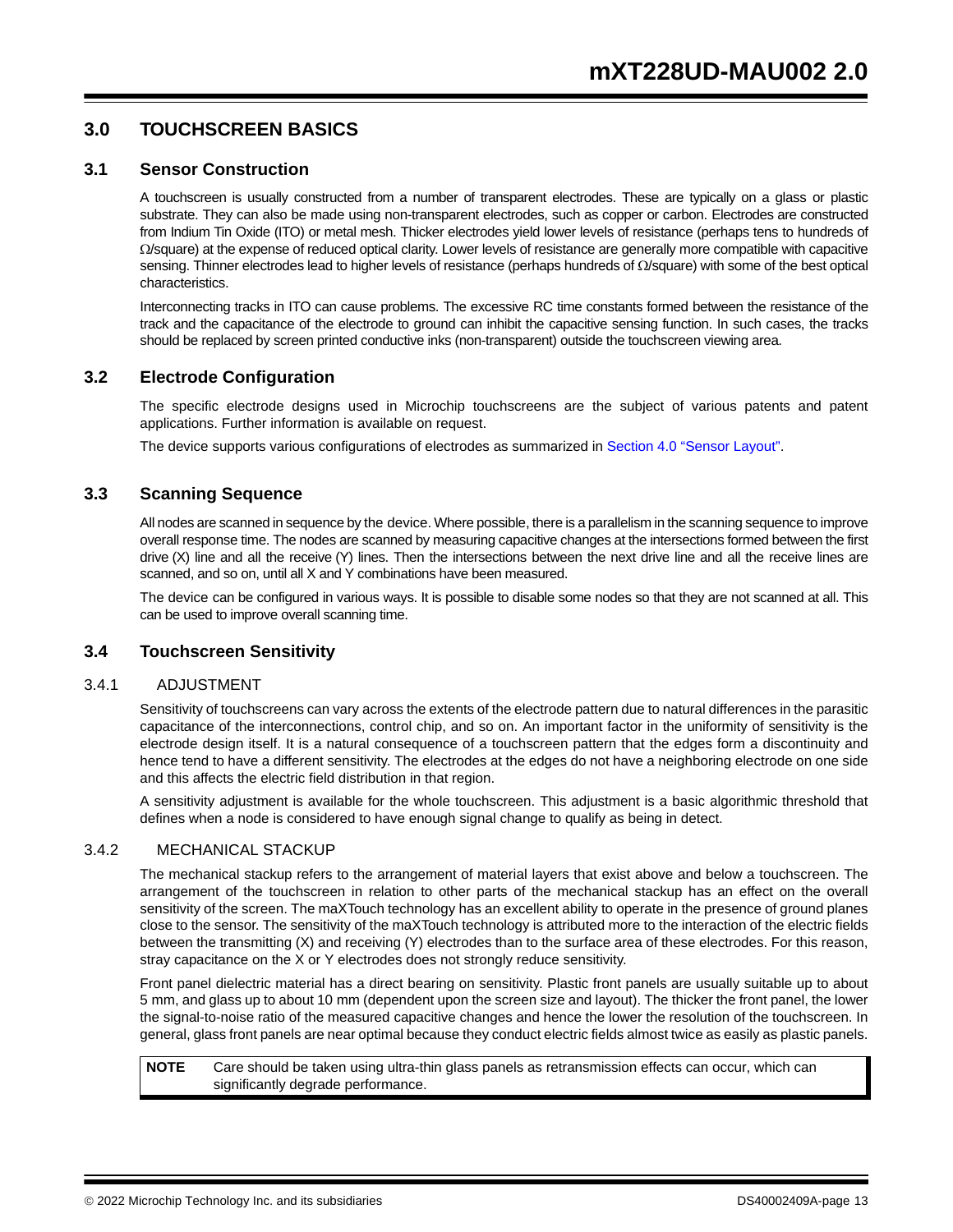# **4.0 SENSOR LAYOUT**

**NOTE** The specific electrode designs used in Microchip touchscreens may be the subject of various patents and patent applications. Further information is available on request.

# **4.1 Electrodes**

The device supports various configurations of touch electrodes as summarized below:

- Touchscreen: 1 touchscreen panel occupies a rectangular matrix of  $14 \times \times 24$  Y lines (subject to other configurations).
- Keys: Up to 16 keys in an X/Y grid (Key Array), with each node (X/Y intersection) forming a key within the array.

```
NOTE Although there is a total of 38 lines, arranged as a matrix of 14 X by 24 Y, only a maximum of 228 nodes 
can be used for all the touch objects on this device. The matrix can be made up of any combination of X 
and Y lines in the design (subject to the limitations described below), provided the X and Y lines are 
contiguous and subject to the maximum of 228 nodes. For example the matrix could be constructed as a 
matrix of 14 X by 16 Y lines (giving 224 nodes), as a matrix of 9 X by 24 Y (giving 216 nodes) or as a 
matrix of any other combination in between. The arrangement chosen depends on the application.
```
The physical sensor matrix is configured using one or more touch objects. It is not mandatory to have all the allowable touch objects on the device enabled, nor is it mandatory to use all the rows and columns on the matrix, so objects that are not required can be left disabled (default).

# **4.2 Sensor Matrix Layout**

An example layout is shown in Figure 4-1.

#### **FIGURE 4-1: EXAMPLE LAYOUT**



When designing the physical layout of the touch panel, the following rules must be obeyed:

- **General layout rules:**
	- Each touch object should be a regular rectangular shape in terms of the lines it uses.
	- Although each touch object must use a contiguous block of X or Y lines, there can be gaps between the blocks of X and Y lines used for the different touch objects
- **Additional layout rules for Multiple Touch Touchscreen T100:** 
	- The Multiple Touch Touchscreen T100 object *must* start at (X0, Y0)
	- The Multiple Touch Touchscreen T100 object cannot share an X or Y line with another touch object (for example, a Key Array T15) if self capacitance measurements are enabled. Note that sharing of X or Y lines is
	- The touchscreen must contain a minimum of 3 X lines. If Dual X Drive is enabled for use in the Noise Suppression T72 object, the minimum is 4 X lines.
	- The touchscreen must contain a minimum of 3 Y lines.
	- Self Capacitance touchscreens must have an even number of Y lines if low frequency compensation is used.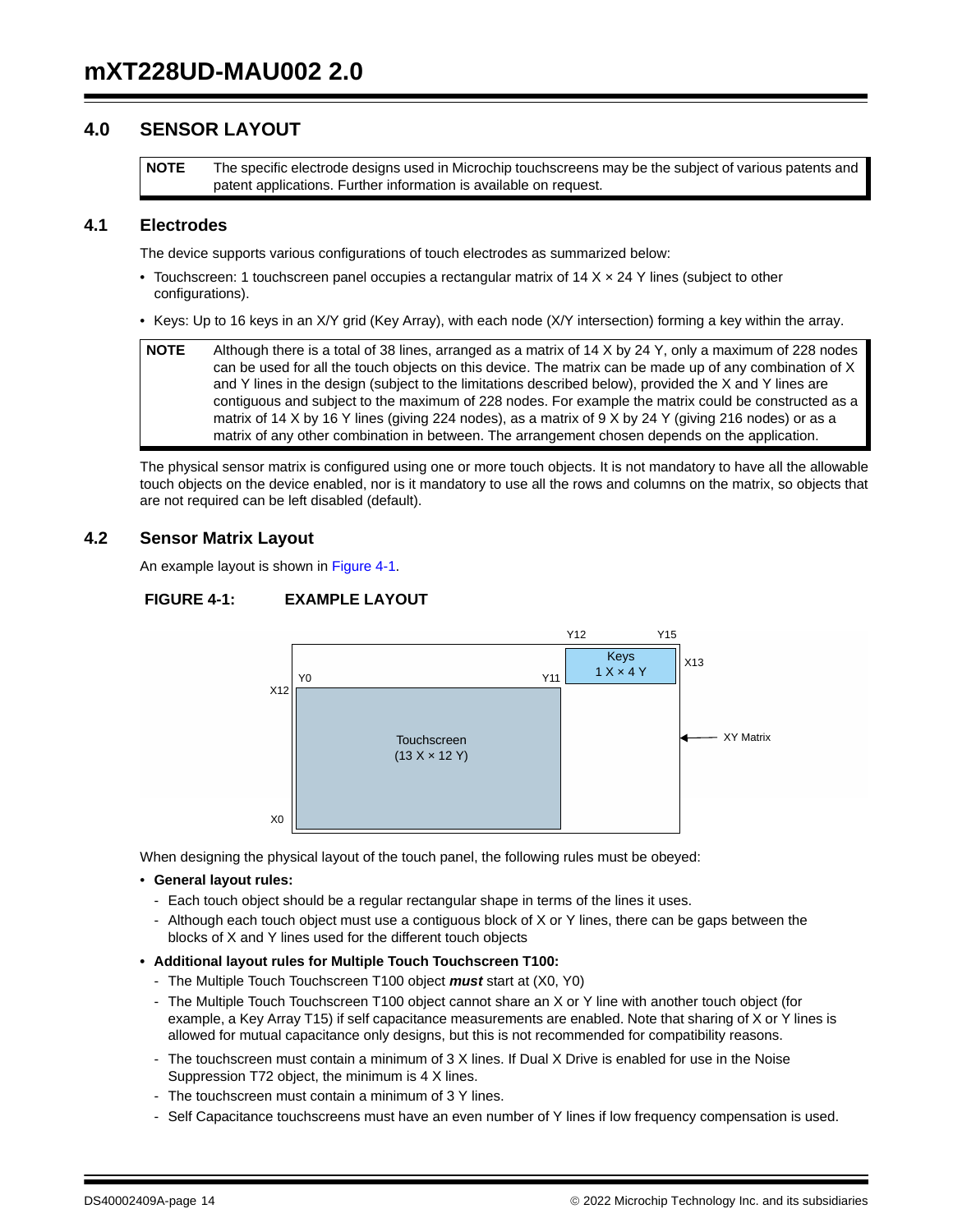#### • **Additional layout rules for Key Array T15:**

The Key Array must occupy higher X and Y lines than those used by the Multiple Touch Touchscreen T100 object.

# **4.3 Permitted Configurations**

The permitted X/Y configurations are shown in Table 4-1.

#### **TABLE 4-1: PERMITTED TOUCHSCREEN CONFIGURATIONS**

|        |                                                                                                                                                                                                                                                                                      |    |    |    |    |    |       |    |    |    |    | NUMBER OF T LINES |    |    |    |    |   |   |   |   |   |   |   |              |  |
|--------|--------------------------------------------------------------------------------------------------------------------------------------------------------------------------------------------------------------------------------------------------------------------------------------|----|----|----|----|----|-------|----|----|----|----|-------------------|----|----|----|----|---|---|---|---|---|---|---|--------------|--|
|        |                                                                                                                                                                                                                                                                                      | 24 | 23 | 22 | 21 | 20 | 19    | 18 | 17 | 16 | 15 | 14                | 13 | 12 | 11 | 10 | 9 | 8 | 7 | 6 | 5 | 4 | 3 | $\mathbf{2}$ |  |
|        | 14                                                                                                                                                                                                                                                                                   |    |    |    |    |    |       |    |    |    | Y  | M                 | M  | Y  | Y  | M  | M | Y | Y | M | M | M | M |              |  |
|        | 13                                                                                                                                                                                                                                                                                   |    |    |    |    |    |       |    | M  |    | Y  | M                 | M  | Y  | Y  | M  | M | Y |   | M | M | M | M |              |  |
|        | 12                                                                                                                                                                                                                                                                                   |    |    |    |    |    | $Y^*$ | M  | M  | Υ  | Y  | M                 | M  | Y  | Y  | M  | M | Y | Y | M | M | M | M |              |  |
|        | 11                                                                                                                                                                                                                                                                                   |    |    |    |    | Υ  | Y     | M  | M  | Y  | Y  | M                 | M  | Y  | Y  | M  | M | Y | Y | M | M | M | M |              |  |
| Lines  | 10                                                                                                                                                                                                                                                                                   |    |    | M  | M  | Y  | Y     | M  | M  | Υ  | Y  | M                 | M  | Y  | Y  | M  | M | Y | Υ | M | M | M | M |              |  |
|        | 9                                                                                                                                                                                                                                                                                    | Y  | Y  | M  | M  | Y  | Y     | M  | M  | Y  | Y  | M                 | M  | Y  | Y  | M  | M | Y | Y | M | M | M | M |              |  |
| ×<br>৳ | 8                                                                                                                                                                                                                                                                                    |    | Υ  | M  | M  | Y  | Y     | M  | M  | Υ  | Y  | M                 | M  | Y  | Y  | M  | M | Y | Y | M | M | M | M |              |  |
|        | 7                                                                                                                                                                                                                                                                                    | Y  | Υ  | M  | M  | Y  | Y     | M  | M  | Υ  | Y  | M                 | M  | Y  | Y  | M  | M | Y | Y | M | M | M | M |              |  |
| Number | 6                                                                                                                                                                                                                                                                                    | Y  | Υ  | M  | M  | Y  | Y     | M  | M  | Υ  | Y  | M                 | M  | Y  | Y  | M  | M | Y | Y | M | M | M | M |              |  |
|        | 5                                                                                                                                                                                                                                                                                    | P  | P  | M  | M  | P  | P     | M  | M  | P  | P  | M                 | M  | P  | P  | M  | M | P | P | M | M | M | M |              |  |
|        | 4                                                                                                                                                                                                                                                                                    | P  | P  | M  | M  | P  | P     | M  | M  | P  | P  | M                 | M  | P  | P  | M  | M | P | P | M | M | M | M |              |  |
|        | 3                                                                                                                                                                                                                                                                                    | X  | X  | Z  | Z  | X  | X     | Z. | Z  | X  | X  | Z                 | Z  | X  | X  | Z  | Z | X | X | Z | Z | Z | z |              |  |
|        | $\overline{2}$                                                                                                                                                                                                                                                                       |    |    |    |    |    |       |    |    |    |    |                   |    |    |    |    |   |   |   |   |   |   |   |              |  |
|        | 1                                                                                                                                                                                                                                                                                    |    |    |    |    |    |       |    |    |    |    |                   |    |    |    |    |   |   |   |   |   |   |   |              |  |
|        | Key:<br>Configuration supported for self capacitance and all mutual capacitance measurements;<br>configuration recommended ( $Y^*$ = optimum 228 nodes)<br>P<br>Configuration supported for all mutual capacitance measurement types;<br>self capacitance measurements not supported |    |    |    |    |    |       |    |    |    |    |                   |    |    |    |    |   |   |   |   |   |   |   |              |  |

**Number of Y Lines**

M Configuration supported for non P2P mutual capacitance measurements only; self capacitance measurements not supported

X Configuration supported for all mutual capacitance measurements types, but only if dual X is *not* used; self capacitance measurements not supported

**Z** Configuration supported for non P2P mutual capacitance measurements, but only if dual X is *not* used; self capacitance measurements not supported

Configuration not supported

# **4.4 Touchscreen Size**

Table 4-2 lists some typical screen size and electrode pitch combinations to achieve various touchscreen aspect ratios.

|                        |                     |                   | <b>Screen Diagonal (Inches)</b> |              |              |              |  |  |  |
|------------------------|---------------------|-------------------|---------------------------------|--------------|--------------|--------------|--|--|--|
| <b>Aspect Ratio</b>    | <b>Matrix Size</b>  | <b>Node Count</b> | 3.8 mm Pitch $(2)$              | 4.5 mm Pitch | 5.5 mm Pitch | 6.5 mm Pitch |  |  |  |
| Single Touchscreen (1) |                     |                   |                                 |              |              |              |  |  |  |
| 3:2                    | $X = 12. Y = 19$    | 228               | 3.4                             | 4.0          | 4.9          | 5.8          |  |  |  |
| 2:1                    | $X = 10$ , $Y = 20$ | 200               | 3.4                             | 4.0          | 4.8          | 5.7          |  |  |  |

#### **TABLE 4-2: TYPICAL SCREEN SIZES**

**Note 1:** The figures given in the table are for a Touchscreen and show the largest node count possible to achieve the desired aspect ratio. No provision has been made for a Key Array.

**2:** Recommended sensor pitch for 1.5 mm passive stylus tip diameter.

# **4.5 Driven Shield Line**

The driven shield line (DS0) should be used to shield the X/Y sense lines. See Section 8.4 "Driven Shield Line" for more details.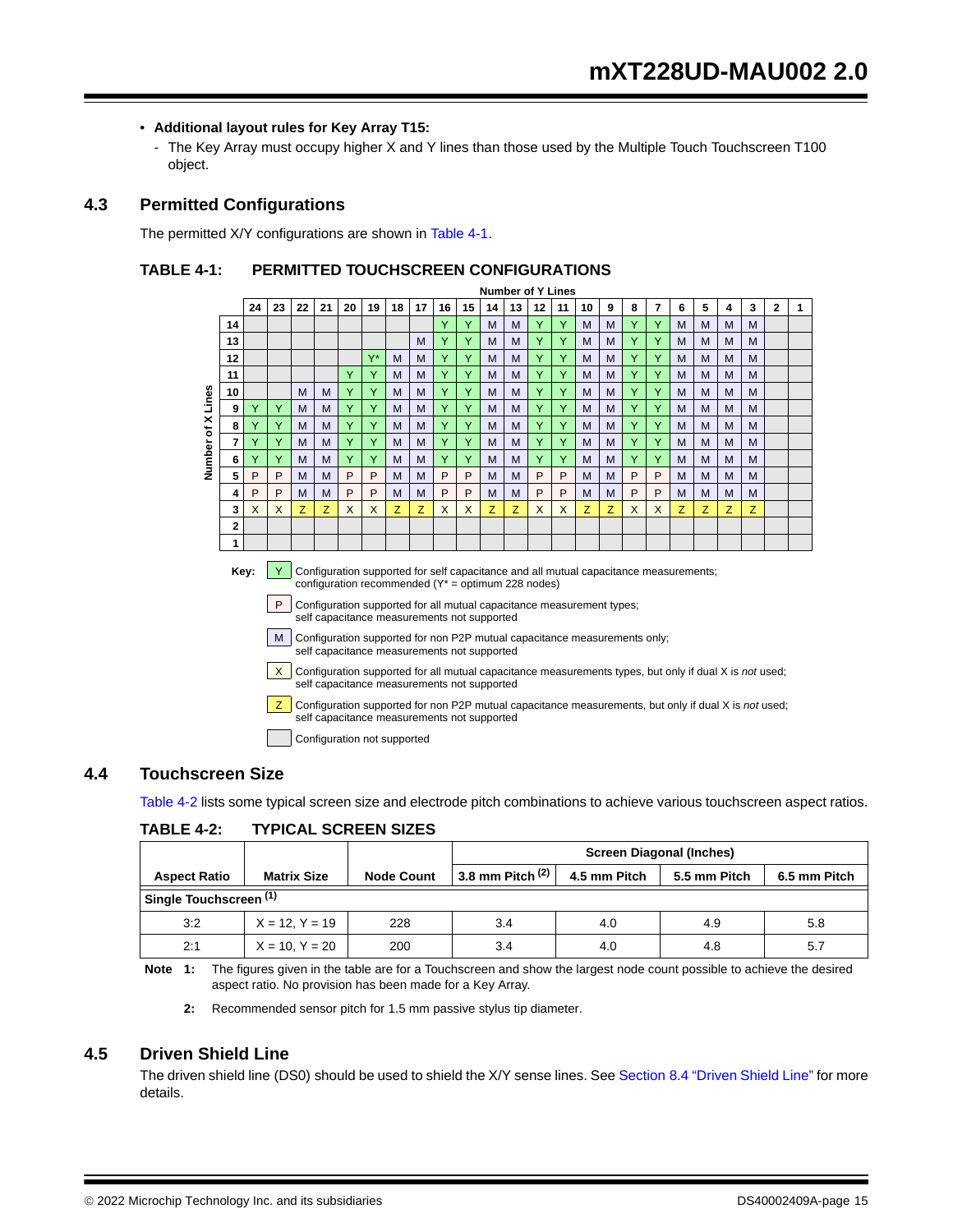# **5.0 POWER-UP / RESET REQUIREMENTS**

#### **5.1 Power-on Reset**

There is an internal Power-on Reset (POR) in the device.

If an external reset is to be used the device must be held in RESET (active low) while the digital (Vdd), analog (AVdd) and digital I/O (VddIO) power supplies are powering up. The supplies must have reached their nominal values before the RESET signal is deasserted (that is, goes high). This is shown in Figure 5-1. See Section 11.2 "Recommended Operating Conditions" for nominal values for the power supplies to the device.

A diode from AVDD to VDD is present in the device. If AVDD and VDD are driven from different supplies, the Vdd supply must be powered up earlier than AVdd.

#### **FIGURE 5-1: POWER SEQUENCING ON THE MXT228UD-MAU002**



Note: When using external RESET at power-up, VddIO must not be enabled after Vdd

It is recommended that customer designs include the capability for the host to control all the maXTouch power supplies and pull the RESET line low.

After power-up, the device typically takes 48 ms to 70 ms before it is ready to start communications, depending on the configuration.

**NOTE** Device initialization will not complete until after all the power supplies are present. If any power supply is not present, internal initialization stalls and the device will not communicate with the host.

If the RESET line is released before the AVdd supply has reached its nominal voltage (see Figure 5-2), then some additional operations need to be carried out by the host. There are two options open to the host controller:

- Start the part in Deep Sleep mode and then send the command sequence to set the cycle time to wake the part and allow it to run normally. Note that in this case a calibration command is also needed.
- Send a RESET command.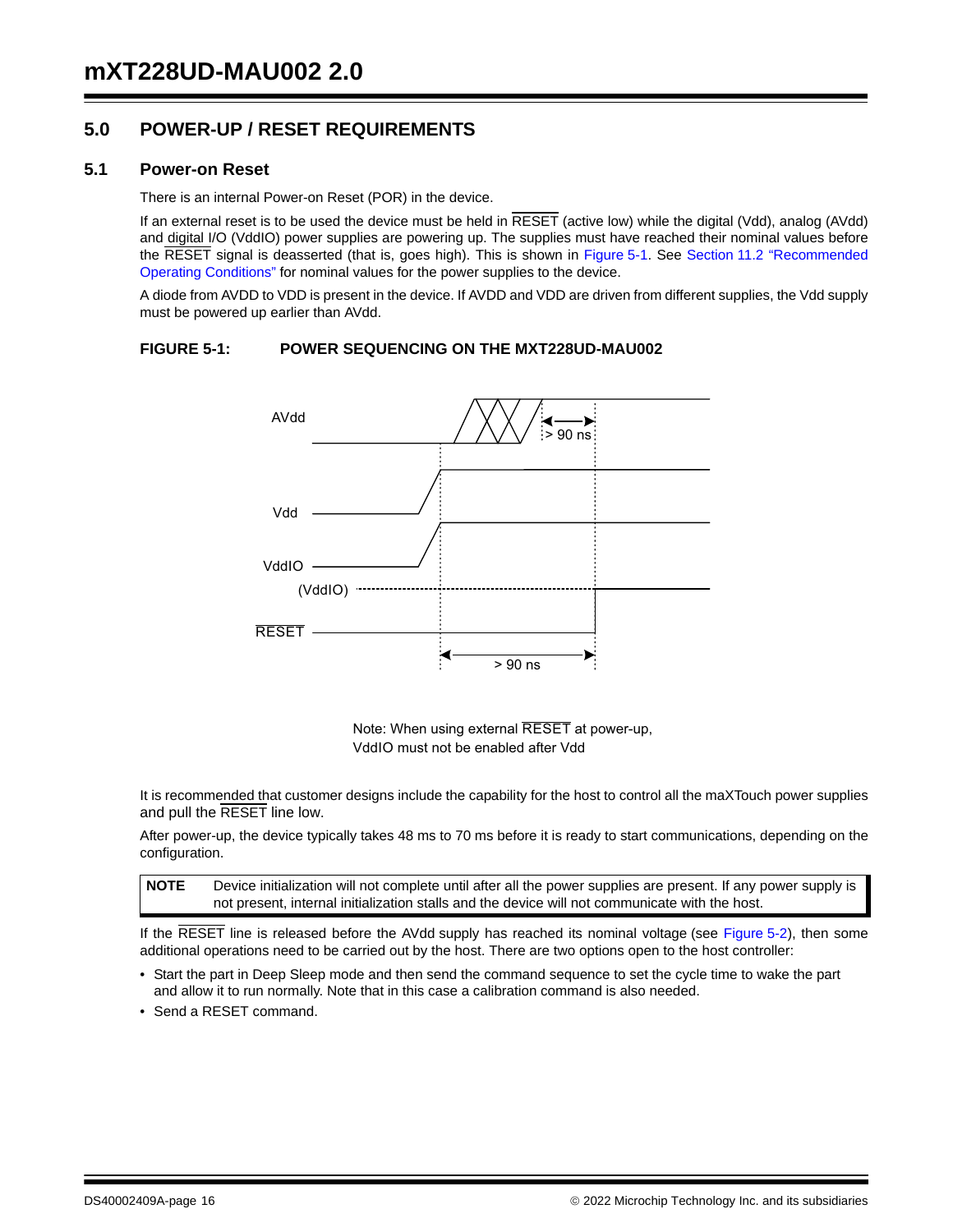

# **FIGURE 5-2: POWER SEQUENCING ON THE MXT228UD-MAU002 – LATE RISE ON AVDD**

#### **5.2 Hardware Reset**

The RESET pin can be used to reset the device whenever necessary. The RESET pin must be asserted low for at least 90 ns to cause a reset. After the host has released the  $\overline{\text{RESET}}$  pin, the device typically takes 47 ms to 70 ms before it is ready to start communications, depending on the configuration. It is recommended to connect the RESET pin to a host controller to allow the host to initiate a full hardware reset without requiring the mXT228UD-MAU002 to be powered down.

**WARNING** The device should be reset only by using the RESET line. If an attempt is made to reset by removing the power from the device without also sending the signal lines low, power will be drawn from the communication and I/O lines and the device will not reset correctly.

Make sure that any lines connected to the device are below or equal to Vdd during power-up and power-down. For example, if RESET is supplied from a different power domain to the VDDIO pin, make sure that it is held low when Vdd is off. If this is not done, the  $\overline{\text{RESET}}$  signal could parasitically couple power via the  $\overline{\text{RESET}}$  pin into the Vdd supply.

**NOTE** The voltage level on the RESET pin of the device must never exceed VddIO (digital supply voltage).

# **5.3 Software Reset**

A software RESET command (using the Command Processor T6 object) can be used to reset the chip. A software reset typically takes 69 ms to 90 ms before it is ready to start communications, depending on the configuration.

The reset flag is set in the Command Processor T6 object message data to indicate to the host that it has just completed a reset cycle. This bit can be used by the host to detect any unexpected brownout events. This allows the host to take any necessary corrective actions, such as reconfiguration.

# **5.4 CHG Line**

After the device has reset, it asserts the CHG line to signal to the host that a message is available.

**NOTE** The CHG line is briefly set (~100 ms) as an input during power-up or reset. It is therefore particularly important that the line should be allowed to float high via the CHG line pull-up resistor during this period: it should never be driven by the host (see Section 11.5.3 "Reset Timings").

At power-on, the device can be configured to perform self tests (using the Self Test Control T10 object) to check for faults in the device.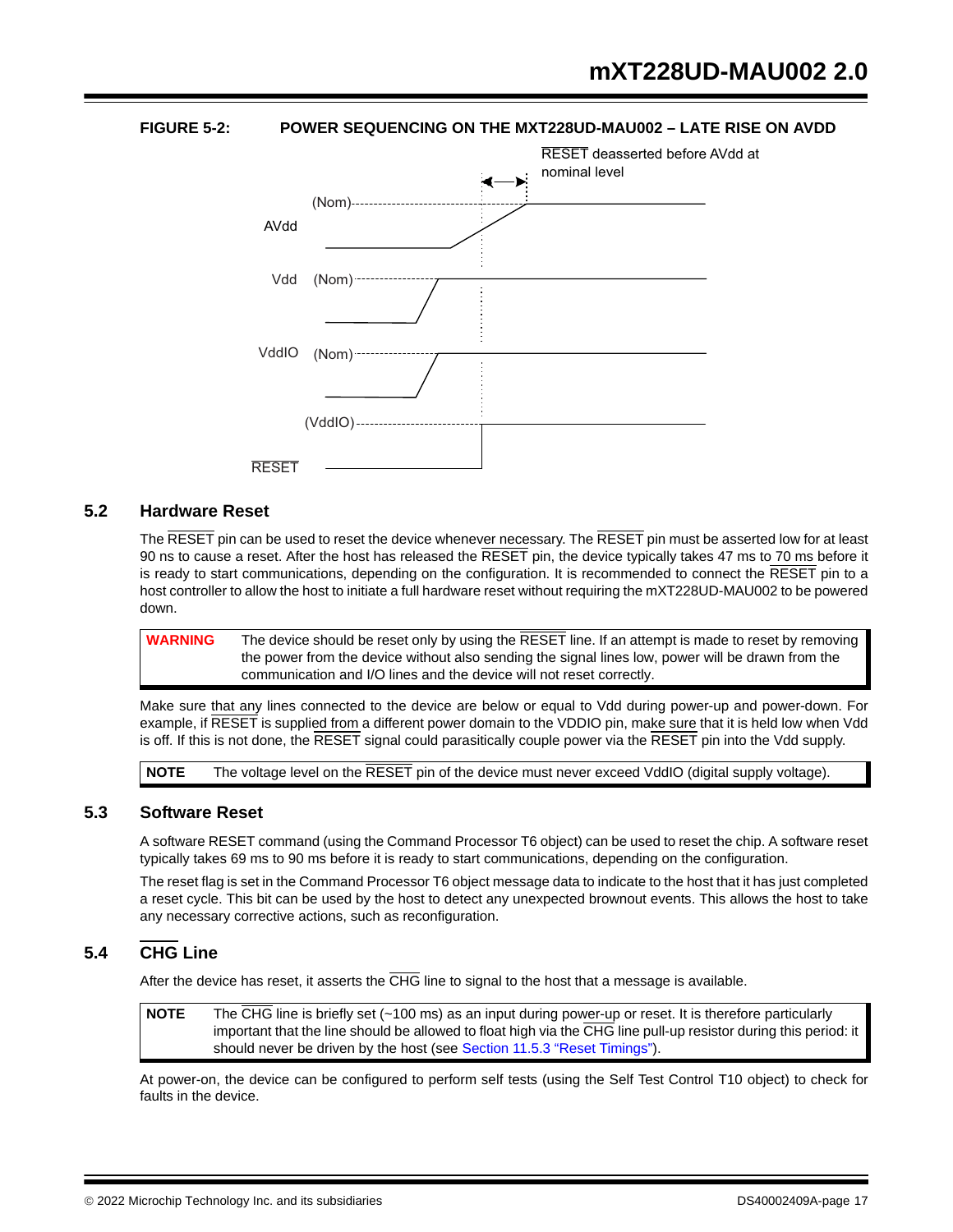# **5.5 Power-up and Reset Sequence – VddIO Enabled after Vdd**

The power-up sequence that can be used in applications where VddIO must be powered up after Vdd, is shown in Figure 5-3.

In this case the communication interface to the maXTouch device is not driven by the host system. The RESET and CHG lines are connected to VddIO using suitable pull-up resistors. Vdd is powered up, followed by VddIO, no more than 10 ms after Vdd. Due to the pull-up resistors, RESET and CHG lines will rise with VddIO. The internal POR system ensures reliable boot up of the device and the CHG line will go low approximately 48 ms to 70 ms (depending on the configuration) after Vdd to notify the host that the device is ready to start communication.

# **FIGURE 5-3: POWER-UP SEQUENCE**



**Note 1:** Depends on configuration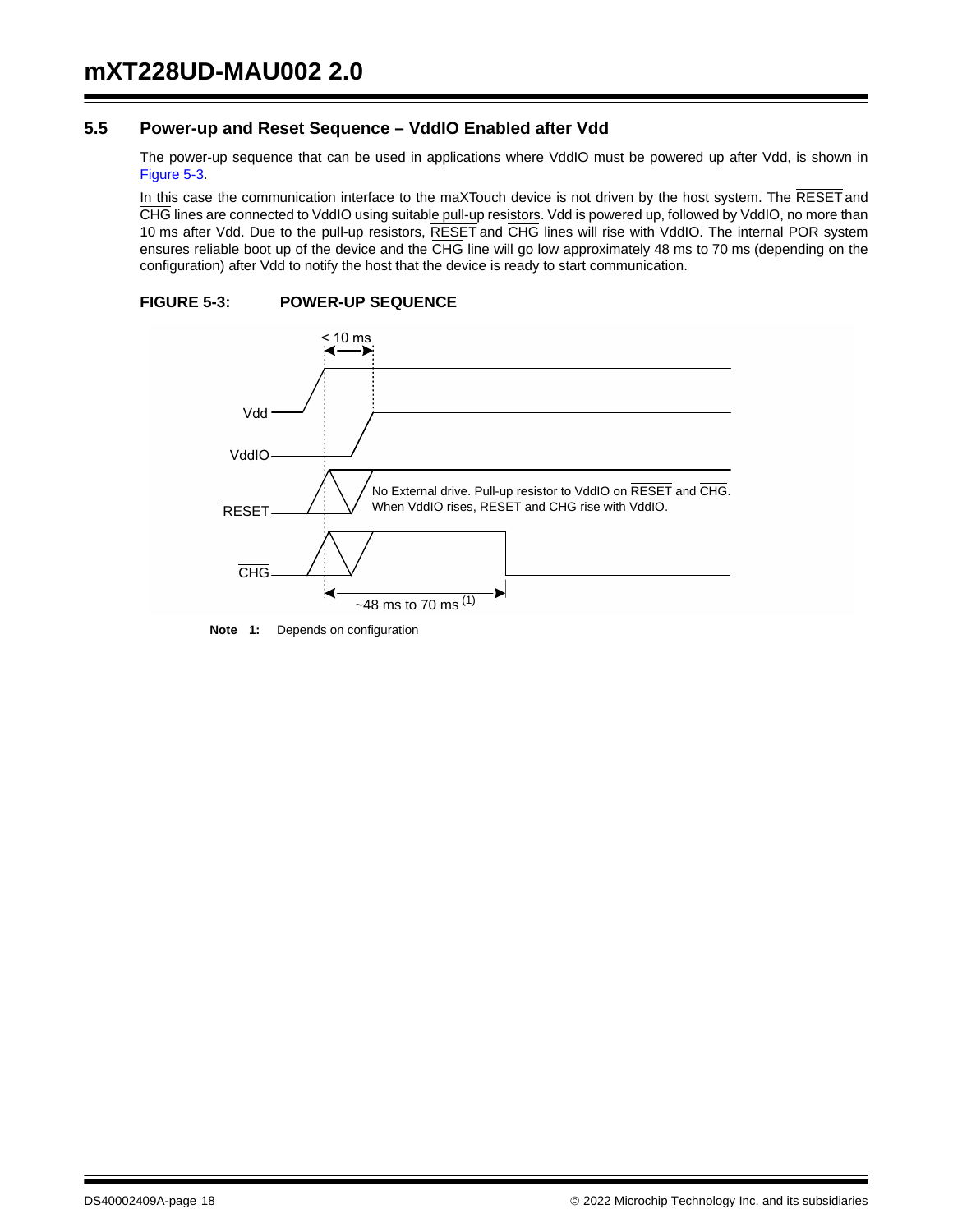# **6.0 DETAILED OPERATION**

#### **6.1 Touch Detection**

The mXT228UD-MAU002 allows for both mutual and self capacitance measurements, with the self capacitance measurements being used to augment the mutual capacitance measurements to produce reliable touch information.

When self capacitance measurements are enabled, touch classification is achieved using both mutual and self capacitance touch data. This has the advantage that both types of measurement systems can work together to detect touches under a wide variety of circumstances.

Mutual capacitance touch data is used wherever possible to classify touches as this has greater granularity than self capacitance measurements and provides positional information on touches.

Self capacitance measurements, on the other hand, allow for the detection of single touches in extreme cases, such as single thick glove touches, when touches can only be detected by self capacitance data and may be missed by mutual capacitance touch detection.

#### **6.2 Operational Modes**

The device operates in two modes: **Active** (touch detected) and **Idle** (no touches detected). Both modes operate as a series of burst cycles. Each cycle consists of a short burst (during which measurements are taken) followed by an inactive sleep period. The difference between these modes is the length of the cycles. Those in idle mode typically have longer sleep periods. The cycle length is configured using the IDLEACQINT and ACTVACQINT settings in the Power Configuration T7. In addition, an *Active to Idle Timeout* setting is provided.

#### **6.3 Detection Integrator**

The device features a touch detection integration mechanism. This acts to confirm a detection in a robust fashion. A counter is incremented each time a touch has exceeded its threshold and has remained above the threshold for the current acquisition. When this counter reaches a preset limit the sensor is finally declared to be touched. If, on any acquisition, the signal is not seen to exceed the threshold level, the counter is cleared and the process has to start from the beginning.

The detection integrator is configured using the appropriate touch objects (Multiple Touch Touchscreen T100, Key Array T15).

#### **6.4 Sensor Acquisition**

The charge time for mutual capacitance measurements is set using the Acquisition Configuration T8 object. The device combines a number of factors together to arrive at the total acquisition time for one drive line (that is, one X line for mutual capacitance acquisitions or one axis for self capacitance acquisitions).

The following constraints apply on the mXT228UD-MAU002:

- The per X line mutual capacitance touch measurement and the per axis self capacitance measurement should not exceed 2 ms. Furthermore, the total acquisition time for the sensor as a whole must not exceed 250 ms. In the event of a timeout, a SIGERR may be reported.
- The high and low pulse periods must not exceed 51.26 µs each. This means that the maximum possible burst period is 102.46 µs (that is, a minimum frequency of 9.76 kHz). In addition, the burst period must not be less than 4 µs (that is, a maximum frequency of 250 kHz).

Unpredictable system behavior might occur if any of the above constraints are not met.

Care should be taken to configure all the objects that can affect the measurement timing (for example, drift and noise measurement interval settings) so that these limits are not exceeded.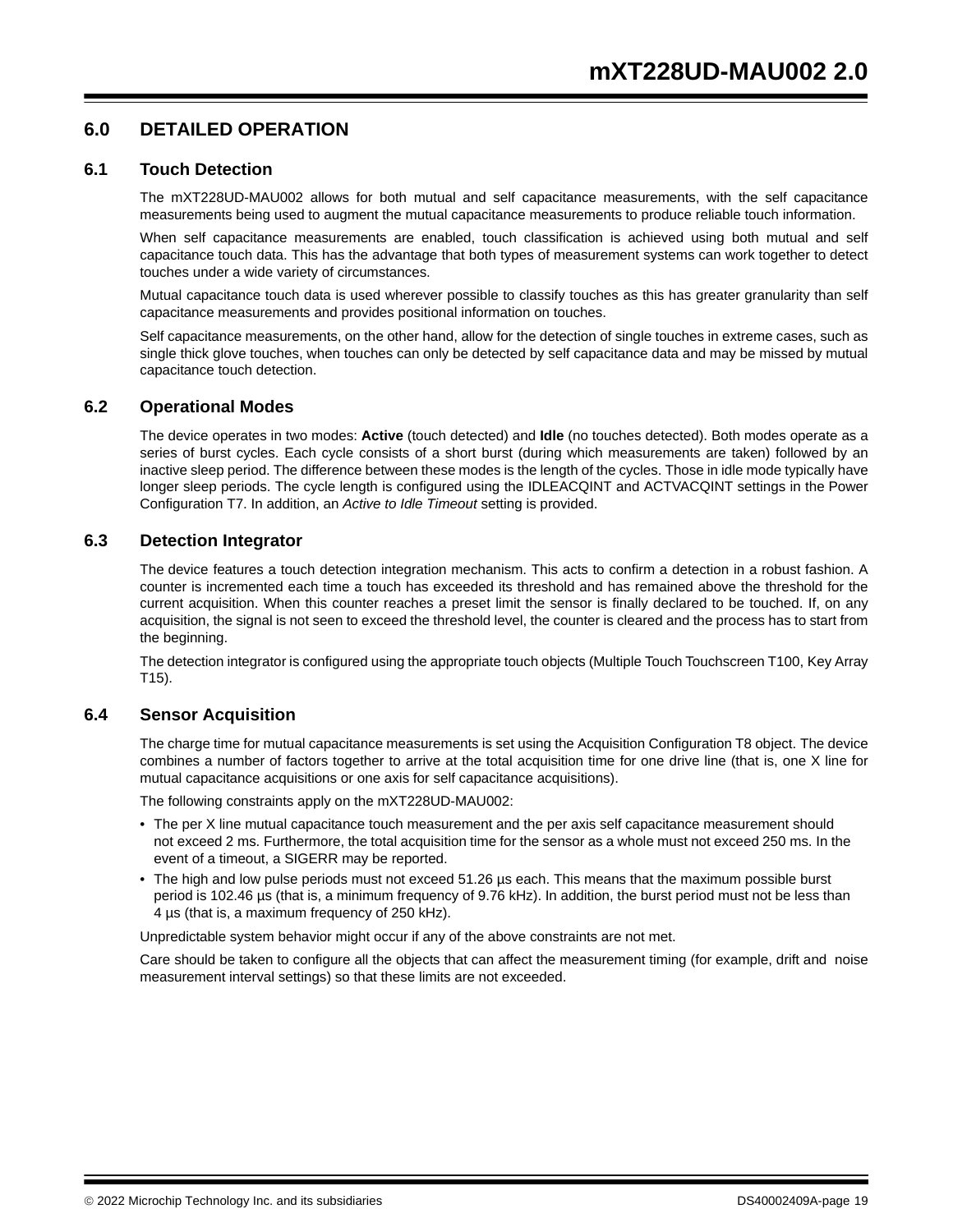# **6.5 Calibration**

Calibration is the process by which a sensor chip assesses the background capacitance on each node. Calibration occurs in a variety of circumstances, for example:

- When determined by the mutual capacitance recalibration process, as controlled by the Acquisition Configuration T8 object
- When determined by the self capacitance recalibration process, as controlled by the Self Capacitance Configuration T111 object
- When the Retransmission Compensation T80 object detects calibrated-in moisture has been removed
- Following a Self Capacitance Global Configuration T109 Tune command
- When the host issues a recalibrate command
- When certain configuration settings are changed

# **6.6 Digital Filtering and Noise Suppression**

The mXT228UD-MAU002 supports on-chip filtering of the acquisition data received from the sensor. Specifically, the Noise Suppression T72 object provides an algorithm to suppress the effects of noise (for example, from a noisy charger plugged into the user's product). This algorithm can automatically adjust some of the acquisition parameters during operation to filter the Analog-to-Digital Conversions (ADCs) received from the sensor.

Additional noise suppression is provided by the Self Capacitance Noise Suppression T108 object. Similar in both design and configuration to the Noise Suppression T72 object, the Self Capacitance Noise Suppression T108 object is the noise suppression interface for self capacitance touch measurements.

Noise suppression is triggered when a noise source is detected.

- The host driver code can indicate when a noise source is present.
- The noise suppression is also triggered based on the noise levels detected using internal line measurements.The Noise Suppression T72 and Self Capacitance Noise Suppression T108 object selects the appropriate controls to suppress the noise present in the system.

# **6.7 EMC Reduction**

The mXT228UD-MAU002 has the following mechanisms to help reduce EMC emissions and ensure that the user's product operates within the desired EMC limits:

- **Configurable Voltage Reference Mode** Allows for the selection of voltage swing of the self capacitance measurements.This feature is configured by the Self Capacitance Global Configuration T109 object.
- **Input Buffer Power Configuration**  Controls the positive/negative drive strength of the Input Buffer for self capacitance measurements. This feature is configured by the Self Capacitance Global Configuration T109 object.
- **Configurable Input Amplifier Bias**  Controls the Input Amplifier Bias. This feature is configured by the Self Capacitance Global Configuration T109 object.

#### **6.8 Shieldless Support and Display Noise Suppression**

The mXT228UD-MAU002 can support shieldless sensor design even with a noisy LCD.

The Optimal Integration feature is not filtering as such, but enables the user to use a shorter integration window. The integration window optimizes the amount of charge collected against the amount of noise collected, to ensure an optimal SNR. This feature also benefits the system in the presence of an external noise source. This feature is configured using the Shieldless T56 object.

Display noise suppression allows the device to overcome display noise simultaneously with external noise. This feature is based on filtering provided by the Lens Bending T65 object (see Section 6.11 "Lens Bending").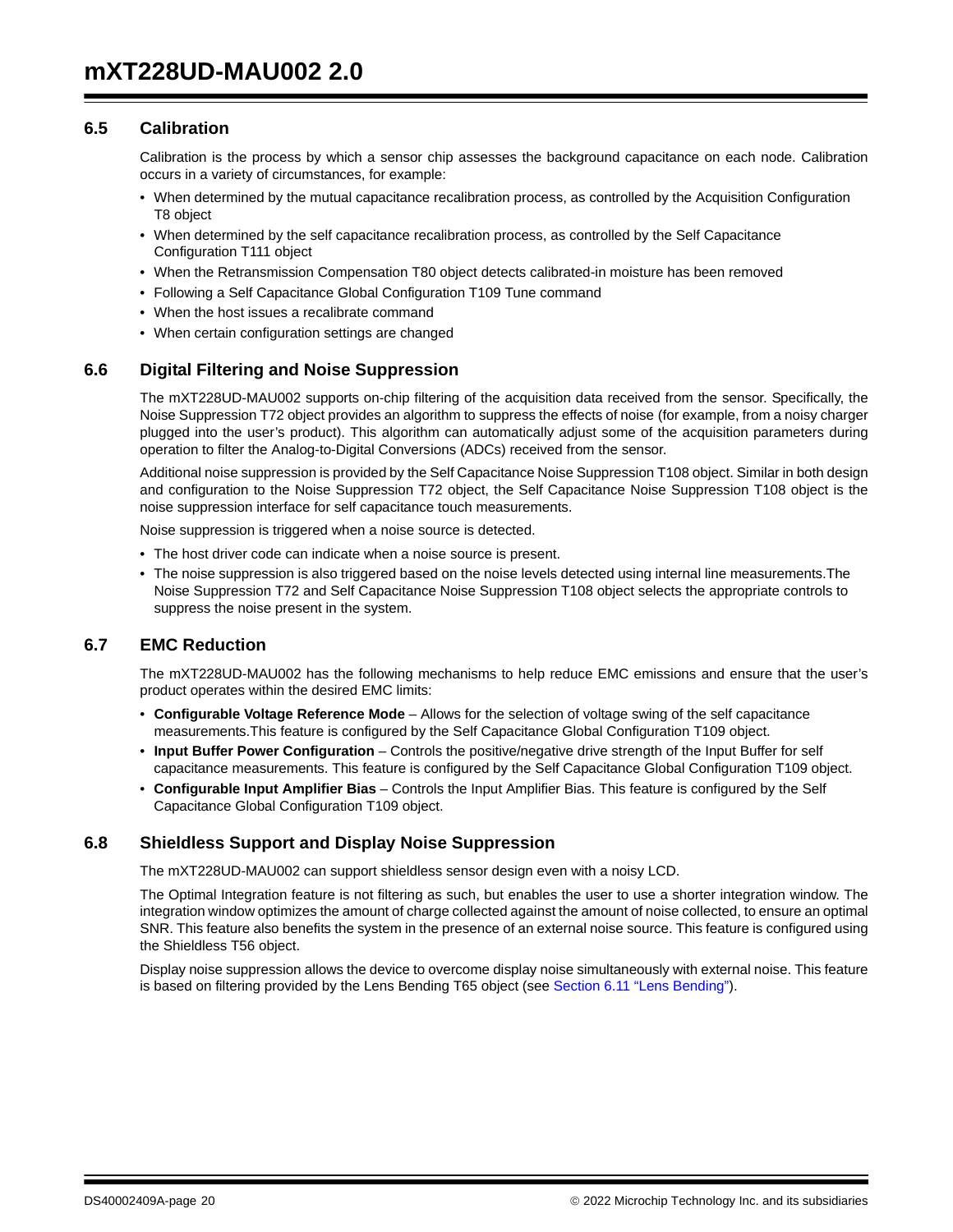## **6.9 Retransmission Compensation**

The device can limit the undesirable effects on the mutual capacitance touch signals caused by poor device coupling to ground, such as poor sensitivity and touch break-up. This is achieved using the Retransmission Compensation T80 object. This object can be configured to allow the touchscreen to compensate for signal degradation due to these undesirable effects. If self capacitance measurements are also scheduled, the Retransmission Compensation T80 object will use the resultant data to enhance the compensation process.

The Retransmission Compensation T80 object is also capable of compensating for water presence on the sensor if self capacitance measurements are scheduled. In this case, both mutual capacitance and self capacitance measurements are used to detect moisture and then, once moisture is detected, self capacitance measurements are used to detect single touches in the presence of moisture.

#### **6.10 Grip Suppression**

The device has grip suppression functionality to suppress false detections from a user's grip.

Grip suppression works by specifying a boundary around a touchscreen, within which touches can be suppressed whilst still allowing touches in the center of the touchscreen. This ensures that an accidental hand touch on the edge is suppressed while still allowing a "real" (finger) touch towards the center of the screen. Mutual capacitance grip suppression is configured using the Grip Suppression T40 object.

# **6.11 Lens Bending**

The device supports algorithms to eliminate disturbances from the measured signal.

When the sensor suffers from the screen deformation (lens bending) the signal values acquired by normal procedure are corrupted by the disturbance component (bend). The amount of bend depends on:

- The mechanical and electrical characteristics of the sensor
- The amount and location of the force applied by the user touch to the sensor
- The Lens Bending T65 object measures the bend component and compensates for any distortion caused by the bend. As the bend component is primarily influenced by the user touch force, it can be used as a secondary source to identify the presence of a touch. The additional benefit of the Lens Bending T65 object is that it will eliminate LCD noise as well.

# **6.12 Glove Detection**

The device has glove detection algorithms that process the measurement data received from the touchscreen classifying touches as potential gloved touches.

The Glove Detection T78 object is used to detect glove touches. In Normal Mode the Glove Detection T78 object applies vigorous glove classification to small signal touches to minimize the effect of unintentional hovering finger reporting. Once a gloved touch is found, the Glove Detection T78 object can enter Glove Confidence Mode. In this mode the device expects the user to be wearing gloves so the classification process is much less stringent.

#### **6.13 Stylus Support**

The mXT228UD-MAU002 allows for the particular characteristics of passive stylus touches, whilst still allowing conventional finger touches to be detected. The touch sensitivity and threshold controls for stylus touches are configured separately from those for conventional finger touches so that both types of touches can be accommodated.

Stylus support ensures that the small touch area of a stylus registers as a touch, as this would otherwise be considered too small for the touchscreen. Additionally, there are controls to distinguish a stylus touch from an unwanted approaching finger (such as on the hand holding the stylus).

Passive stylus touches are configured by the Passive Stylus T47 object. There is one instance of the Passive Stylus T47 object for each Multiple Touch Touchscreen T100 object present on the device.

# **6.14 Unintentional Touch Suppression**

The Touch Suppression T42 object provides a mechanism to suppress false detections from unintentional touches from a large body area, such as from a palm. The Touch Suppression T42 object also provides Maximum Touch Suppression to suppress all touches if more than a specified number of touches has been detected.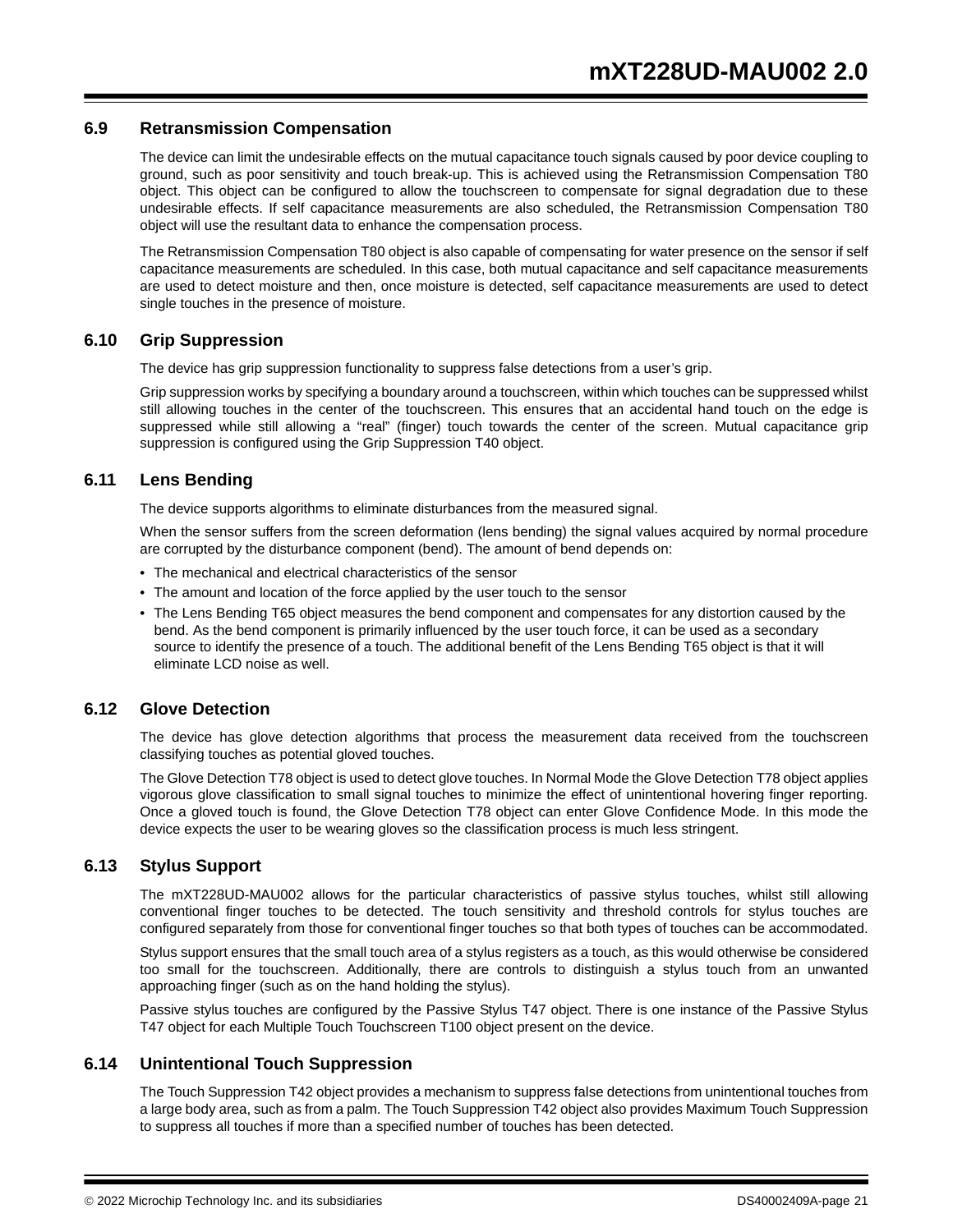# **6.15 Adjacent Key Suppression Technology**

Adjacent Key Suppression (AKS) technology is a patented method used to detect which touch object (Multiple Touch Touchscreen T100 or Key Array T15) is touched, and to suppress touches on the other touch objects, when touch objects are located close together.

The device has two levels of AKS:

- The first level works between the touch objects (Multiple Touch Touchscreen T100 and Key Array T15). The touch objects are assigned to AKS groups. If a touch occurs within one of the touch objects in a group, then touches within other objects inside that group are suppressed. For example, if a touchscreen and a Key Array are placed in the same AKS group, then a touch in the touchscreen will suppress touches in the Key Array, and vice versa. Objects can be in more than one AKS group.
- The second level of AKS is internal AKS within an individual Key Array object. If internal AKS is enabled, then when one key is touched, touches on all the other keys within the Key Array are suppressed. Note that internal AKS is not present on other types of touch objects.

# **6.16 Device Encryption**

For added security, the mXT228UD-MAU002 allows for the encryption of important configuration parameters within the device, and for the encryption of messages sent by the device.

The default state of the mXT228UD-MAU002 is to be unencrypted, which allows the host to interact with the device using the standard Object-based Protocol in the same manner as any other unencrypted maXTouch device. However, the host can enable encryption if desired. This uses the AES 128 algorithm (Cipher Block Chaining mode) for the encryption and decryption of data. One or more of the following encryption modes are possible:

- Encrypted configuration read/write
- Encrypted Message Processor T5 messages

Encryption is requested by downloading the encryption parameters to the Serial Data Command T68 object. Encryption is then activated when the device is next reset. If the device has active encryption, the Variant ID is reported with bit 7 set to 1. This provides a method for the host controller to detect if encryption is in use.

The current encryption status can be read from the device using the Encryption Status T2 object.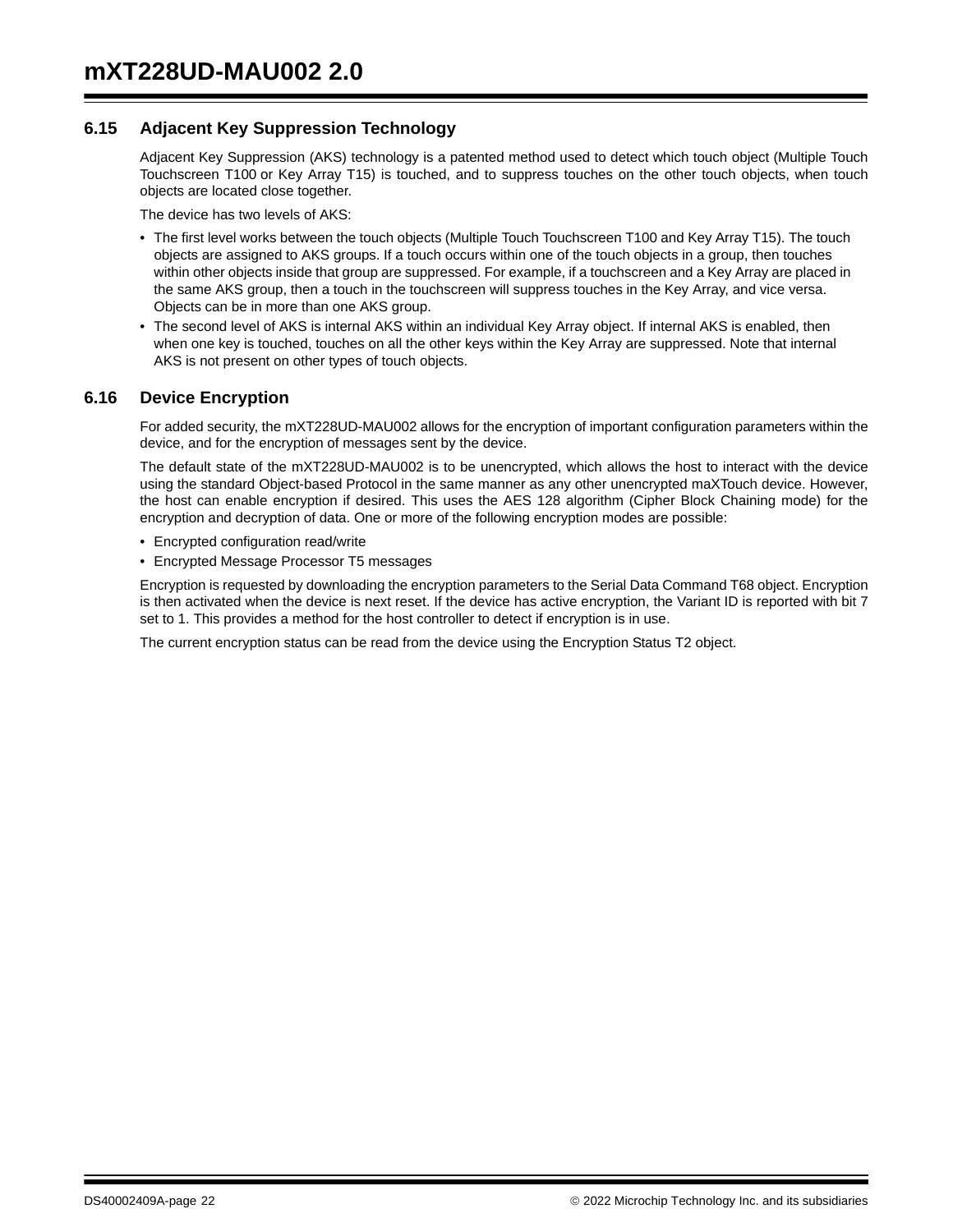# **7.0 I2C COMMUNICATIONS**

Communication with the mXT228UD-MAU002 is carried out over the I2C interface.

The I<sup>2</sup>C interface is used in conjunction with the CHG line. The CHG line going active signifies that a new data packet is available. This provides an interrupt-style interface and allows the device to present data packets when internal changes have occurred. See Section 7.5 "CHG Line" for more information.

# **7.1 I2C Address**

The mXT228UD-MAU002 supports one fixed I<sup>2</sup>C device address: 0x4A.

The  $I^2C$  address is shifted left to form the SLA+W or SLA+R address when transmitted over the  $I^2C$  interface, as shown in Table 7-1.

| <b>FORMAT OF SLA+W/SLA+R</b><br><b>TABLE 7-1:</b> |
|---------------------------------------------------|
|---------------------------------------------------|

| Bit 7 | Bit 6 | Bit 5 | Bit 4         | Bit 3<br>- 1 | Bit 2 | <b>Bit</b> | Bit 0      |
|-------|-------|-------|---------------|--------------|-------|------------|------------|
|       |       |       | Address: 0x4A |              |       |            | {ead/write |

# **7.2 Writing To the Device**

An I<sup>2</sup>C WRITE cycle consists of the following bytes:

| <b>START</b>                                                                            |                                  | 1 bit                                                                                                                                                                            | I <sup>2</sup> C START condition                                           |                                                                                                                                                                                                                                                                                                                               |  |  |  |  |  |
|-----------------------------------------------------------------------------------------|----------------------------------|----------------------------------------------------------------------------------------------------------------------------------------------------------------------------------|----------------------------------------------------------------------------|-------------------------------------------------------------------------------------------------------------------------------------------------------------------------------------------------------------------------------------------------------------------------------------------------------------------------------|--|--|--|--|--|
|                                                                                         | SLA+W                            | 1 byte                                                                                                                                                                           |                                                                            | I <sup>2</sup> C address of the device (see Section 7.1 "I2C Address")                                                                                                                                                                                                                                                        |  |  |  |  |  |
|                                                                                         | Address<br>(LSByte, MSByte)      | 2 bytes                                                                                                                                                                          |                                                                            | Address of the location at which the data writing starts. This address is stored<br>as the address pointer.                                                                                                                                                                                                                   |  |  |  |  |  |
|                                                                                         | Data Size<br>(only if encryption | 2 bytes                                                                                                                                                                          |                                                                            | If writing to an encrypted object, the size of the data to be written, including the<br>data CRC (if requested). Otherwise these bytes must be set to zero.                                                                                                                                                                   |  |  |  |  |  |
|                                                                                         | is active)                       |                                                                                                                                                                                  |                                                                            | Note that these bytes will have a non-zero value only if writing one or more<br>byes of data to an encrypted object. In all other cases the size should be set to<br>zero (that is, when the object is not encrypted, or encryption is enabled for<br>message reads only, or the data is zero bytes in length).               |  |  |  |  |  |
|                                                                                         |                                  |                                                                                                                                                                                  | <b>NOTE</b>                                                                | These bytes are present only if encryption is active; they are not<br>present if encryption is not active.                                                                                                                                                                                                                    |  |  |  |  |  |
|                                                                                         | Data                             | $\Omega$<br>or<br>more<br>bytes                                                                                                                                                  |                                                                            | The actual data to be written. The data is written to the device, starting at the<br>location of the address pointer. The address pointer returns to its starting value<br>when the I <sup>2</sup> C STOP condition is detected.                                                                                              |  |  |  |  |  |
|                                                                                         | CRC (optional)                   | 1 byte                                                                                                                                                                           |                                                                            | An optional 8-bit CRC that includes all the bytes that have been sent, including<br>the two address bytes and the data size bytes (if encryption is active), but not<br>the SLA+W byte. If the device detects an error in the CRC during a write<br>transfer, a COMSERR fault is reported by the Command Processor T6 object. |  |  |  |  |  |
|                                                                                         |                                  |                                                                                                                                                                                  | See Section 7.3 " <sup>2</sup> C Writes in Checksum Mode" for more details |                                                                                                                                                                                                                                                                                                                               |  |  |  |  |  |
| Padding to 16 bytes<br>Maximum<br>(only if encrypted<br>15 bytes<br>writes are enabled) |                                  | If writing to an encrypted object, and there are one or more bytes of data<br>(excluding the CRC), the data block (including the CRC, if present) must be<br>padded to 16 bytes. |                                                                            |                                                                                                                                                                                                                                                                                                                               |  |  |  |  |  |
|                                                                                         |                                  |                                                                                                                                                                                  | <b>NOTE</b>                                                                | If the data is zero bytes in size, the padding is not necessary and<br>the data block will consist of the CRC only (if present).                                                                                                                                                                                              |  |  |  |  |  |
|                                                                                         | <b>STOP</b>                      | 1 bit                                                                                                                                                                            | I <sup>2</sup> C STOP condition                                            |                                                                                                                                                                                                                                                                                                                               |  |  |  |  |  |
|                                                                                         |                                  |                                                                                                                                                                                  |                                                                            |                                                                                                                                                                                                                                                                                                                               |  |  |  |  |  |

Figure 7-1 and Figure 7-1 show examples of writing four bytes of data to contiguous addresses starting at 0x1234.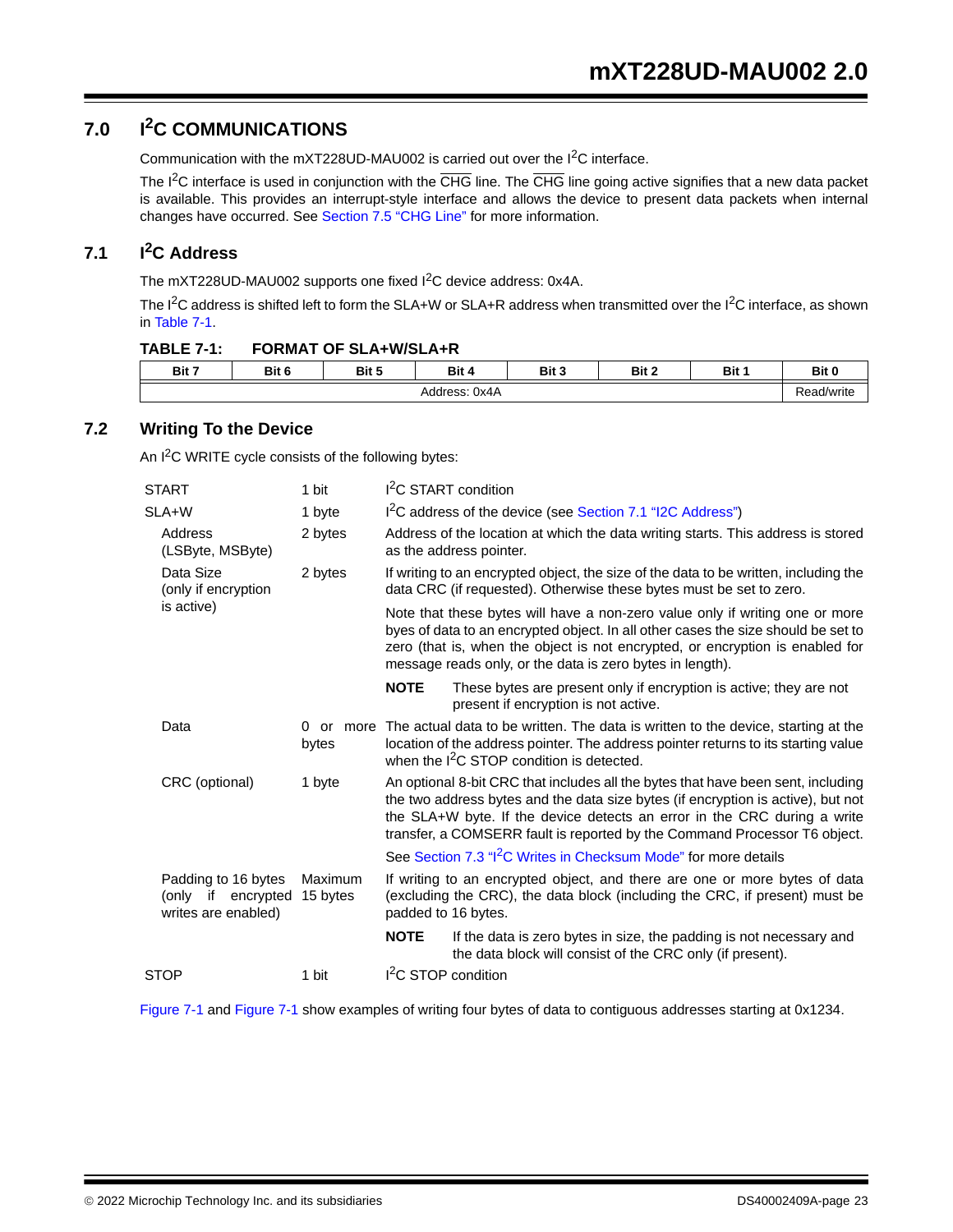

# **FIGURE 7-1: EXAMPLE OF A FOUR-BYTE WRITE – ENCRYPTION NOT ACTIVE**

# **7.3 I2C Writes in Checksum Mode**

In  $1^2C$  checksum mode an 8-bit CRC is added to all  $1^2C$  writes. The CRC is sent following the last data byte. All the bytes sent are included in the CRC, including the two address bytes and the two data size bytes (if encryption is active). Any command or data sent to the device is processed even if the CRC fails.

To indicate that a checksum is to be sent in the write, the most significant bit of the MSByte of the write address is set to 1. For example, the  $I^2C$  command shown in Figure 7-3 writes a value of 150 (0x96) to address 0x1234 with a checksum. The address is changed to 0x**9**234 to indicate checksum mode.

#### **FIGURE 7-3: EXAMPLE OF A WRITE TO ADDRESS 0x1234 WITH A CHECKSUM – ENCRYPTION NOT ACTIVE**

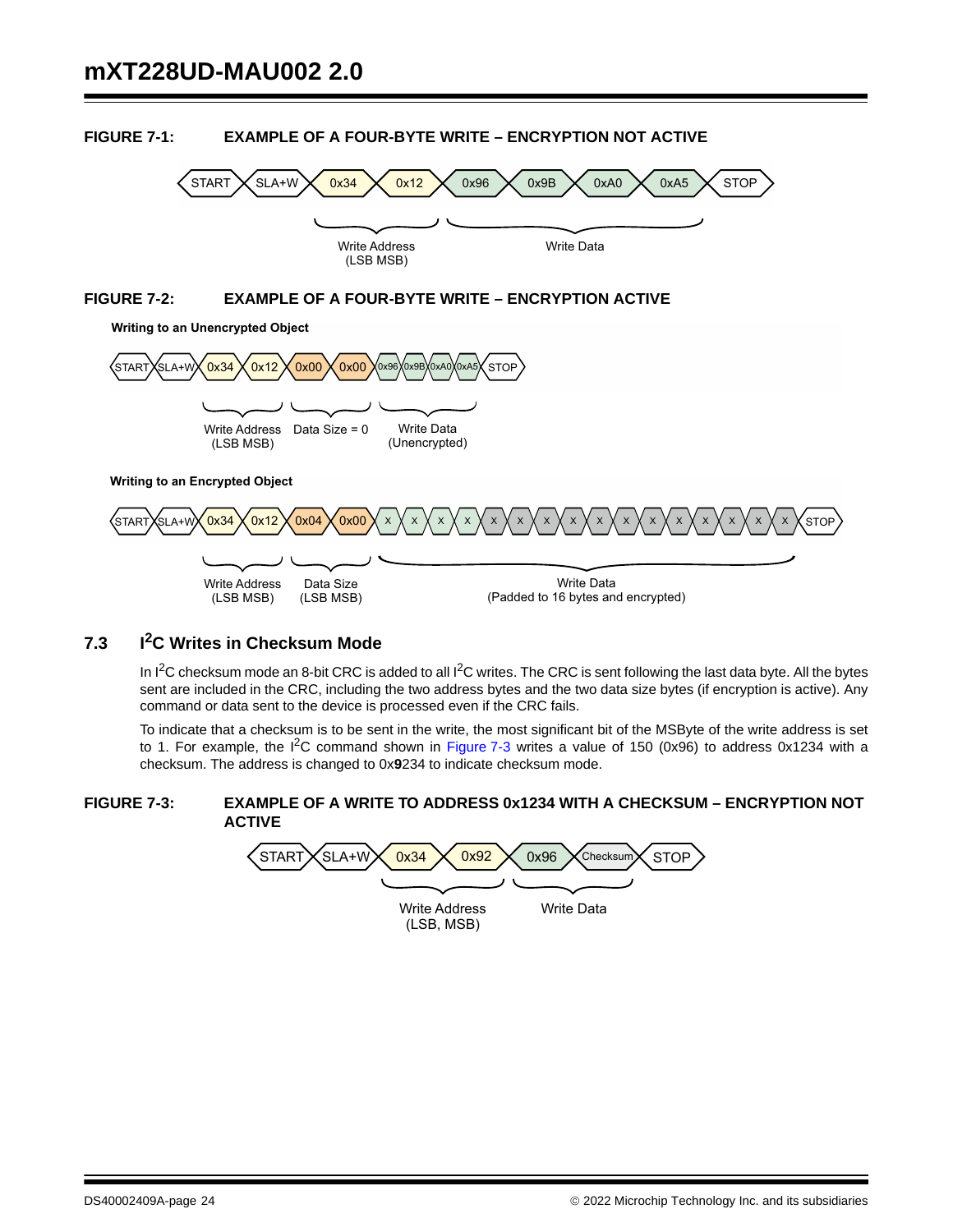# **FIGURE 7-4: EXAMPLE OF A WRITE TO ADDRESS 0x1234 WITH A CHECKSUM – ENCRYPTION ACTIVE**

**Writing to an Unencrypted Object**



# **7.4 Reading From the Device**

Two  $I^2C$  bus activities must take place to read from the device. The first activity is an  $I^2C$  write to set the address pointer (LSByte then MSByte). The second activity is the actual I<sup>2</sup>C read to receive the data. The address pointer returns to its starting value when the read cycle NACK or STOP is detected.

It is not necessary to set the address pointer before every read. The address pointer is updated automatically after every read operation. The address pointer will be correct if the reads occur in order. In particular, when reading multiple messages from the Message Processor T5 object, the address pointer is automatically reset to the address of the Message Processor T5 object, in order to allow continuous reads (see Section 7.4.2 "Reading Status Messages with DMA").

**NOTE** Encryption functionality on the mXT228UD-MAU002 means that if the host read request falls within the Message Processor T5 address space, but not at its start address, the device considers it a valid Message Processor T5 message read. The device therefore sends the entire Message Processor T5 message.

Note that the message may be encrypted or unencrypted, depending on the message encryption setting.

The WRITE and READ cycles consist of a START condition followed by the  $I^2C$  address of the device (SLA+W or SLA+R respectively).

Figure 7-5 and Figure 7-6 show the I<sup>2</sup>C commands to read four bytes starting at address 0x1234.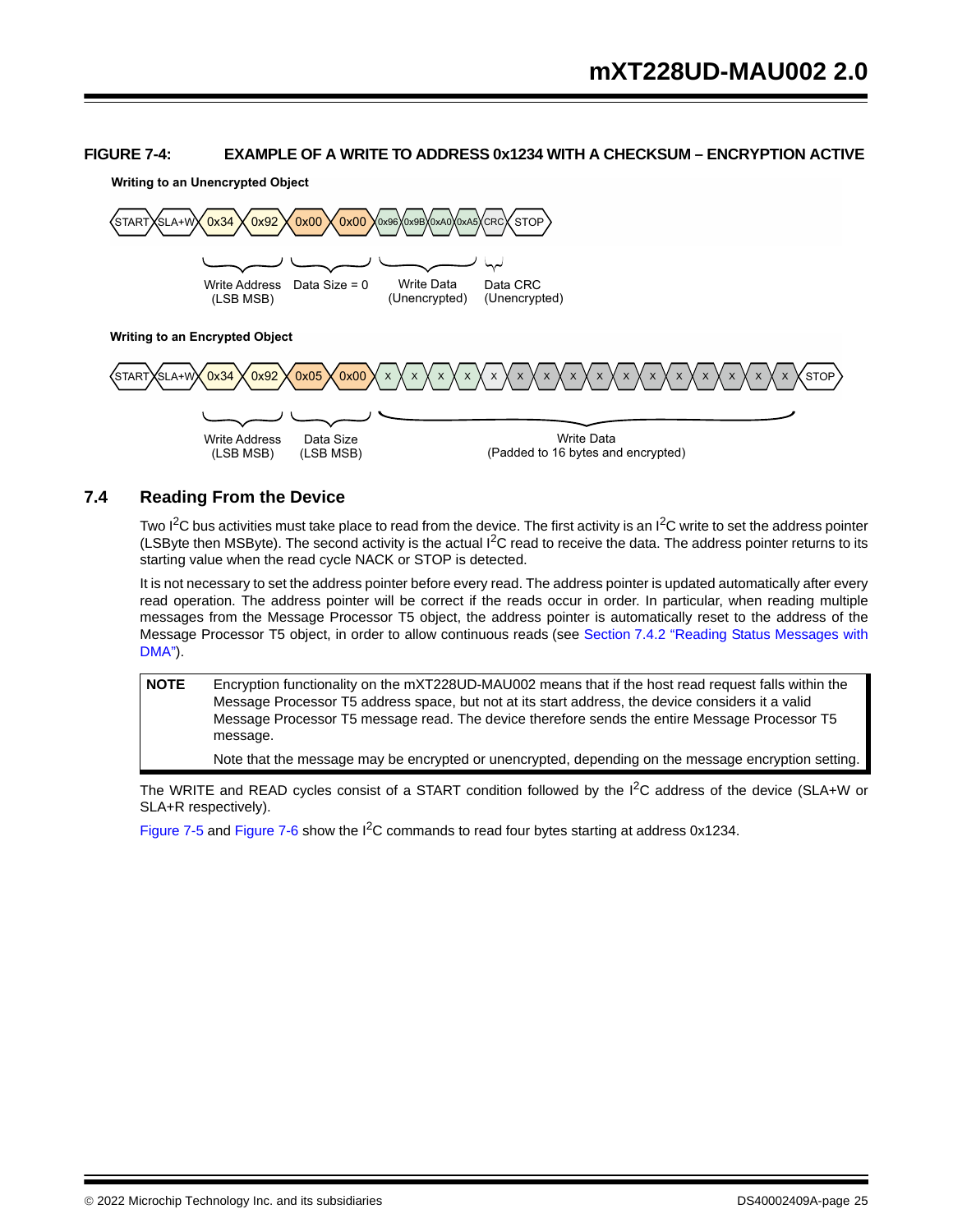# **FIGURE 7-5: EXAMPLE OF A FOUR-BYTE READ – ENCRYPTION NOT ACTIVE**

**Set Address Pointer**



Read Data

#### **FIGURE 7-6: EXAMPLE OF A FOUR-BYTE READ – ENCRYPTION ACTIVE**





**Read Data - Unencrypted Object** 



**Read Data - Encrypted Object** 

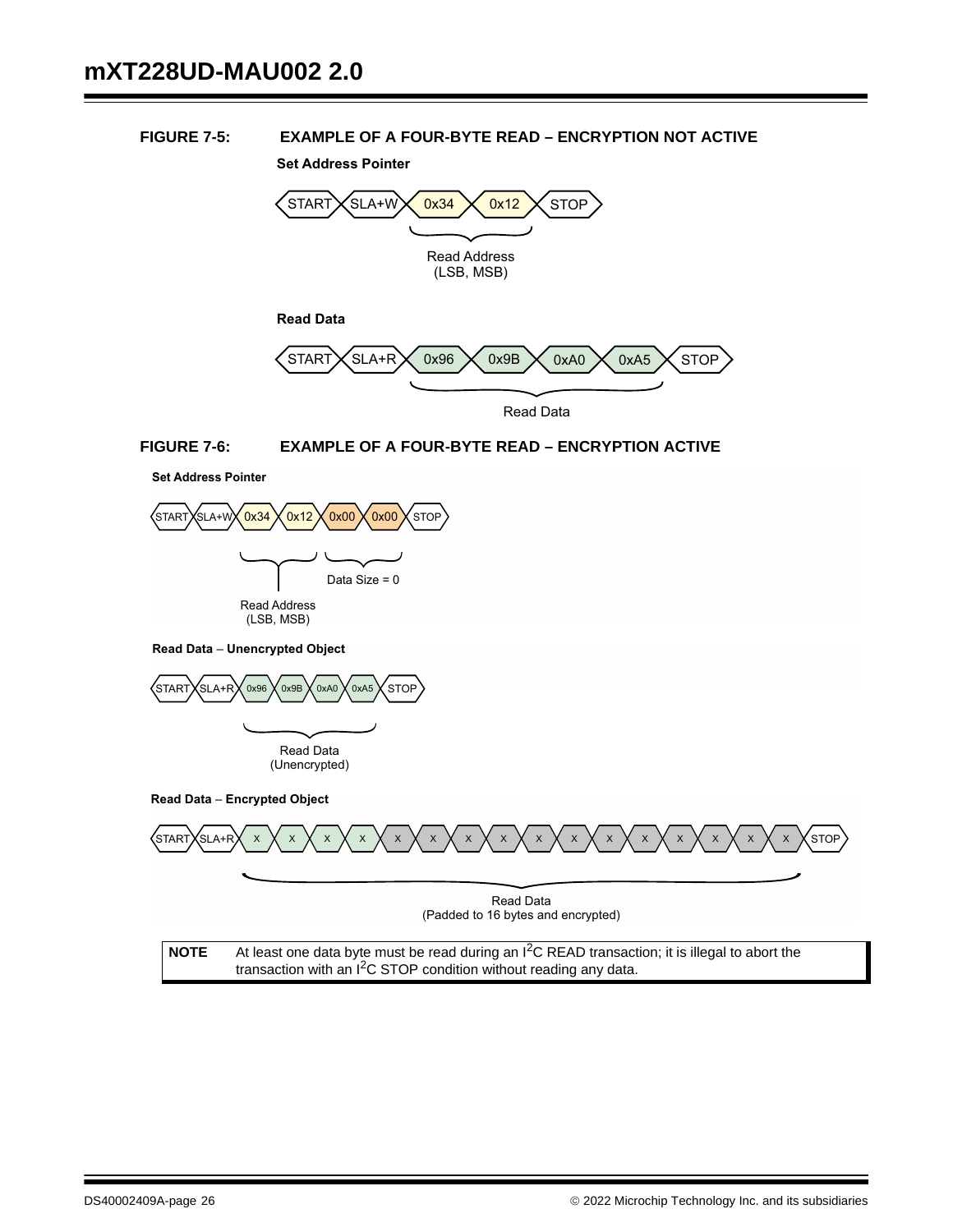# 7.4.1 READING A MESSAGE FROM THE MESSAGE PROCESSOR T5 OBJECT

An  $I^2C$  read of the Message Processor T5 object contains the following bytes:

| <b>START</b><br>1 bit                                                |              | I <sup>2</sup> C START condition                                                                                                        |  |  |  |  |  |
|----------------------------------------------------------------------|--------------|-----------------------------------------------------------------------------------------------------------------------------------------|--|--|--|--|--|
| $SLA+R$                                                              | 1 byte       | I <sup>2</sup> C address of the device (see Section 7.1 "I2C Address")                                                                  |  |  |  |  |  |
| Report ID                                                            | 1 byte       | Message report ID                                                                                                                       |  |  |  |  |  |
| Data                                                                 | 9 bytes      | The message data (that is, the Message Processor T5 MESSAGE field)                                                                      |  |  |  |  |  |
| CRC (optional)                                                       | 1 byte       | An 8-bit CRC (if requested) for the Message Processor T5<br>report<br>ID and message data                                               |  |  |  |  |  |
|                                                                      |              | See Section 7.3 "I <sup>2</sup> C Writes in Checksum Mode" for more details on how to<br>request a checksum                             |  |  |  |  |  |
| Padding to 16 bytes<br>encrypted<br>(onlv<br>if<br>messages enabled) | 5 or 6 bytes | If the encryption of Message Processor T5 messages is enabled, the data<br>block (including the CRC, if present) is padded to 16 bytes. |  |  |  |  |  |
| <b>STOP</b>                                                          | 1 bit        | I <sup>2</sup> C STOP condition                                                                                                         |  |  |  |  |  |

Figure 7-7 shows an example read from the Message Processor T5 object. To read multiple messages using Direct Memory Access, see Section 7.4.2 "Reading Status Messages with DMA".

# **FIGURE 7-7: EXAMPLE READ FROM MESSAGE PROCESSOR T5 WITH A CHECKSUM – ENCRYPTION NOT ACTIVE**

**Set Address Pointer**



Address of Message Processor T5 Object

**Read Data**



Message Processor T5 Object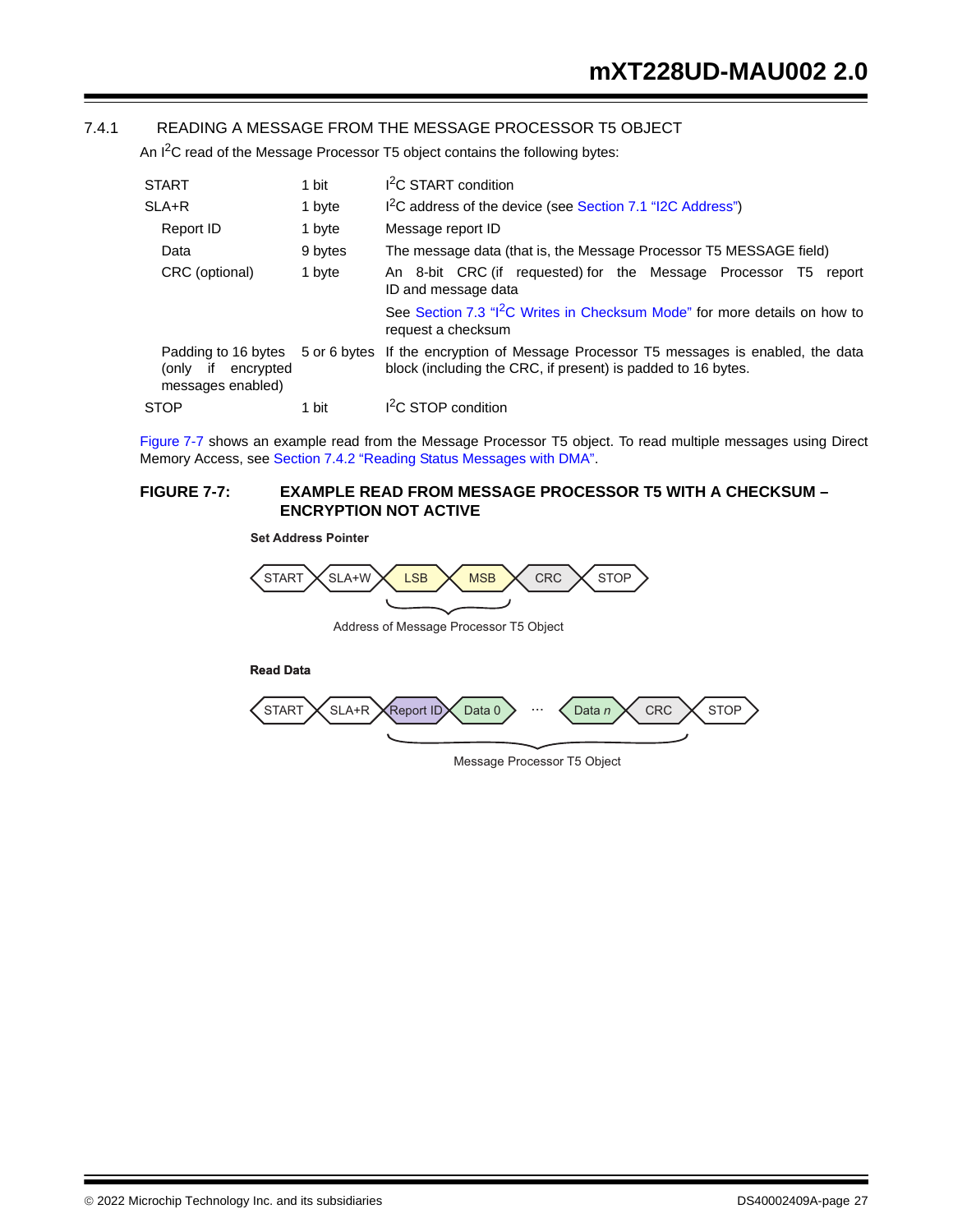#### **FIGURE 7-8: EXAMPLE READ FROM MESSAGE PROCESSOR T5 WITH A CHECKSUM – ENCRYPTION ACTIVE**



# 7.4.2 READING STATUS MESSAGES WITH DMA

The device facilitates the easy reading of multiple messages using a single continuous read operation. This allows the host hardware to use a Direct Memory Access (DMA) controller for the fast reading of messages, as follows:

- 1. The host uses a write operation to set the address pointer to the start of the Message Count T44 object, if necessary. Note that the STOP condition at the end of the read resets the address pointer to its initial location, so it may already be pointing at the Message Count T44 object following a previous message read. If a checksum is required on each message, the most significant bit of the MSByte of the read address must be set to 1.
- 2. The host starts the read operation of the message by sending a START condition.
- 3. The host reads the Message Count T44 object (one byte) to retrieve a count of the pending messages.
- 4. The host calculates the number of bytes to read, as follows:
	- If encryption is not enabled, by multiplying the message count by the size of the Message Processor T5 object. Note that the host should have already read the size of the Message Processor T5 object in its initialization code.
	- If encryption is enabled, by multiplying the message count by 16. Note that, in order to decrypt the message data, the host will still need to know the size of the Message Processor T5 object.

Note that the size of the Message Processor T5 object as recorded in the Object Table includes the checksum. If a checksum has not been requested, one byte should be deducted from the size of the object. That is: number of bytes = count  $\times$  (size -1).

- 5. The host reads the calculated number of message bytes. It is important that the host does *not* send a STOP condition during the message reads, as this will terminate the continuous read operation and reset the address pointer. No START and STOP conditions must be sent between the messages.
- 6. The host sends a STOP condition at the end of the read operation after the last message has been read. The NACK condition immediately before the STOP condition resets the address pointer to the start of the Message Count T44 object.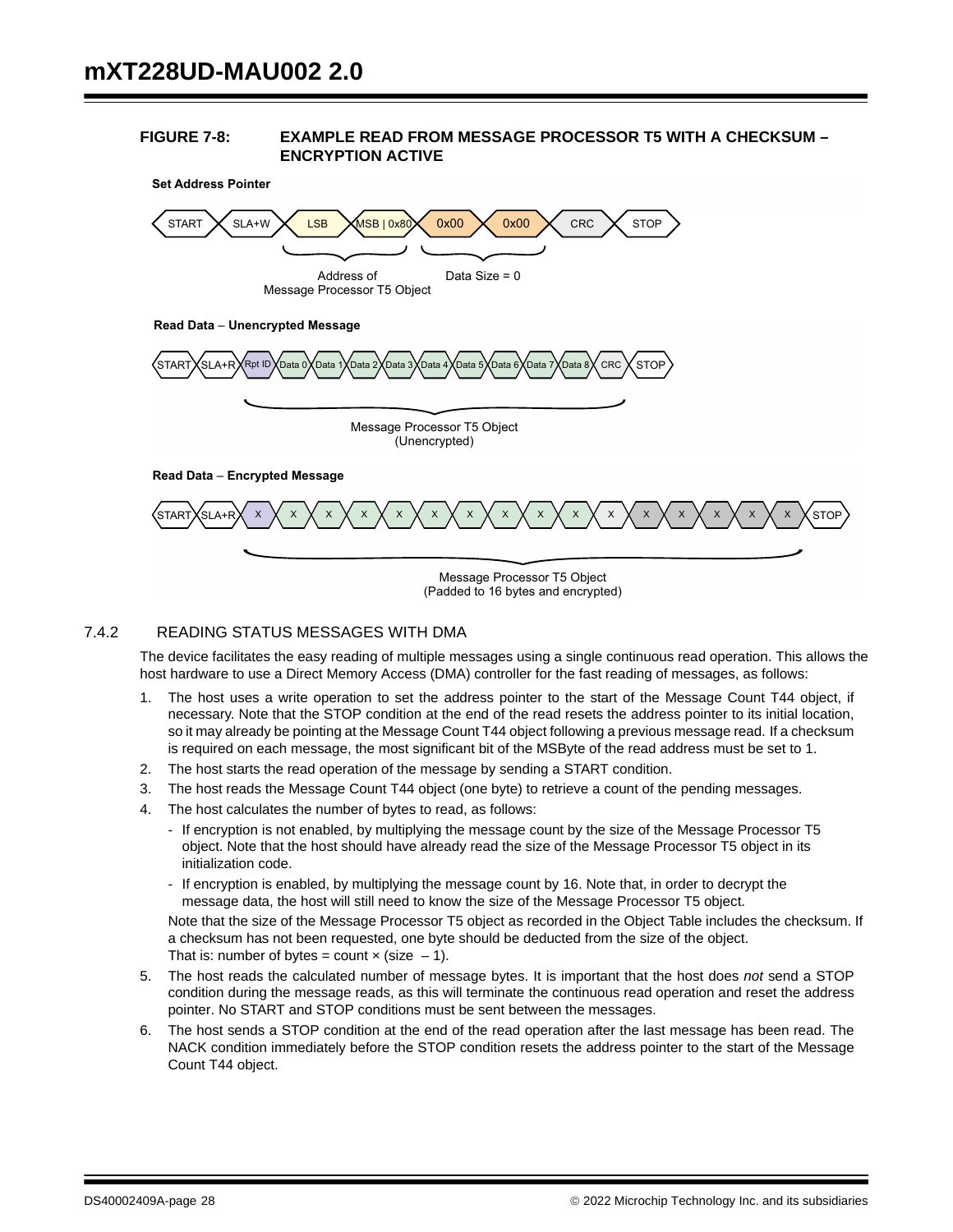Figure 7-9 shows an example of using a continuous read operation to read three messages from the device without a checksum. Figure 7-10 shows the same example with a checksum.

# **FIGURE 7-9: CONTINUOUS MESSAGE READ EXAMPLE – NO CHECKSUM**

# Report ID  $\leftarrow$  Data  $\rightarrow$   $\bullet$   $\bullet$   $\bullet$   $\leftarrow$  Data Report ID Data  $\longrightarrow$   $\bullet \bullet \bullet$  < Data Address of Message Count T44 Object **Set Address Pointer Read Message Count** START  $\times$  SLA+R  $\times$  Count = 3 Message Count T44 Object **Read Message Data** Message Processor T5 Object - Message # 1 *size* bytes Message Processor T5 Object - Message # 2 Message Processor T5 Object – Message  $# 3$ **STOP Continuous** Read START  $\times$  SLA+W  $\times$  LSB  $\times$  MSB  $\times$  STOP  $\begin{array}{ccc} \text{Report ID} \times \text{ Data} \end{array}$   $\begin{array}{ccc} \text{Data} \end{array}$ MSB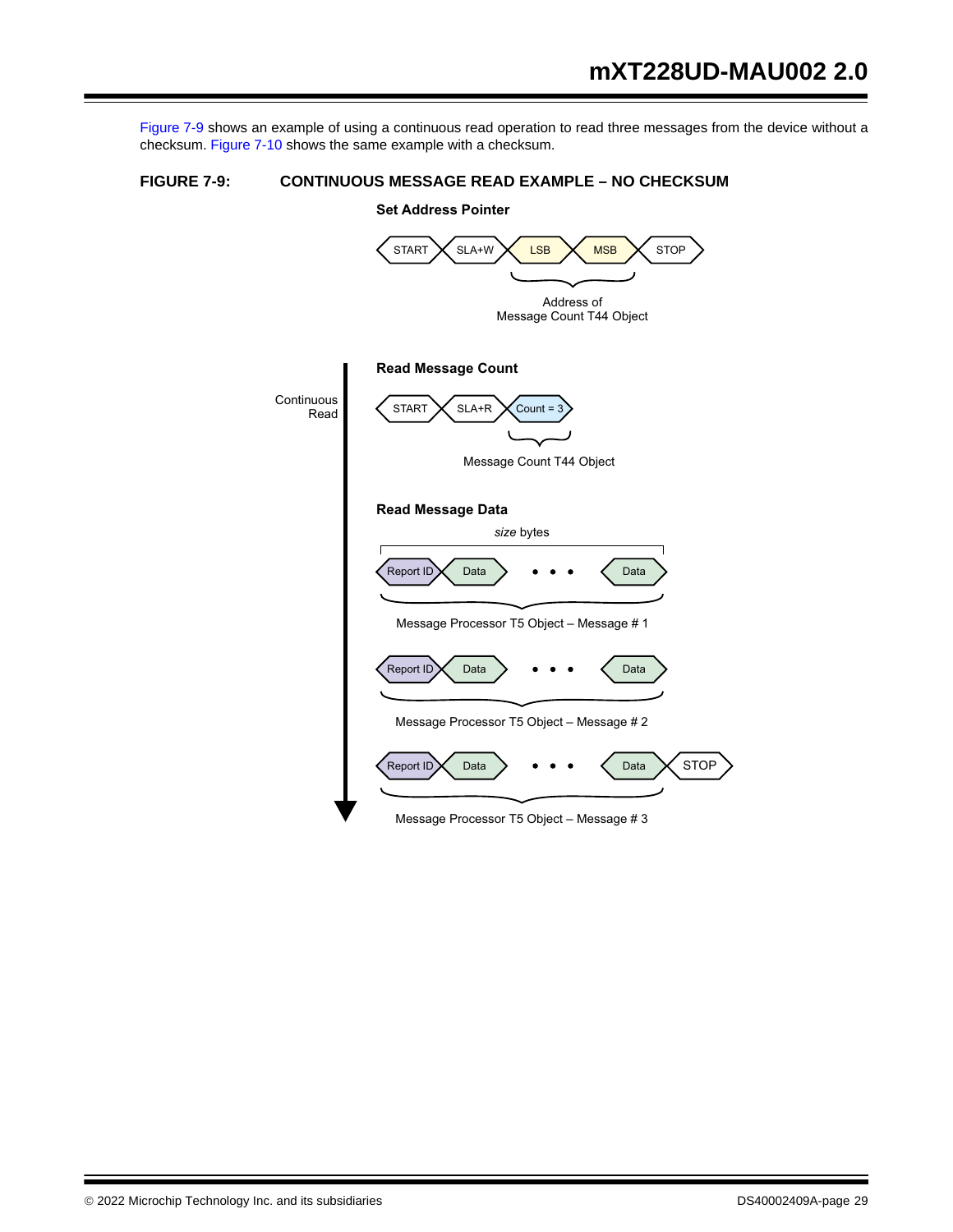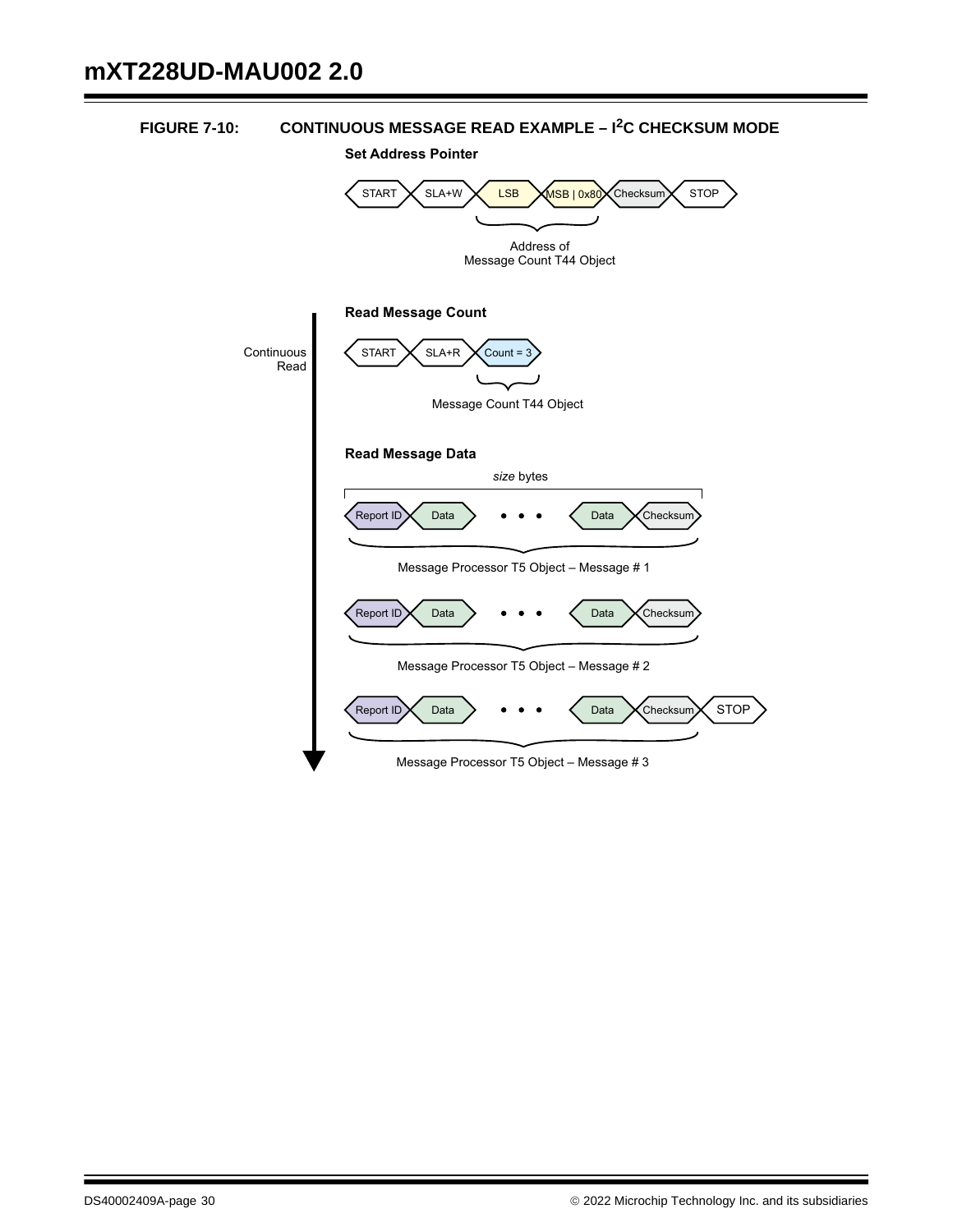If encryption is enabled for Message Processor T5 message reads, then each message read using DMA will need to be decrypted. An example of this is shown in Figure 7-11. Note that this example also assumes the use of a CRC on the message reads, although this is not necessary.



**FIGURE 7-11: EXAMPLE READ FROM MESSAGE PROCESSOR T5 – ENCRYPTION ACTIVE**

NOTE: Example assumes CRC mode is being used.

# **7.5 CHG Line**

The CHG line is an active-low, open-drain output that is used as an interrupt to alert the host that the client is ready to send a response or that an OBP message is pending and ready to be read from the host. This provides the host with an interrupt-style interface with the potential for fast response times. It reduces the need for wasteful  ${}^{12}C$ communications.

**NOTE** The host should always use the CHG line as an indication that a message is ready to be read from the Message Processor T5 object; the host should never poll the device for messages.

The CHG line should always be configured as an input on the host during normal usage. This is particularly important after power-up or reset (see Section 5.0 "Power-up / Reset Requirements").

A pull-up resistor is required to VddIO (see Section 2.0 "Schematic").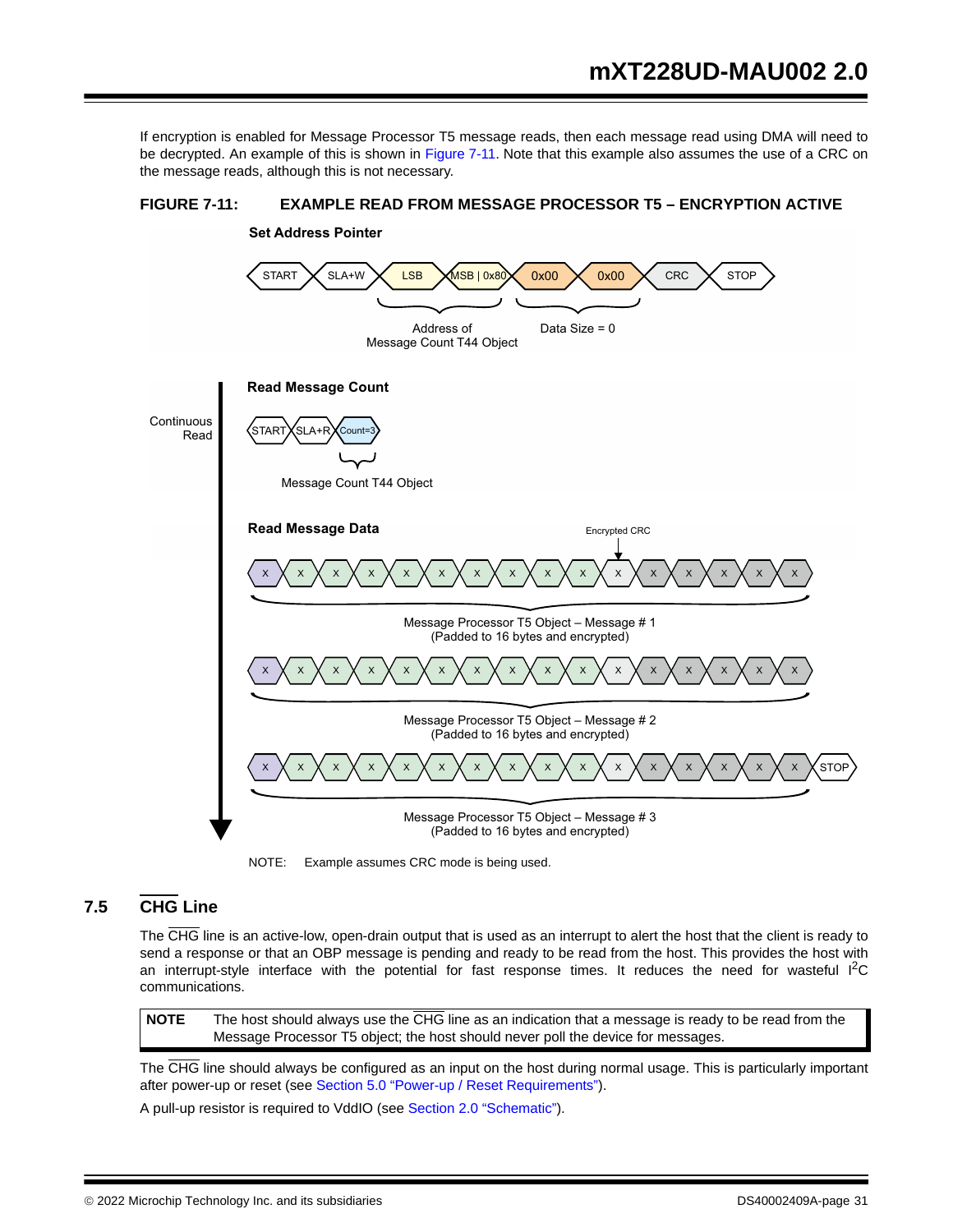The  $\overline{\text{CHG}}$  line operates in two modes when it is used with  $1^2$ C communications, as defined by the Communications Configuration T18 object.

# **FIGURE 7-12: CHG LINE MODES FOR I2C-COMPATIBLE TRANSFERS**



In Mode 0 (edge-triggered operation):

- 1. The CHG line goes low to indicate that a message is present.
- 2. The CHG line goes high when the first byte of the first message (that is, its report ID) has been sent and acknowledged (ACK sent) and the next byte has been prepared in the buffer.
- 3. The STOP condition at the end of an  $I^2C$  transfer causes the  $\overline{CHG}$  line to stay high if there are no more messages. Otherwise the CHG line goes low to indicate a further message.

Note that Mode 0 also allows the host to continually read messages by simply continuing to read bytes back without issuing a STOP condition. Message reading should end when a report ID of 255 ("invalid message") is received. Alternatively the host ends the transfer by sending a NACK after receiving the last byte of a message, followed by a STOP condition. If there is another message present, the CHG line goes low again, as in step 1. In this mode the state of the  $\overline{\text{CHG}}$  line does not need to be checked during the I<sup>2</sup>C read.

In Mode 1 (level-triggered operation):

- 1. The CHG line goes low to indicate that a message is present.
- 2. The CHG line remains low while there are further messages to be sent after the current message.
- 3. The CHG line goes high again only once the first byte of the last message (that is, its report ID) has been sent and acknowledged (ACK sent) and the next byte has been prepared in the output buffer.

Mode 1 allows the host to continually read the messages until the CHG line goes high, and the state of the CHG line determines whether or not the host should continue receiving messages from the device.

**NOTE** The state of the CHG line should be checked only between messages and not between the bytes of a message. The precise point at which the CHG line changes state cannot be predicted and so the state of the CHG line cannot be guaranteed between bytes.

The Communications Configuration T18 object can be used to configure the behavior of the CHG line. In addition to the CHG line operation modes described above, this object allows direct control over the state of the CHG line.

# **7.6 SDA and SCL**

The  $I^2C$  bus transmits data and clock with SDA and SCL respectively. These are open-drain. The device can only drive these lines low or leave them open. The termination resistors (Rp) pull the line up to VddIO if no  $l^2C$  device is pulling it down.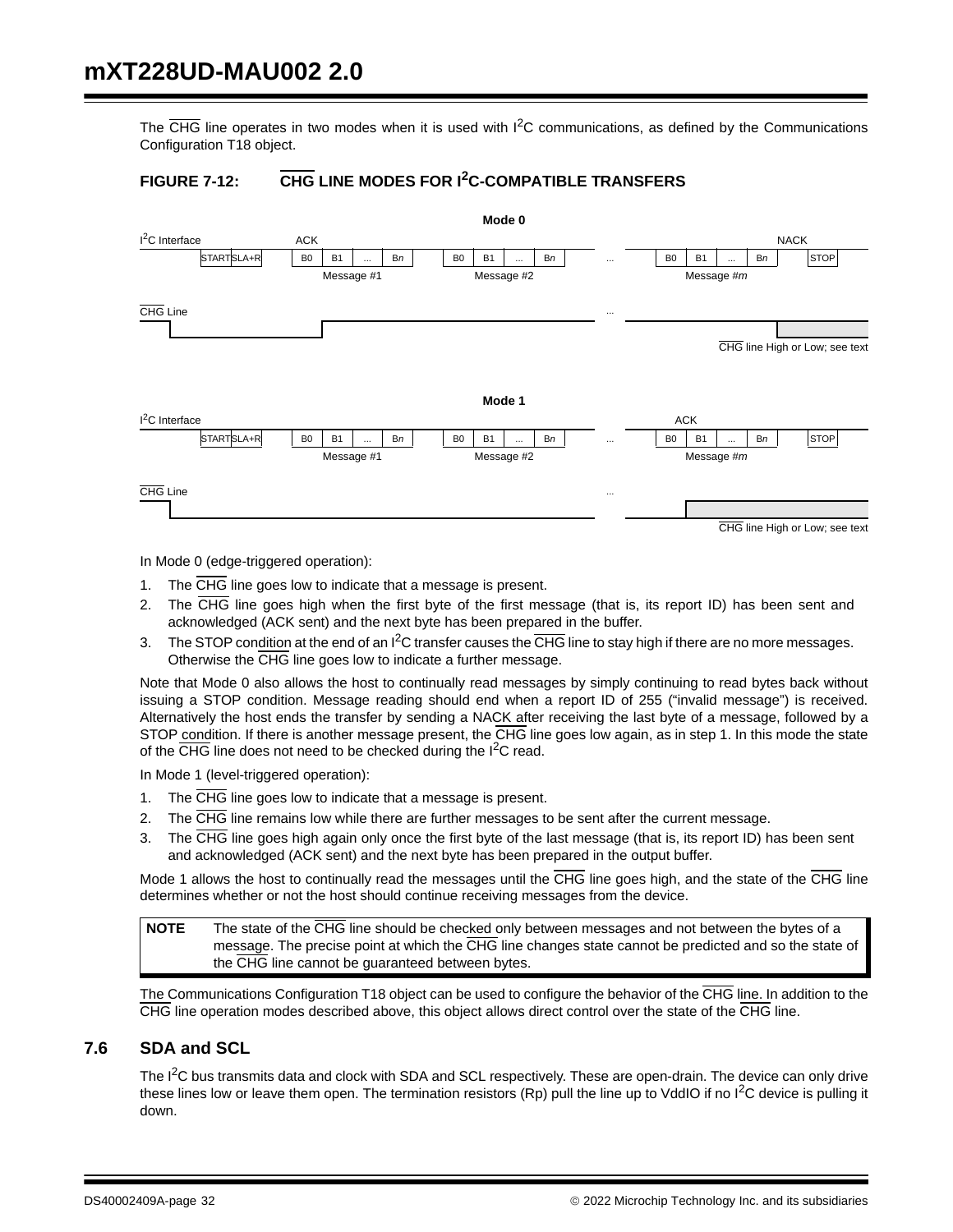The termination resistors should be chosen so that the rise times on SDA and SCL meet the  $1<sup>2</sup>C$  specifications for the interface speed being used, bearing in mind other loads on the bus. For best latency performance, it is recommended that no other devices share the  $I^2C$  bus with the maXTouch controller.

# **7.7 Clock Stretching**

The device supports clock stretching in accordance with the I<sup>2</sup>C specification. It may also instigate a clock stretch if a communications event happens during a period when the device is busy internally. The maximum clock stretch is 2 ms and typically less than 350 µs.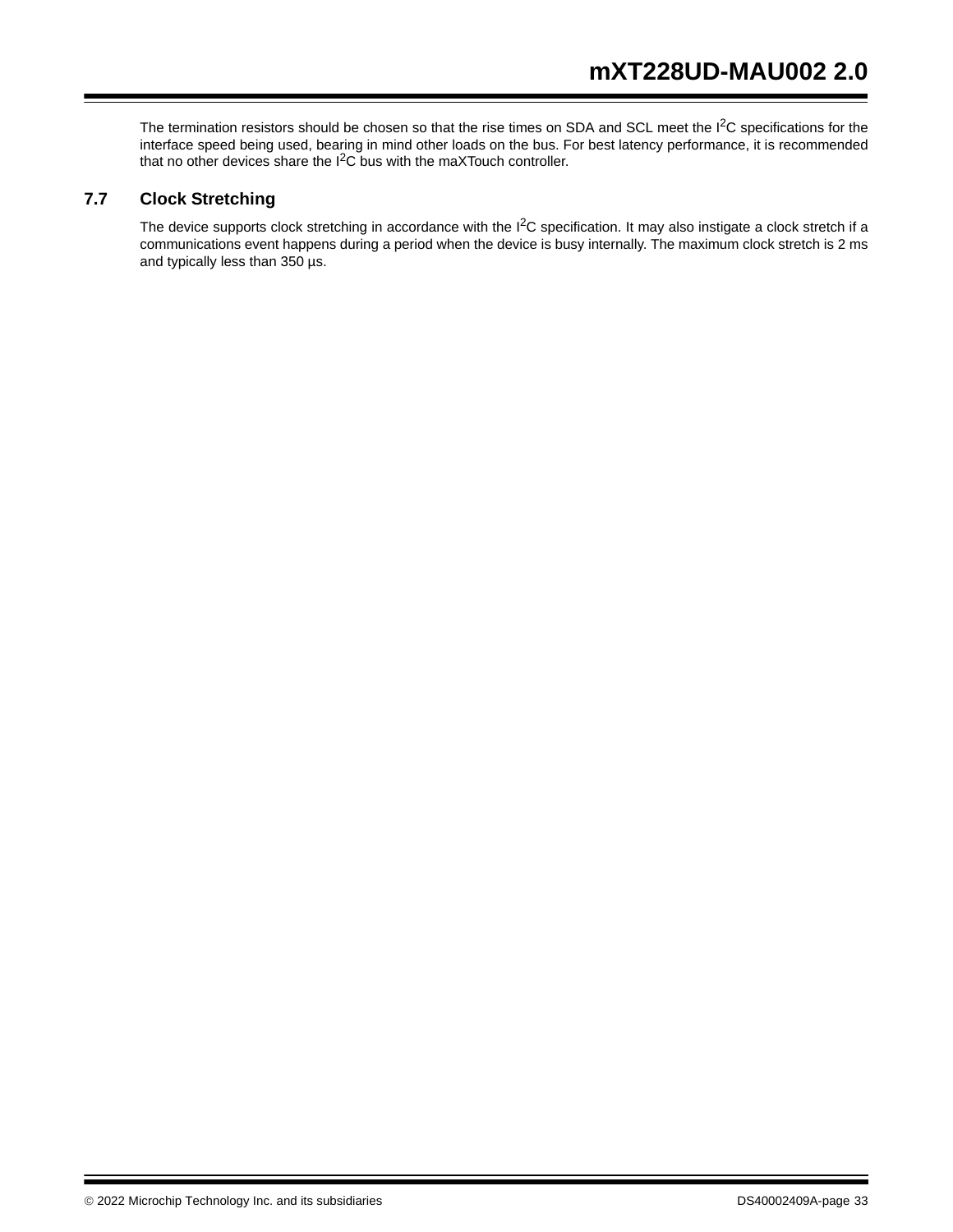# **8.0 PCB DESIGN CONSIDERATIONS**

#### **8.1 Introduction**

The following sections give the design considerations that should be adhered to when designing a PCB layout for use with the mXT228UD-MAU002. Of these, power supply and ground tracking considerations are the most critical.

By observing the following design rules, and with careful preparation for the PCB layout exercise, designers will be assured of a far better chance of success and a correctly functioning product.

# **8.2 Printed Circuit Board**

Microchip recommends the use of a four-layer printed circuit board for mXT228UD-MAU002 applications. This, together with careful layout, will ensure that the board meets relevant EMC requirements for both noise radiation and susceptibility, as laid down by the various national and international standards agencies.

#### 8.2.1 PCB CLEANLINESS

Modern no-clean-flux is generally compatible with capacitive sensing circuits.

**CAUTION!** If a PCB is reworked to correct soldering faults relating to any device, or to any associated traces or components, be sure that you fully understand the nature of the flux used during the rework process. Leakage currents from hygroscopic ionic residues can stop capacitive sensors from functioning. If you have any doubts, a thorough cleaning after rework may be the only safe option.

# **8.3 Power Supply**

#### 8.3.1 SUPPLY QUALITY

While the device has good Power Supply Rejection Ratio properties, poorly regulated and/or noisy power supplies can significantly reduce performance.

Particular care should be taken of the AVdd supply, as it supplies the sensitive analog stages in the device.

#### 8.3.2 SUPPLY RAILS AND GROUND TRACKING

Power supply and clock distribution are the most critical parts of any board layout. Because of this, it is advisable that these be completed before any other tracking is undertaken. After these, supply decoupling, and analog and high speed digital signals should be addressed. Track widths for all signals, especially power rails should be kept as wide as possible in order to reduce inductance.

The Power and Ground planes themselves can form a useful capacitor. Flood filling for either or both of these supply rails, therefore, should be used where possible. It is important to ensure that there are no floating copper areas remaining on the board: all such areas should be connected to the ground plane. The flood filling should be done on the outside layers of the board.

#### 8.3.3 POWER SUPPLY DECOUPLING

Decoupling capacitors should be fitted as specified in Section 2.2 "Schematic Notes".

The decoupling capacitors must be placed as close as possible to the pin being decoupled. The traces from these capacitors to the respective device pins should be wide and take a straight route. They should be routed over a ground plane as much as possible. The capacitor ground pins should also be connected directly to a ground plane.

Surface mounting capacitors are preferred over wire-leaded types due to their lower ESR and ESL. It is often possible to fit these decoupling capacitors underneath and on the opposite side of the PCB to the digital ICs. This will provide the shortest tracking, and most effective decoupling possible.

#### 8.3.4 VOLTAGE PUMP

The traces for the voltage pump capacitor between EXTCAP0 and EXTCAP1 (Cd on the schematic in Section 2.0 "Schematic") should be kept as short and as wide as possible for best pump performance. They should also be routed as parallel and as close as possible to each other in order to reduce emissions, and ideally the traces should be the same length.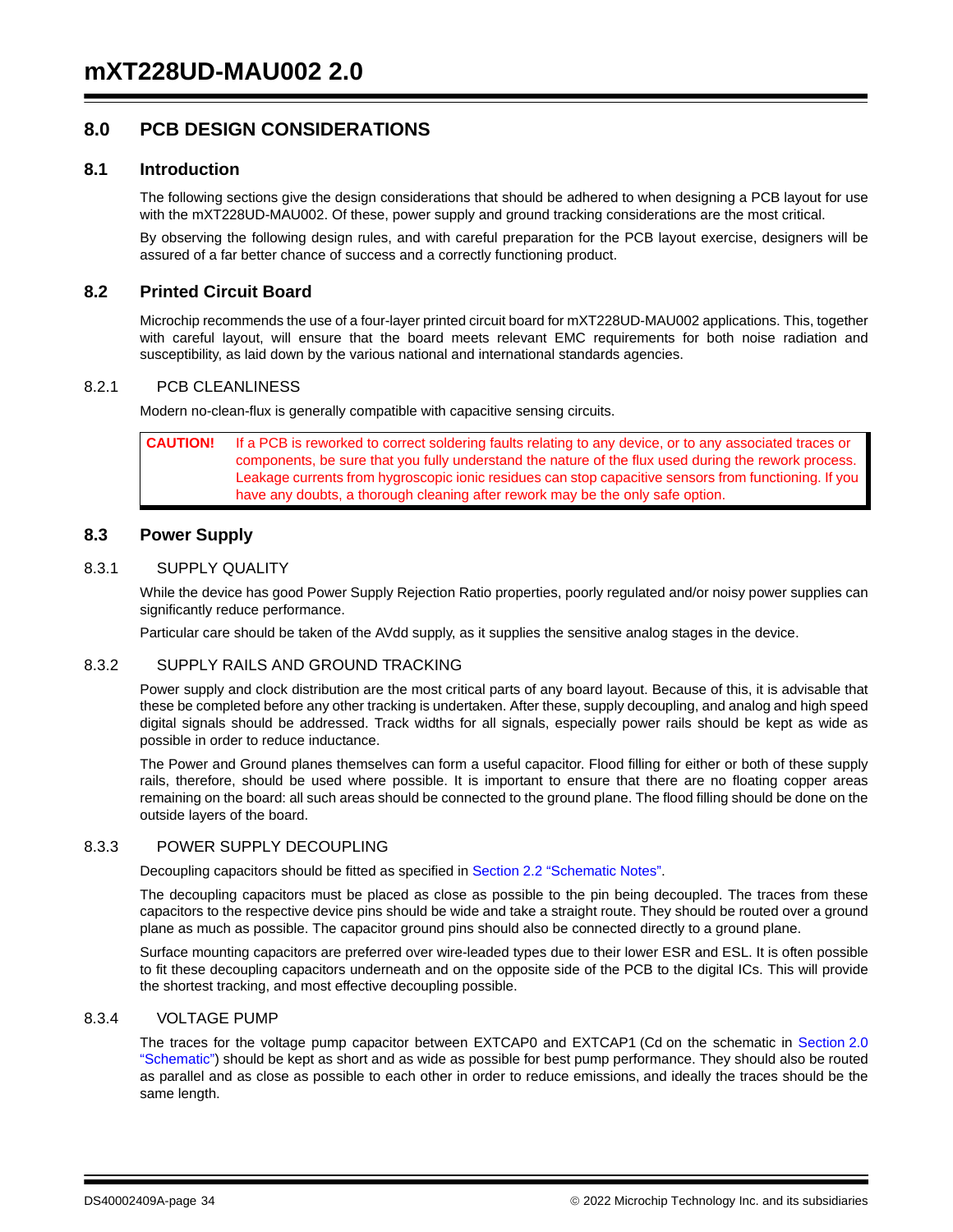#### 8.3.5 VOLTAGE REGULATORS

Each supply rail requires a Low Drop-Out (LDO) voltage regulator, although an LDO can be shared where supply rails share the same voltage level.

Figure 8-1 shows an example circuit for an LDO.

#### **FIGURE 8-1: EXAMPLE LDO CIRCUIT**



An LDO regulator should be chosen that provides adequate output capability, low noise, no-load stability, good load regulation and step response. The mXT228UD-MAU002 has been qualified for use only with the Microchip LDOs listed in Table 8-1. However, some alternative LDOs with similar specifications are listed in Table 8-2. Microchip has not tested this maXTouch controller with any of these alternative LDOs. Microchip cannot guarantee the functionality or performance of this maXTouch controller with these or any other LDO besides those listed in Table 8-1.

**NOTE** Microchip recommends that a minimum of a 1.0 µF ceramic, low ESR capacitor at the input and output of these devices is always used. The datasheet for the device should always be referred to when selecting capacitors and the typical recommended values, types and dielectrics adhered to.

Sufficient output capacitance should be provided such that the output rate of rise is compatible with the mXT228UD-MAU002 power rail specifications (see Section 11.2.1 "DC Characteristics"). This can be achieved by a combination of output capacitance on the pins of the LDO and bulk capacitance at the inputs to the mXT228UD-MAU002.

| <b>Manufacturer</b>       | <b>Device</b>   | <b>Current Rating (mA)</b> |
|---------------------------|-----------------|----------------------------|
| Microchip Technology Inc. | MCP1824         | 300                        |
| Microchip Technology Inc. | <b>MCP1824S</b> | 300                        |
| Microchip Technology Inc. | MAQ5300         | 300                        |
| Microchip Technology Inc. | MIC5504         | 300                        |
| Microchip Technology Inc. | <b>MCP1725</b>  | 500                        |
| Microchip Technology Inc. | MIC5514         | 300                        |
| Microchip Technology Inc. | MIC5323         | 300                        |

#### **TABLE 8-1: LDO REGULATORS – QUALIFIED FOR USE**

#### **TABLE 8-2: LDO REGULATORS – OTHER DEVICES**

| <b>Manufacturer</b> | <b>Device</b> | <b>Current Rating (mA)</b> |
|---------------------|---------------|----------------------------|
| Analog Devices      | ADP122/ADP123 | 300                        |
| Diodes Inc.         | AP2125        | 300                        |
| Diodes Inc.         | AP7335        | 300                        |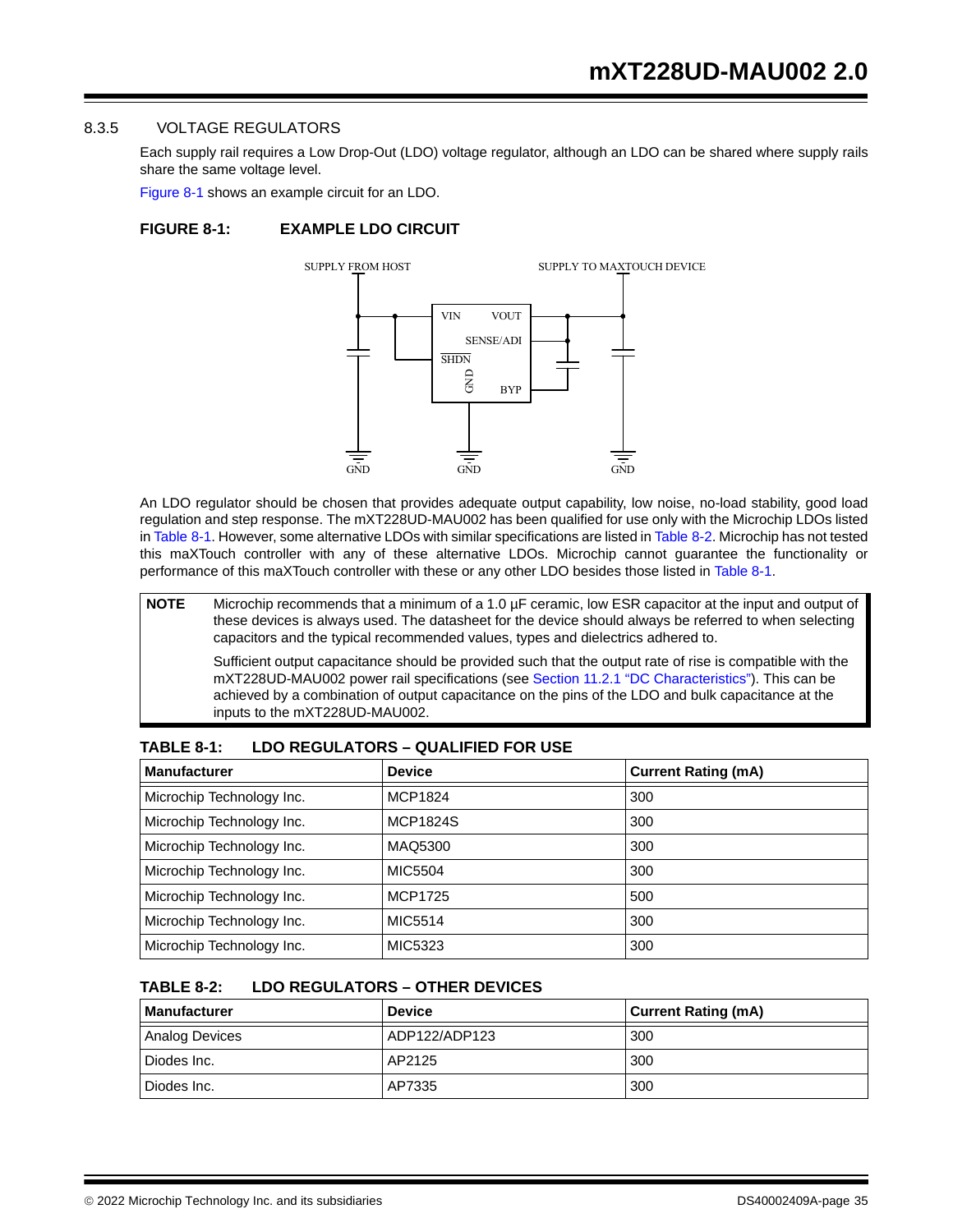| <b>Manufacturer</b> | <b>Device</b> | <b>Current Rating (mA)</b> |
|---------------------|---------------|----------------------------|
| Linear Technology   | LT1763CS8-3.3 | 500                        |
| <b>NXP</b>          | LD6836        | 300                        |
| Texas Instruments   | LP3981        | 300                        |

# **TABLE 8-2: LDO REGULATORS – OTHER DEVICES (CONTINUED)**

#### 8.3.6 SINGLE SUPPLY OPERATION

When designing a PCB for an application using a single LDO, extra care should be taken to ensure short, low inductance traces between the supply and the touch controller supply input pins. Ideally, tracking for the individual supplies should be arranged in a star configuration, with the LDO at the junction of the star. This will ensure that supply current variations or noise in one supply rail will have minimum effect on the other supplies. In applications where a ground plane is not practical, this same star layout should also apply to the power supply ground returns.

Only regulators with a 300 mA or greater rating can be used in a single-supply design.

Refer to the following application note for more information:

• Application Note: MXTAN0208 – *Design Guide for PCB Layouts for maXTouch Touch Controllers*

# 8.3.7 MULTIPLE VOLTAGE REGULATOR SUPPLY

The AVdd supply stability is critical for the device because this supply interacts directly with the analog front end. If noise problems exist when using a single LDO regulator, Microchip recommends that AVdd is supplied by a regulator that is separate from the digital supply. This reduces the amount of noise injected into the sensitive, low signal level parts of the design.

# **8.4 Driven Shield Line**

The driven shield line is used to provide a guard track around the touchscreen panel that serves as Ground in mutual capacitance operation and as a driven shield in self capacitance operation.

The guard track must be routed between the groups of X tracks and the groups of Y tracks, as well as between the combined group of X/Y tracks and Ground. It should be fairly wide to avoid X-to-Y coupling in mutual capacitance operation, as the guard track will act as Ground in this circumstance.

A guard track is also needed between any self capacitance X/Y lines and mutual capacitance only X/Y lines (for example, between Multiple Touch Touchscreen T100 and Key Array T15 lines).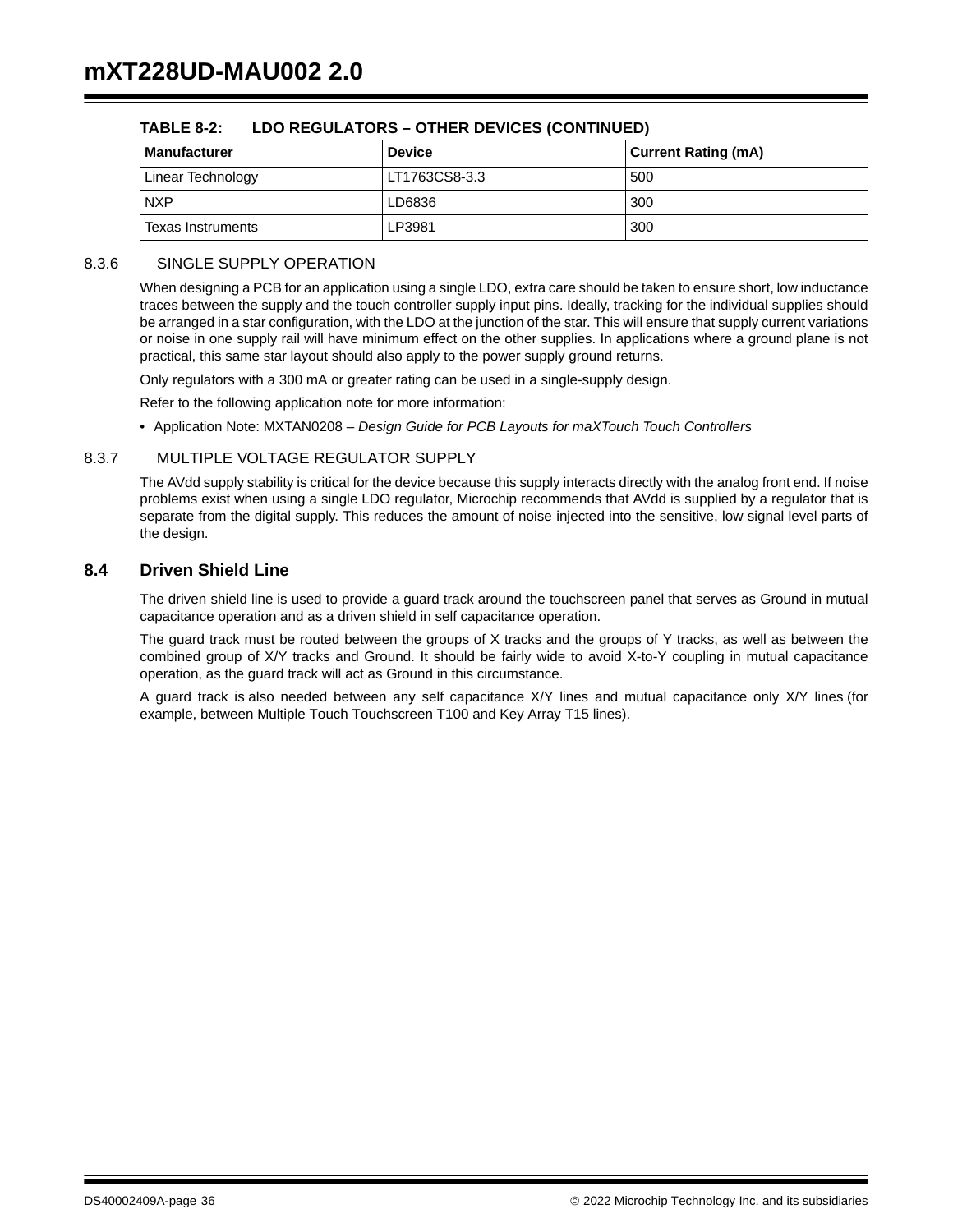# **FIGURE 8-2: EXAMPLE DRIVEN SHIELD ROUTING**



NOTE: Sample touchscreen for illustrative purposes only. The number of X/Y lines available on any given device might differ from that shown here. Similarly, the routing of the X/Y lines shown should not be taken as indicative of any preferred layout and the user's layout may vary.

# **8.5 ESD Ground Routing**

To avoid damage due to ESD strikes, the outermost track on the sensor should be an ESD ground (see Figure 8-2). Like the driven shield, this should completely surround the sensor but with an overlap at the top rather than forming a complete loop.

To avoid electromagnetic induction of currents into the driven shield trace, a minimum separation of 0.3 mm should be maintained between the ESD GND trace and the Driven Shield.

The ESD ground traces should be connected to a dedicated ground trace in the PCB, and routed such that ESD strike currents do not flow under or close to the touch controller or the connecting wiring between it and the touchscreen array. The ESD ground should be connected in to the main system ground at a star point at the main GND connection to the PCB.

See also:

• MXTAN0208 – *Design guide for PCB Layouts for maXTouch Touch Controllers*

# **8.6 Analog I/O**

In general, tracking for the analog I/O signals from the device should be kept as short as possible. These normally go to a connector which interfaces directly to the touchscreen.

Ensure that adequate ground-planes are used. An analog ground plane should be used in addition to a digital one. Care should be taken to ensure that both ground planes are kept separate and are connected together only at the point of entry for the power to the PCB. This is usually at the input connector.

# **8.7 Component Placement and Tracking**

It is important to orient all devices so that the tracking for important signals (such as power and clocks) are kept as short as possible.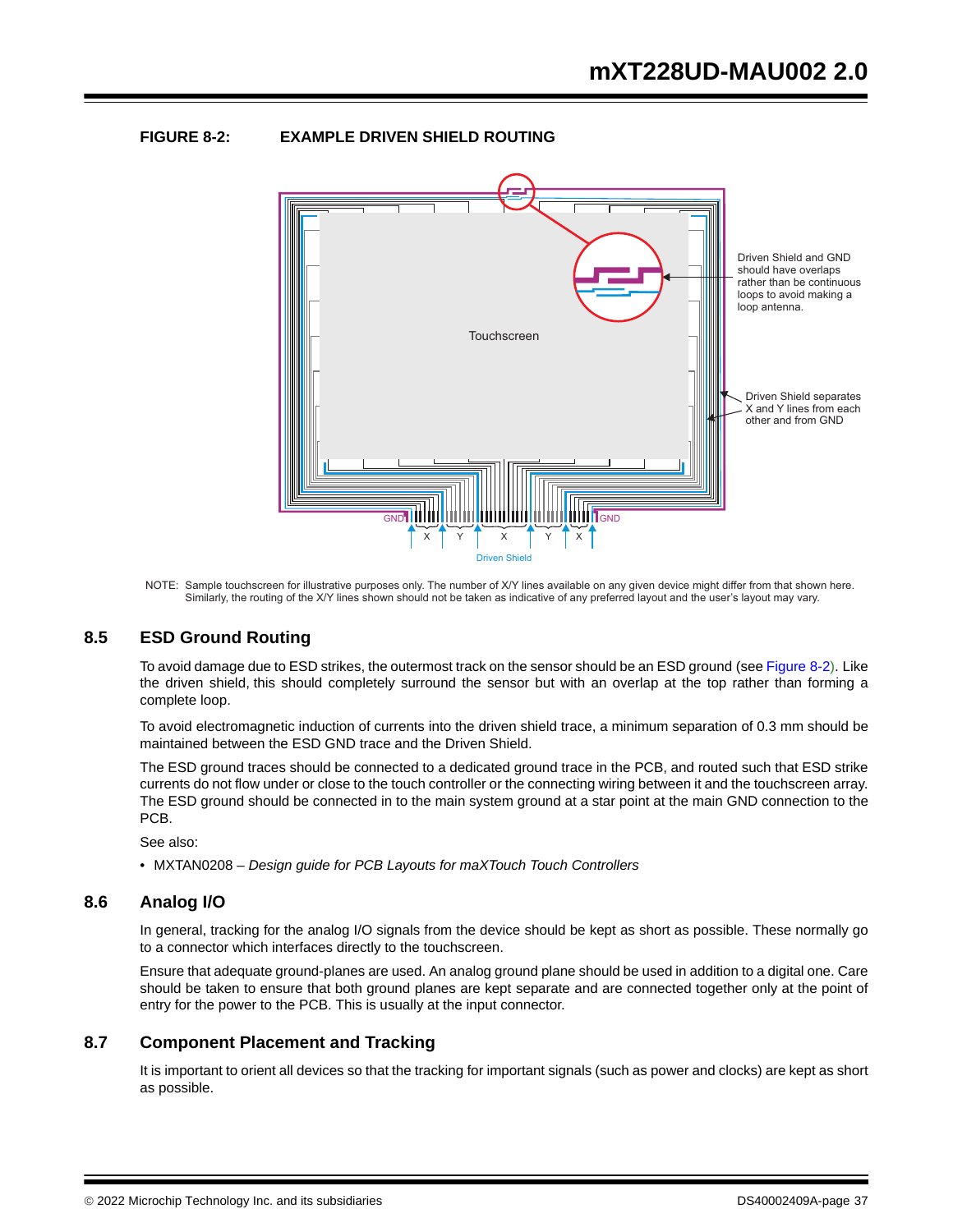# 8.7.1 DIGITAL SIGNALS

In general, when tracking digital signals, it is advisable to avoid sharp directional changes on sensitive signal tracks (such as analog I/O) and any clock or crystal tracking.

A good ground return path for all signals should be provided, where possible, to ensure that there are no discontinuities.

#### 8.7.2 QFN PACKAGE RESTRICTIONS

The central pad on the underside of the QFN device should be connected to ground. Do not run any tracks underneath the body of the device on the top layer of the PCB, only ground. Figure 8-3 shows examples of good and bad tracking.

**FIGURE 8-3: EXAMPLES OF GOOD AND BAD TRACKING** 



# **8.8 EMC and Other Observations**

The following recommendations are not mandatory, but may help in situations where particularly difficult EMC or other problems are present:

- Try to keep as many signals as possible on the inside layers of the board. If suitable ground flood fills are used on the top and bottom layers, these will provide a good level of screening for noisy signals, both into and out of the PCB.
- Ensure that the on-board regulators have sufficient tracking around and underneath the devices to act as a heatsink. This heatsink will normally be connected to the 0 V or ground supply pin. Increasing the width of the copper tracking to any of the device pins will aid in removing heat. There should be no solder mask over the copper track underneath the body of the regulators.
- Ensure that the decoupling capacitors, especially high capacity ceramic type, have the requisite low ESR, ESL and good stability/temperature properties. Refer to the regulator manufacturer's datasheet for more information.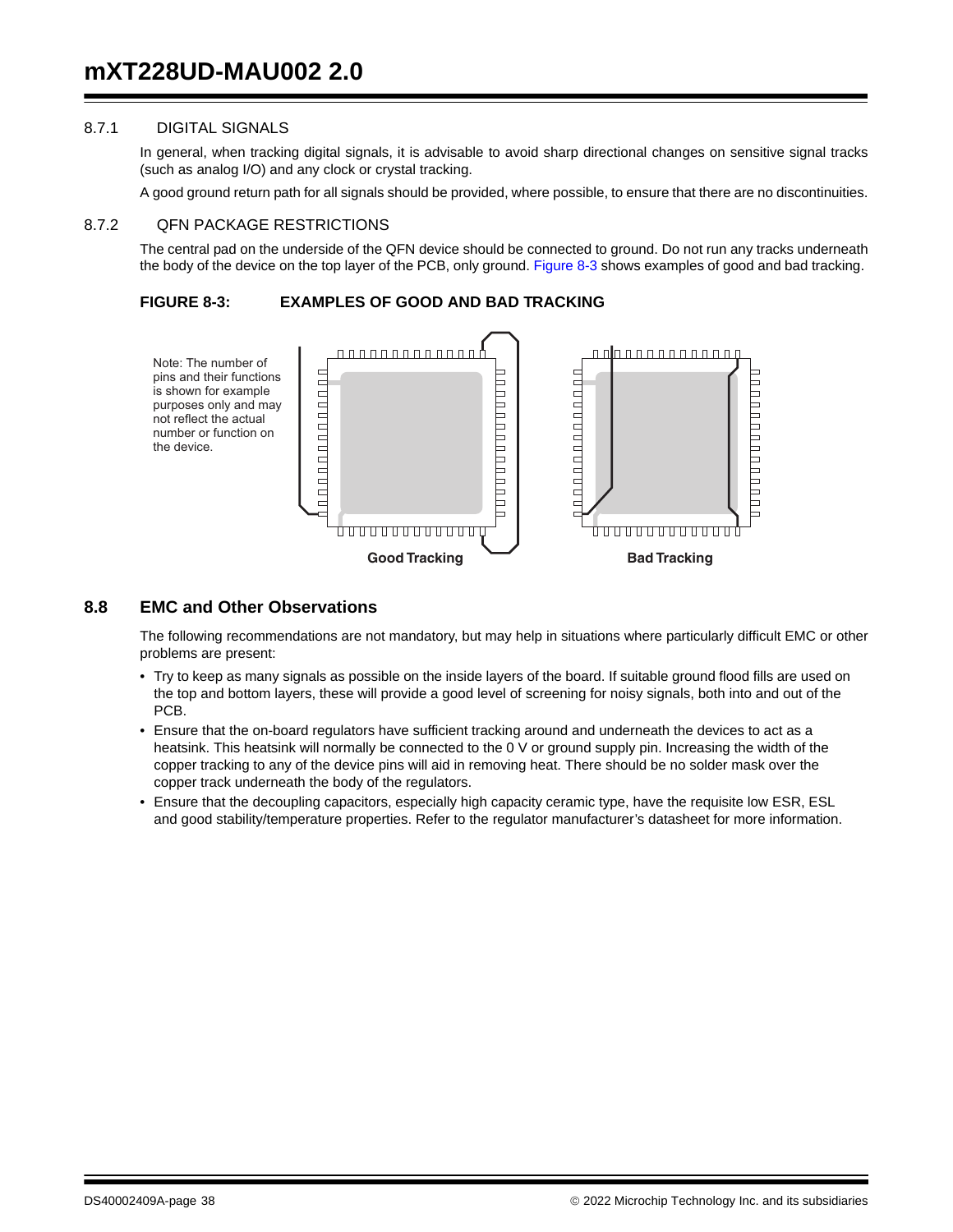# **9.0 GETTING STARTED WITH MXT228UD-MAU002**

# **9.1 Establishing Contact**

#### 9.1.1 COMMUNICATION WITH THE HOST

The host can use the following interface to communicate with the device:

• I<sup>2</sup>C interface (see Section 7.0 "I2C Communications")

#### 9.1.2 POWER-UP SEQUENCE

The power-up sequence is as follows:

- 1. After the device has reset, the CHG line goes low to indicate to the host that a message is available. If the CHG line does not go low within a suitable timeout, there is a problem with the device. The timeout should be chosen to be, for example, three times the relevant typical values for the system as defined in Section 11.5.3 "Reset Timings" (for example, 1 second if all POST tests are performed).
- 2. Once the CHG line goes low, the host should attempt to read the first 7 bytes of memory from location 0x0000 (that is, the ID Information portion of the Information Block) to establish that the device is present and running following power-up. This should be done as part of the host's initialization sequence (see Section 9.1.3 "Host Initialization").
- 3. The device performs a checksum on the configuration settings held in the non-volatile memory. If the checksum does not match a stored copy of the last checksum, then this indicates that the settings have become corrupted. The host should write a correct configuration to the device, and issue a Command Processor T6 Backup command, if the read checksum does not match the expected checksum, or if the configuration error bit in the message data from the Command Processor T6 object is set.

# 9.1.3 HOST INITIALIZATION

Once the device has powered up, the host should perform the following initialization steps so that it can communicate with the device:

1. Immediately after start-up (once the  $\overline{CHG}$  line goes low), the host attempts to read the ID Information portion of the Information Block. The ID Information bytes are the first 7 bytes of memory, located at address 0x0000. This will be used to determine whether the device is encrypted or not, and therefore which communications protocol to use. A successful read will also confirm that the device is present and running following power-up.

The write transfer to set the address pointer to 0x0000 must be sent using the encryption communications protocol, even if the device is currently unencrypted. If the device is expecting an encrypted format write transfer, it will expect, and accept, the entire write transfer. If, however, the device is not currently encrypted it will simply ignore the extra bytes in the write transfer (see Figure 9-1).

#### **FIGURE 9-1: WRITE TRANSFER**



The device ignores these bytes if the device is not currently encrypted

- 2. Once the host has read the Information Block, the host should examine the Variant ID and use it to determine if encrypted communications are active. The Variant ID is the second byte in the Information Block (read in Step 1.).
	- If encryption is not active (default), the most significant bit will be set to 0 (that is, the Variant ID is 0x1D).
	- If encryption is active, the most significant bit will be set to 1 (that is, the Variant ID is 0x9D).
- 3. The host can now read the start positions of all the objects in the device from the Object Table and build up a list of the object addresses. Note that the number of Object Table elements was read by the host at start-up as part of the ID Information bytes. If encryption is active:
	- a) Record the start position of the User Data T38 object (found in Step 3.).
	- b) If encrypted configuration read/writes are enabled, use the address of the User Data T38 object to determine which objects will use encryption. These are the objects that are located after the User Data T38 object (that is, they have higher addresses).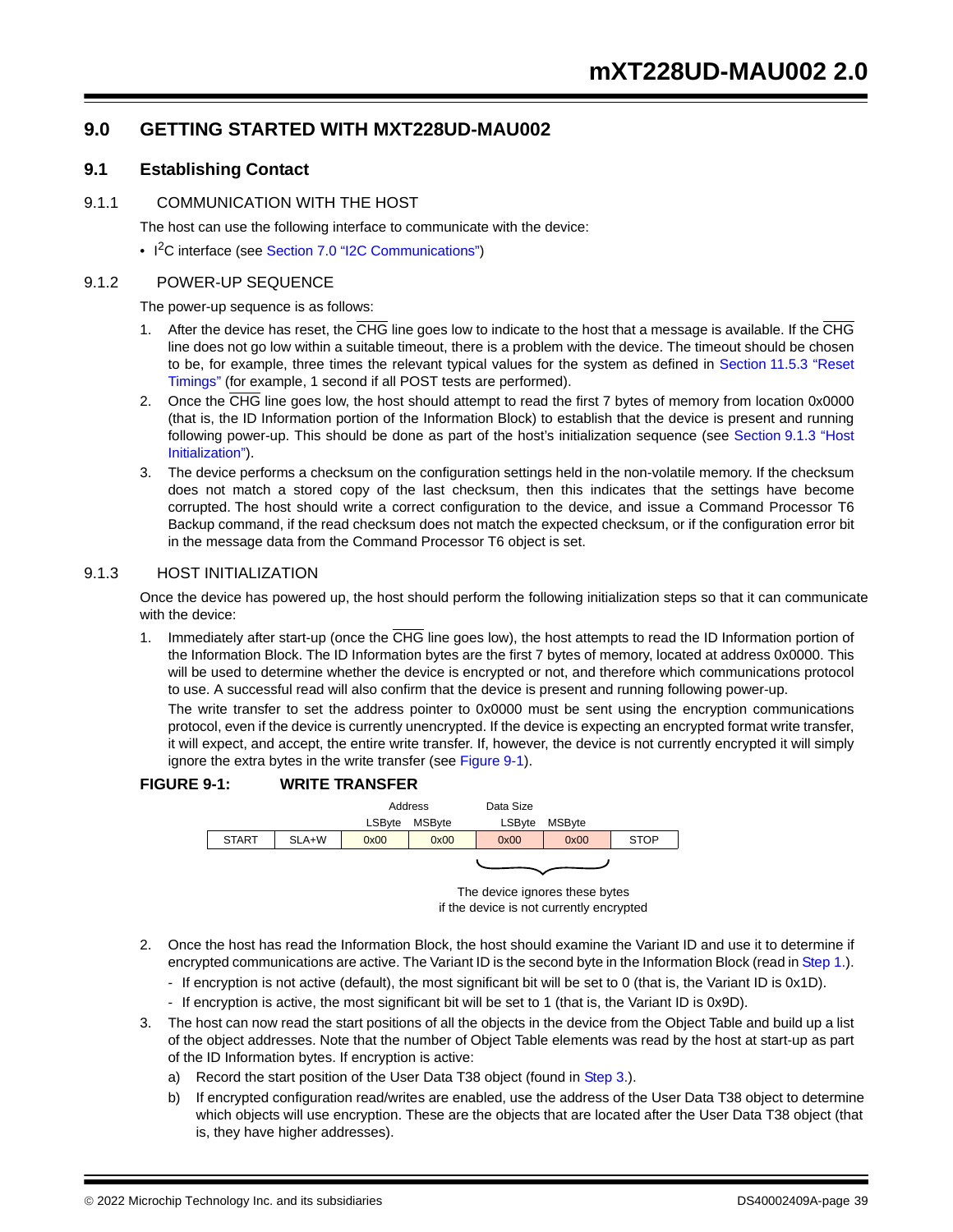- 4. Read the Encryption Status T2 object to determine which mode of encryption is enabled (that is, encrypted configuration read/writes and/or encrypted messages). This will determine the communications protocol to use to read or write configuration parameters and to read messages from the device. See Section 7.0 "I2C Communications" for more information.
- 5. Use the Object Table to calculate the report IDs so that messages from the device can be correctly interpreted.
- 6. Finally, read any pending messages generated during the start-up process. Note that Step 4. will have determined the communications protocol to use for reading messages.

# **9.2 Using the Object-based Protocol**

The device has an object-based protocol (OBP) that is used to communicate with the device. Typical communication includes configuring the device, sending commands to the device, and receiving messages from the device.

# 9.2.1 CLASSES OF OBJECTS

The mXT228UD-MAU002 contains the following classes of objects:

- **Debug objects**  provide a raw data output method for development and testing.
- **General objects** required for global configuration, transmitting messages and receiving commands.
- **Touch objects** operate on measured signals from the touch sensor and report touch data.
- **Signal processing objects** process data from other objects (typically signal filtering operations).
- **Support objects** provide additional functionality on the device.

#### 9.2.2 OBJECT INSTANCES

#### **TABLE 9-1: OBJECTS ON THE MXT228UD-MAU002**

| Object                                                                                               | <b>Description</b>                                                                                                                                                 | Number of<br><b>Instances</b> | Usage                                                                                                                                         |
|------------------------------------------------------------------------------------------------------|--------------------------------------------------------------------------------------------------------------------------------------------------------------------|-------------------------------|-----------------------------------------------------------------------------------------------------------------------------------------------|
| <b>Debug Objects</b>                                                                                 |                                                                                                                                                                    |                               |                                                                                                                                               |
| Diagnostic Debug T37                                                                                 | Allows access to diagnostic debug data to<br>aid development.                                                                                                      | 1                             | Debug commands only; Read-only<br>object. No configuration or tuning<br>necessary. Not for use in production.<br>Debug data is not encrypted. |
| <b>General Objects</b>                                                                               |                                                                                                                                                                    |                               |                                                                                                                                               |
| <b>Encryption Status T2</b>                                                                          | Provides information on the configuration<br>encryption status.                                                                                                    | 1                             | Read-only object; no configuration<br>necessary. Object is not encrypted.                                                                     |
| Message Processor T5                                                                                 | Handles the transmission of messages. This<br>object holds a message in its memory space<br>for the host to read.                                                  | 1                             | Read-only object; no configuration<br>necessary. Messages can be<br>encrypted.                                                                |
| Command Processor T6                                                                                 | Performs a command when written to.<br>Commands include reset, calibrate and<br>backup settings.                                                                   | 1                             | No configuration necessary. Object is<br>not encrypted.                                                                                       |
| Power Configuration T7                                                                               | Controls the sleep mode of the device.<br>Power consumption can be lowered by<br>controlling the acquisition frequency and the<br>sleep time between acquisitions. | 1                             | Must be configured before use.<br>Configuration read/writes may be<br>encrypted.                                                              |
| <b>Acquisition Configuration T8</b><br>Controls how the device takes each<br>capacitive measurement. |                                                                                                                                                                    | 1                             | Must be configured before use.<br>Configuration read/writes may be<br>encrypted.                                                              |
| <b>Touch Objects</b>                                                                                 |                                                                                                                                                                    |                               |                                                                                                                                               |
| Key Array T15                                                                                        | Defines a rectangular array of keys. A Key<br>Array T15 object reports simple on/off touch<br>information.                                                         | 1                             | Enable and configure as required.<br>Configuration read/writes may be<br>encrypted.                                                           |
| Multiple Touch Touchscreen<br>T <sub>100</sub>                                                       | Creates a touchscreen that supports the<br>tracking of more than one touch.                                                                                        | 1                             | Enable and configure as required.<br>Configuration read/writes may be<br>encrypted.                                                           |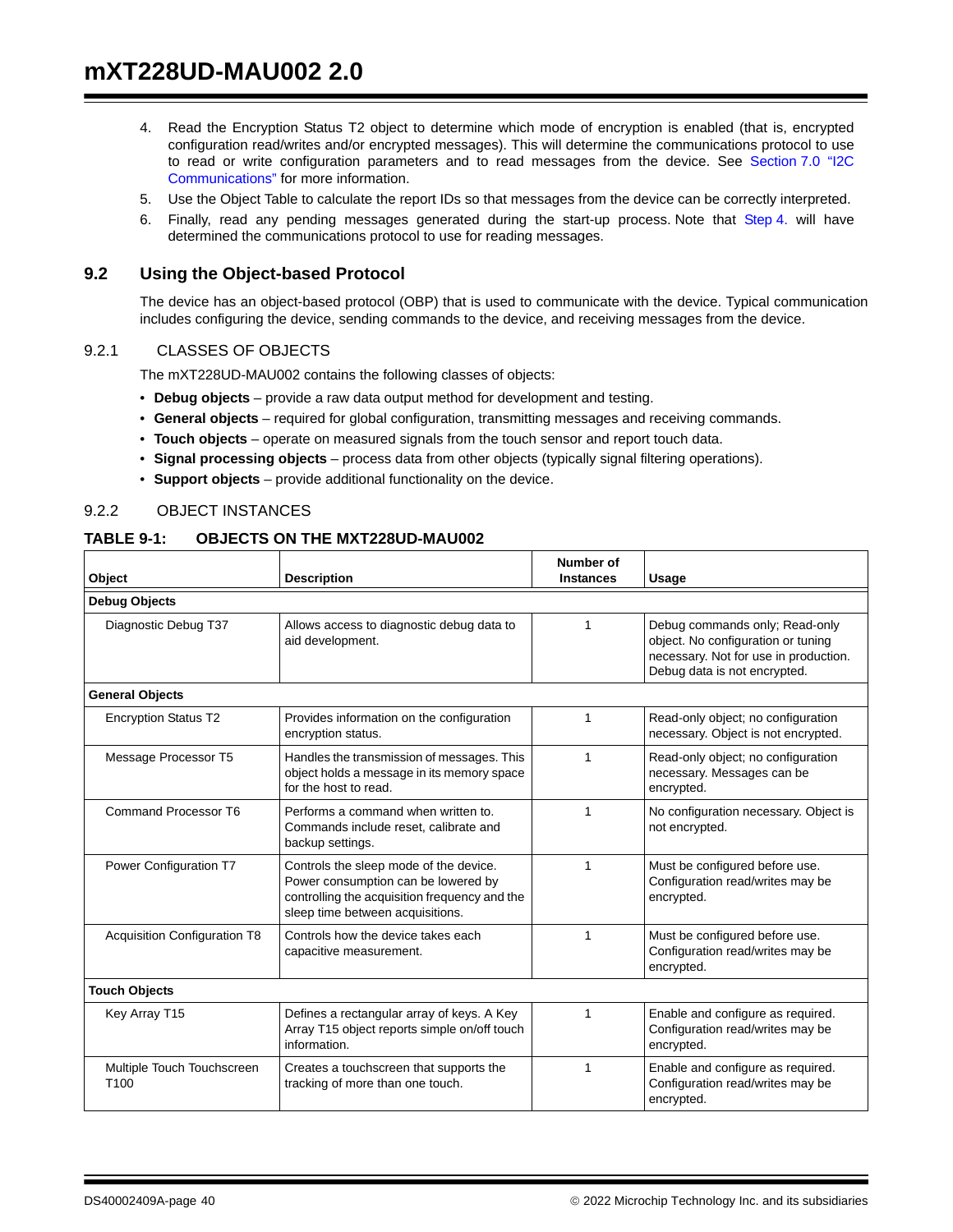| Object                                     | <b>Description</b>                                                                                                                | Number of<br><b>Instances</b> | <b>Usage</b>                                                                        |
|--------------------------------------------|-----------------------------------------------------------------------------------------------------------------------------------|-------------------------------|-------------------------------------------------------------------------------------|
| <b>Signal Processing Objects</b>           |                                                                                                                                   |                               |                                                                                     |
| Grip Suppression T40                       | Suppresses false detections caused, for<br>example, by the user gripping the edge of a<br>touchscreen.                            | 1                             | Enable and configure as required.<br>Configuration read/writes may be<br>encrypted. |
| Touch Suppression T42                      | Suppresses false detections caused by<br>unintentional large touches by the user.                                                 | 1                             | Enable and configure as required.<br>Configuration read/writes may be<br>encrypted. |
| Passive Stylus T47                         | Processes passive stylus input.                                                                                                   | $\mathbf{1}$                  | Enable and configure as required.<br>Configuration read/writes may be<br>encrypted. |
| Shieldless T56                             | Allows a sensor to use true single-layer co-<br>planar construction.                                                              | 1                             | Enable and configure as required.<br>Configuration read/writes may be<br>encrypted. |
| Lens Bending T65                           | Compensates for lens deformation (lens<br>bending) by attempting to eliminate the<br>disturbance signal from the reported deltas. | 3                             | Enable and configure as required.<br>Configuration read/writes may be<br>encrypted. |
| Noise Suppression T72                      | Performs various noise reduction<br>techniques during sensor signal acquisition.                                                  | 1                             | Enable and configure as required.<br>Configuration read/writes may be<br>encrypted. |
| Glove Detection T78                        | Allows for the reporting of glove touches.                                                                                        | 1                             | Enable and configure as required.<br>Configuration read/writes may be<br>encrypted. |
| Retransmission Compensation<br>T80         | Limits the negative effects on touch signals<br>caused by poor device coupling to ground or<br>moisture on the sensor.            | 1                             | Enable and configure as required.<br>Configuration read/writes may be<br>encrypted. |
| Self Capacitance Noise<br>Suppression T108 | Suppresses the effects of external noise<br>within the context of self capacitance touch<br>measurements.                         | $\mathbf{1}$                  | Enable and configure as required.<br>Configuration read/writes may be<br>encrypted. |
| <b>Support Objects</b>                     |                                                                                                                                   |                               |                                                                                     |
| Self Test Control T10                      | Controls the self-test routines to find faults<br>on the touch sensor.                                                            | 1                             | Enable and configure as required.<br>Configuration read/writes may be<br>encrypted. |
| Self Test Pin Faults T11                   | Specifies the configuration settings for the<br>Pin Fault self tests.                                                             | 1                             | Configure as required. Configuration<br>read/writes may be encrypted.               |
| Self Test Signal Limits T12                | Specifies the configuration settings for the<br>Signal Limit self tests.                                                          | 2                             | Configure as required. Configuration<br>read/writes may be encrypted.               |
| Communications Configuration<br>T18        | Configures additional communications<br>behavior for the device.                                                                  | 1                             | Check and configure as necessary.<br>Configuration read/writes may be<br>encrypted. |
| GPIO Configuration T19                     | Allows the host controller to configure and<br>use the general purpose I/O pins on the<br>device.                                 | 1                             | Enable and configure as required.<br>Configuration read/writes may be<br>encrypted. |
| User Data T38                              | Provides a data storage area for user data.                                                                                       | 1                             | Configure as required. Object is not<br>encrypted.                                  |
| Message Count T44                          | Provides a count of pending messages.                                                                                             | 1                             | Read-only object; no configuration<br>necessary. Object is not encrypted.           |
| CTE Configuration T46                      | Controls the capacitive touch engine for the<br>device.                                                                           | 1                             | Must be configured. Configuration<br>read/writes may be encrypted.                  |
| Timer T61                                  | Provides control of a timer.                                                                                                      | 6                             | Enable and configure as required.<br>Configuration read/writes may be<br>encrypted. |

**TABLE 9-1: OBJECTS ON THE MXT228UD-MAU002 (CONTINUED)**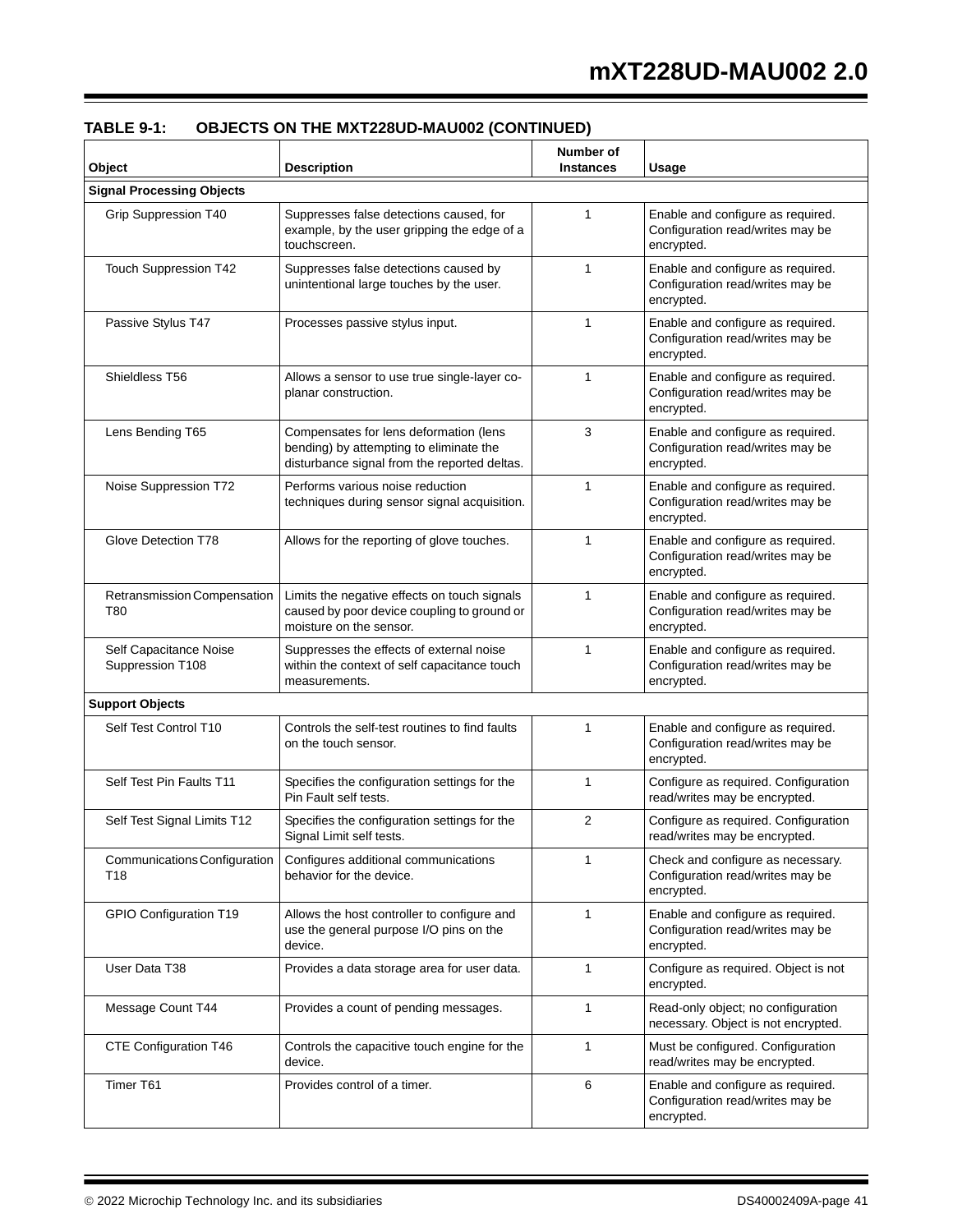| Object                                                                   | <b>Description</b>                                                                                                                                                         | Number of<br><b>Instances</b> | Usage                                                                                                                          |
|--------------------------------------------------------------------------|----------------------------------------------------------------------------------------------------------------------------------------------------------------------------|-------------------------------|--------------------------------------------------------------------------------------------------------------------------------|
| Serial Data Command T68                                                  | Provides an interface for the host driver to<br>deliver various data sets to the device.                                                                                   | 1                             | Enable and configure as required.<br>Object is not encrypted.                                                                  |
| <b>Dynamic Configuration</b><br>Controller T70                           | Allows rules to be defined that respond to<br>system events.                                                                                                               | 20                            | Enable and configure as required.<br>Configuration read/writes may be<br>encrypted.                                            |
| <b>Dynamic Configuration</b><br>Container T71                            | Allows the storage of user configuration on<br>the device that can be selected at runtime<br>based on rules defined in the Dynamic<br>Configuration Controller T70 object. | 1                             | Configure if Dynamic Configuration<br>Controller T70 is in use. Configuration<br>read/writes may be encrypted.                 |
| <b>Auxiliary Touch Configuration</b><br>T <sub>104</sub>                 | Allows the setting of self capacitance gain<br>and thresholds for a particular measurement<br>to generate auxiliary touch data for use by<br>other objects.                | 1                             | Enable and configure if using self<br>capacitance measurements.<br>Configuration read/writes may be<br>encrypted.              |
| Self Capacitance Global<br>Configuration T109                            | Provides configuration for self capacitance<br>measurements employed on the device.                                                                                        | 1                             | Check and configure as required (if<br>using self capacitance measurements).<br>Configuration read/writes may be<br>encrypted. |
| Self Capacitance Tuning<br>Parameters T110                               | Provides configuration space for a generic<br>set of settings for self capacitance<br>measurements.                                                                        | 4                             | Use under the guidance of Microchip<br>field engineers only. Configuration<br>read/writes may be encrypted.                    |
| Self Capacitance<br><b>Configuration T111</b>                            | Provides configuration for self capacitance<br>measurements employed on the device.                                                                                        | $\overline{2}$                | Check and configure as required (if<br>using self capacitance measurements).<br>Configuration read/writes may be<br>encrypted. |
| Self Capacitance<br><b>Measurement Configuration</b><br>T <sub>113</sub> | Configures self capacitance measurements<br>to generate data for use by other objects.                                                                                     | 1                             | Enable and configure as required.<br>Configuration read/writes may be<br>encrypted.                                            |

| <b>TABLE 9-1:</b> | <b>OBJECTS ON THE MXT228UD-MAU002 (CONTINUED)</b> |  |
|-------------------|---------------------------------------------------|--|
|                   |                                                   |  |

# 9.2.3 CONFIGURING AND TUNING THE DEVICE

The objects are designed such that a default value of zero in their fields is a "safe" value that typically disables functionality. The objects must be configured before use and the settings written to the non-volatile memory using the Command Processor T6 object.

Perform the following actions for each object:

- 1. Enable the object, if the object requires it.
- 2. Configure the fields in the object, as required.
- 3. Enable reporting, if the object supports messages, to receive messages from the object.

# **9.3 Writing to the Device**

The following mechanism can be used to write to the device:

• Using an I<sup>2</sup>C write operation (see Section 7.2 "Writing To the Device").

Communication with the device is achieved by writing to the appropriate object:

- To send a command to the device, an appropriate command is written to the Command Processor T6 object.
- To configure the device, a configuration parameter is written to the appropriate object. For example, writing to the Power Configuration T7 configures the power consumption for the device and writing to the Multiple Touch Touchscreen T100 object sets up the touchscreen. Some objects are optional and need to be enabled before use.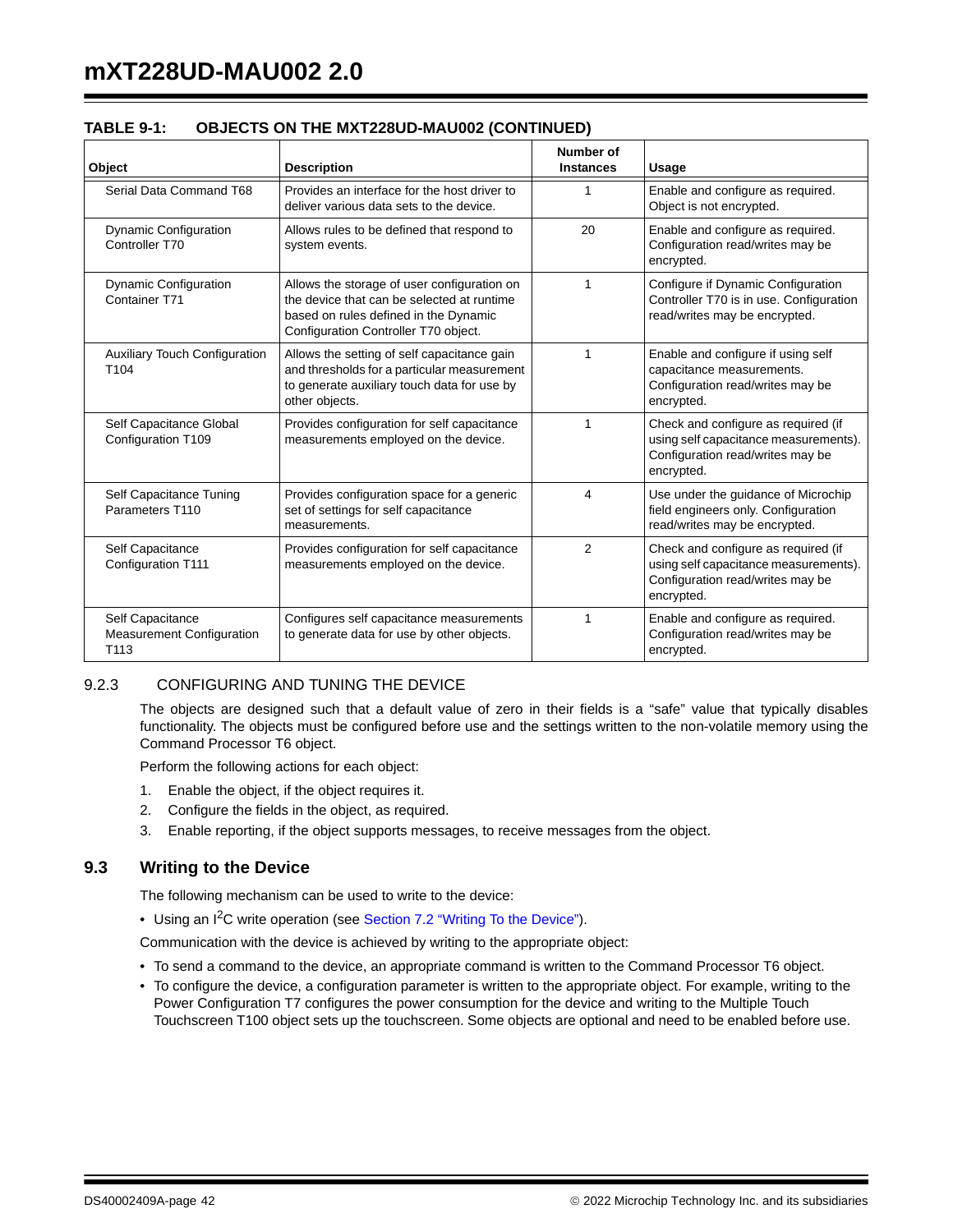**IMPORTANT!** When the host issues any command within an object that results in a flash write to the device Non-Volatile Memory (NVM), that object should have its CTRL RPTEN bit set to 1, if it has one. This ensures that a message from the object writing to the NVM is generated at the completion of the process and an assertion of the CHG line is executed.

> The host must also ensure that the assertion of the CHG line refers to the expected object report ID before asserting the RESET line to perform a reset. Failure to follow this guidance may result in a corruption of device configuration area and the generation of a CFGERR.

# 9.3.1 WRITING A CONFIGURATION TO THE DEVICE

During a configuration download, device operation may be based upon only part of that configuration because it is yet to finish downloading. In rare circumstances, the total processing time might exceed the WDT reset time. This is more likely to happen when measurements take a long time to perform due to the partial configuration.

To ensure that the configuration is written safely, follow these steps:

- 1. Set Power Configuration T7 IDLEACQINT and ACTVACQINT to 0 (that is, deep sleep) as a temporary measure.
- 2. Download the rest of the configuration, except those Power Configuration T7 controls.
- 3. Finally, set the Power Configuration T7 acquisition interval controls to the required values.

#### **9.4 Reading from the Device**

Status information is stored in the Message Processor T5 object. This object can be read to receive any status information from the device.

The CHG line is asserted whenever a new message is available in the Message Processor T5 object (see Section 7.5 "CHG Line"). See Section 7.4 "Reading From the Device" for information on the format of the I<sup>2</sup>C read operation.

**NOTE** The host should always wait to be notified of messages; the host should not poll the device for messages, either by polling the Message Processor T5 object or by polling the CHG line.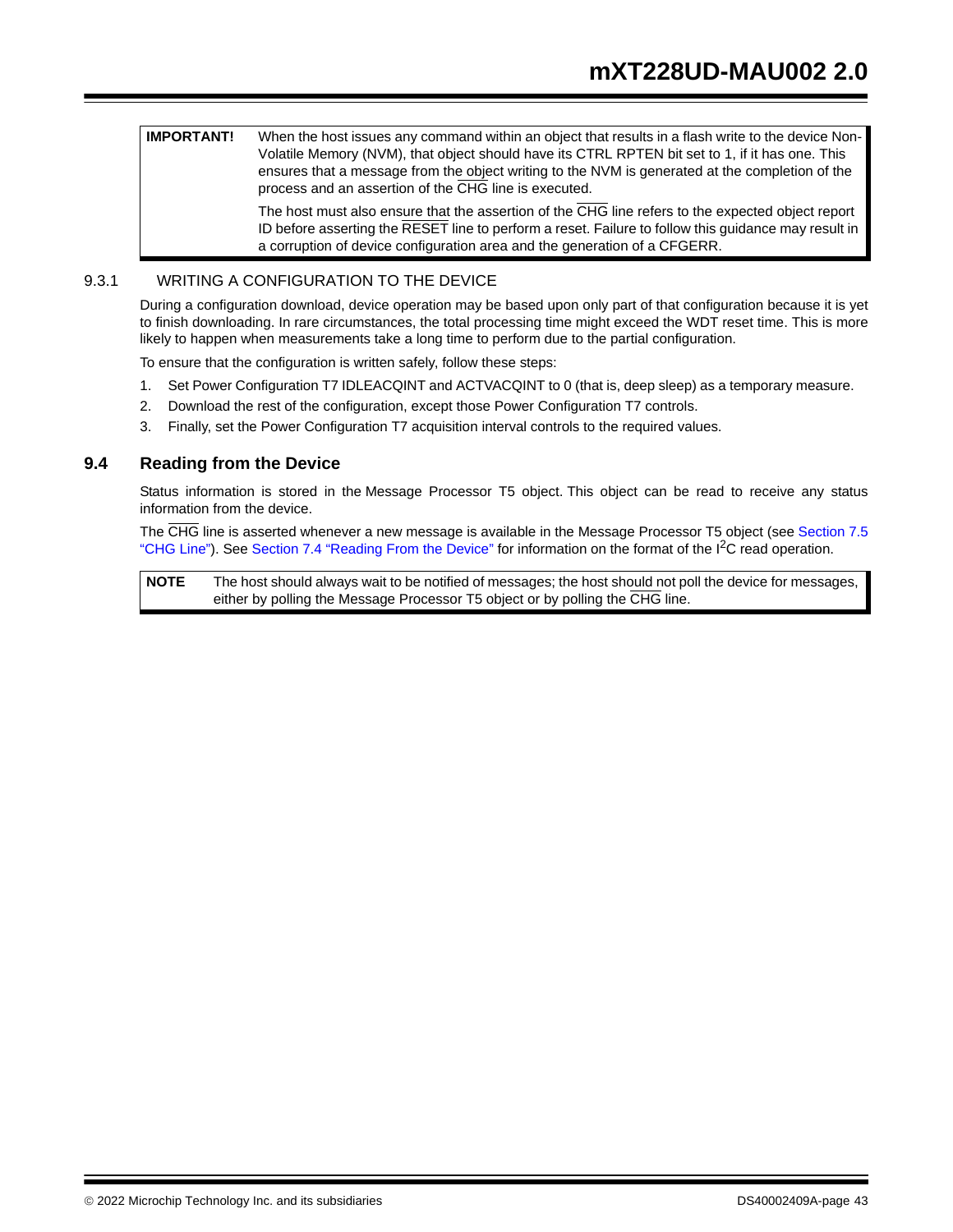# **10.0 DEBUGGING AND TUNING**

#### **10.1 SPI Debug Interface**

The SPI Debug Interface is used for tuning and debugging when running the system and allows the development engineer to use Microchip maXTouch Studio to read the real-time raw data. This uses the low-level debug port.

The SPI Debug Interface consists of the DBG\_SS, DBG\_CLK and DBG\_DATA lines. These lines should be routed to test points on all designs such that they can be connected to external hardware during system development. These lines should not be connected to power or GND. See Section 2.2.12 "SPI Debug Interface" for more details.

The SPI Debug Interface is enabled by the Command Processor T6 object and by default will be off.

**NOTE** When the DBG\_SS, DBG\_CLK and DBG\_DATA lines are in use for debugging, any alternative function for the pins cannot be used. The touch controller will take care of the pin configuration.

#### **10.2 Object-based Protocol**

The device provides a mechanism for obtaining debug data for development and testing purposes by reading data from the Diagnostic Debug T37 object.

**NOTE** The Diagnostic Debug T37 object is of most use for simple tuning purposes. When debugging a design, it is preferable to use the SPI Debug Interface, as this will have a much higher bandwidth and can provide real-time data.

# **10.3 Self Test**

The Self Test Control T10, Self Test Pin Faults T11 and Self Test Signal Limits T12 objects run self-test routines in the device to find hardware faults in the device both at power-on/reset and during normal operation. These self-test routines can be configured to check the power supplies of the devices, as well as the signal levels. The tests can also check for pin shorts between sensor X and Y pins, and between the sensor lines and DS0, power or GND pins.

The Self Test Control T10 object can also provide continuous monitoring of the health of the device while it is in operation. A periodic Built-In Self Test (BIST) test can be run at a user-specified interval and reports the global pass and specific fail messages (as determined by the device configuration). Reporting is achieved either by standard Self Test Control T10 object protocol messages or by a configurable hardware GPIO pin, configured using the GPIO Configuration T19 object.

For a list of the self tests available on the mXT228UD-MAU002, see Table 10-1.

| <b>Self Test Group</b> | <b>Pre-Operation Self Test</b><br>(POST) | <b>Built-In Self Test (BIST)</b> | On.<br><b>Demand Test</b> |                        |
|------------------------|------------------------------------------|----------------------------------|---------------------------|------------------------|
| Power                  | Yes                                      | Yes                              | Yes                       | <b>Internal System</b> |
| <b>Pin Faults</b>      | Yes                                      | Yes                              | Yes                       | CTE and                |
| Signal Limits          | Yes                                      | Yes                              | Yes                       | <b>Touch System</b>    |

#### **TABLE 10-1: SELF TESTS**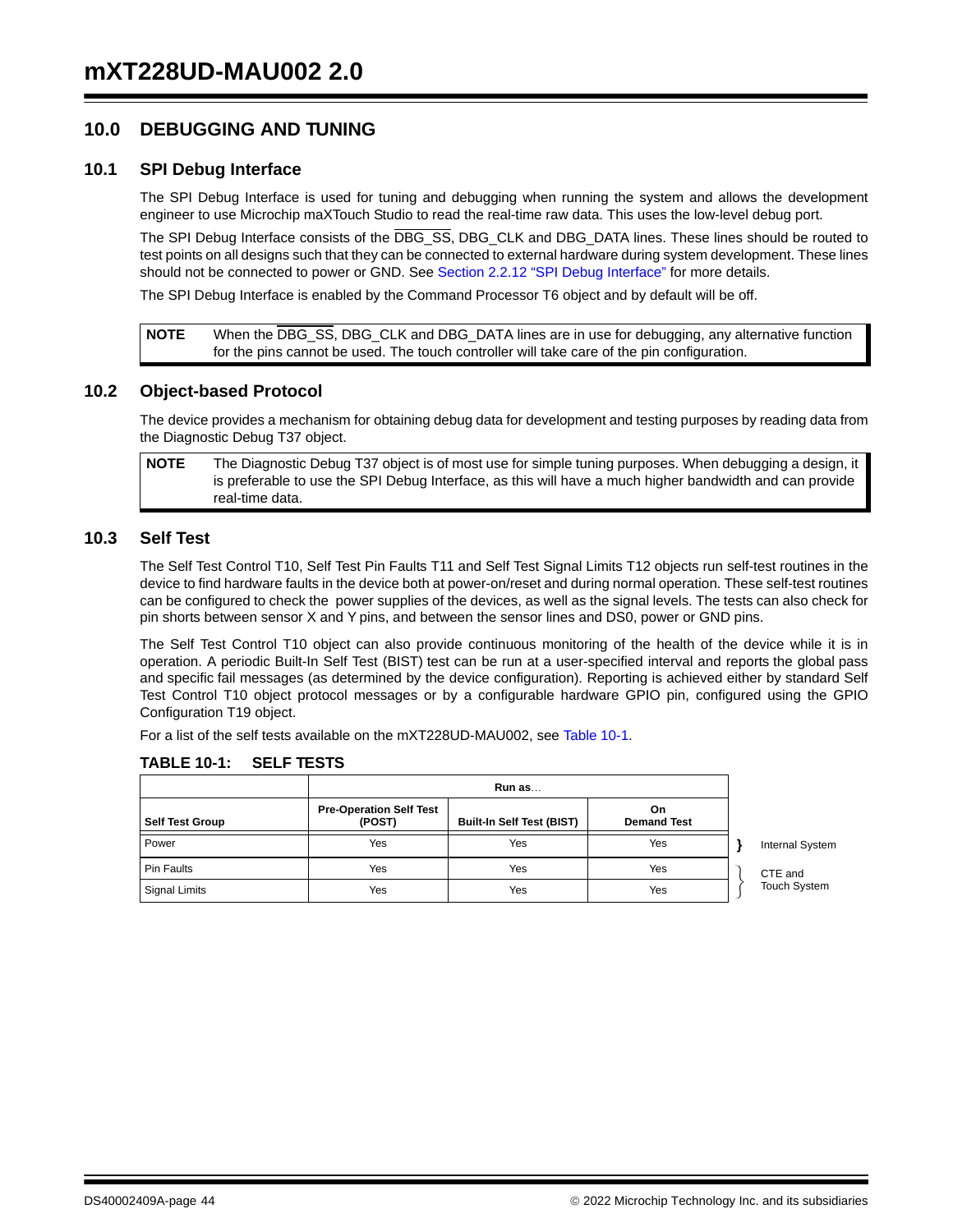# **11.0 SPECIFICATIONS**

# **11.1 Absolute Maximum Specifications**

| Vdd                                                     | 3.6V                                     |
|---------------------------------------------------------|------------------------------------------|
| VddIO                                                   | 3.6V                                     |
| AVdd                                                    | 3.6V                                     |
| Maximum continuous combined pin current, all GPIOn pins | 40 mA                                    |
| Voltage forced onto any pin                             | $-0.3$ V to (Vdd, VddIO or AVdd) + 0.3 V |
| Configuration parameters maximum writes                 | 10.000                                   |
| Maximum junction temperature                            | $125^{\circ}$ C                          |

**CAUTION!** Stresses beyond those listed under *Absolute Maximum Specifications* may cause permanent damage to the device. This is a stress rating only and functional operation of the device at these or other conditions beyond those indicated in the operational sections of this specification is not implied. Exposure to absolute maximum specification conditions for extended periods may affect device reliability.

# **11.2 Recommended Operating Conditions**

| <b>Operating temperature</b>                                     | $-40^{\circ}$ C to $+85^{\circ}$ C  |
|------------------------------------------------------------------|-------------------------------------|
| Storage temperature                                              | $-60^{\circ}$ C to $+150^{\circ}$ C |
| Vdd                                                              | 3.3V                                |
| VddIO                                                            | 1.8 V to 3.3 V                      |
| AVdd                                                             | 3.3V                                |
| XVdd with internal voltage doubler                               | $2 \times$ AVdd                     |
| XVdd low voltage operation<br>(without internal voltage doubler) | Connected to AVdd                   |
| Temperature slew rate                                            | $10^{\circ}$ C/min                  |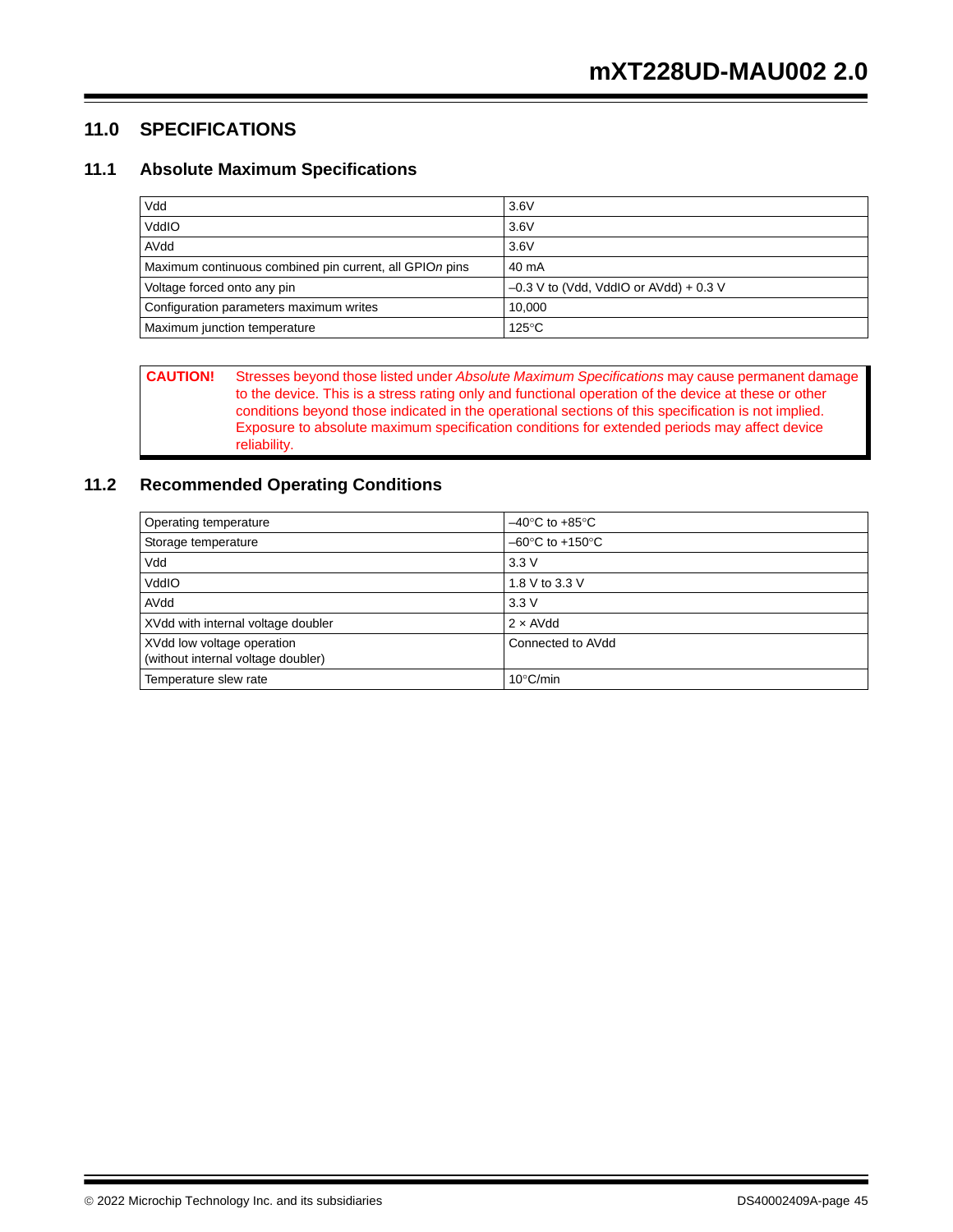# 11.2.1 DC CHARACTERISTICS

# 11.2.1.1 Analog Voltage Supply – AVdd

| <b>Parameter</b>        | Min | Typ | Max   | Units     | <b>Notes</b>                                                                            |
|-------------------------|-----|-----|-------|-----------|-----------------------------------------------------------------------------------------|
| <b>AVdd</b>             |     |     |       |           |                                                                                         |
| <b>Operating limits</b> | 3.0 | 3.3 | 3.47  |           |                                                                                         |
| Supply Rise Rate        |     |     | 0.036 | $V/\mu s$ | For example, for a 3.3 V rail, the<br>voltage should take a minimum of<br>92 us to rise |

# 11.2.1.2 Digital Voltage Supply – VddIO, Vdd

| <b>Parameter</b>                  | Min  | Typ | Max   | <b>Units</b> | <b>Notes</b>                                                                            |
|-----------------------------------|------|-----|-------|--------------|-----------------------------------------------------------------------------------------|
| <b>VddIO</b>                      |      |     |       |              |                                                                                         |
| Operating limits - Normal Voltage | 2.7  | 3.3 | 3.47  | $\vee$       |                                                                                         |
| Operating limits - Low Voltage    | 1.71 | 1.8 | 1.89  | $\vee$       |                                                                                         |
| Supply Rise Rate                  |      |     | 0.036 | $V/\mu s$    | For example, for a 3.3 V rail, the<br>voltage should take a minimum<br>of 92 us to rise |
| Vdd                               |      |     |       |              |                                                                                         |
| <b>Operating limits</b>           | 2.7  | 3.3 | 3.47  | V            |                                                                                         |
| Supply Rise Rate                  |      |     | 0.036 | $V/\mu s$    | For example, for a 3.3 V rail, the<br>voltage should take a minimum<br>of 92 us to rise |
| Supply Fall Rate                  |      |     | 0.05  | $V/\mu s$    | For example, for a 3.3 V rail, the<br>voltage should take a minimum<br>of 66 us to fall |

# 11.2.1.3 XVdd Voltage Supply – XVdd

| <b>Parameter</b>                            | Min | Typ             | Max                      | Units | <b>Notes</b> |
|---------------------------------------------|-----|-----------------|--------------------------|-------|--------------|
| <b>XVdd</b>                                 |     |                 |                          |       |              |
| Operating limits – voltage doubler enabled  |     | $2 \times$ AVdd | $\overline{\phantom{0}}$ |       |              |
| Operating limits – voltage doubler disabled | -   | AVdd            | -                        |       |              |

# 11.2.2 POWER SUPPLY RIPPLE AND NOISE

| Parameter | Min | Typ | Max | <b>Units</b> | <b>Notes</b>                                                               |
|-----------|-----|-----|-----|--------------|----------------------------------------------------------------------------|
| Vdd       |     |     | ±50 | mV           | Across frequency range<br>1 Hz to 1 MHz                                    |
| AVdd      |     |     | ±40 | mV           | Across frequency range<br>1 Hz to 1 MHz, with Noise<br>Suppression enabled |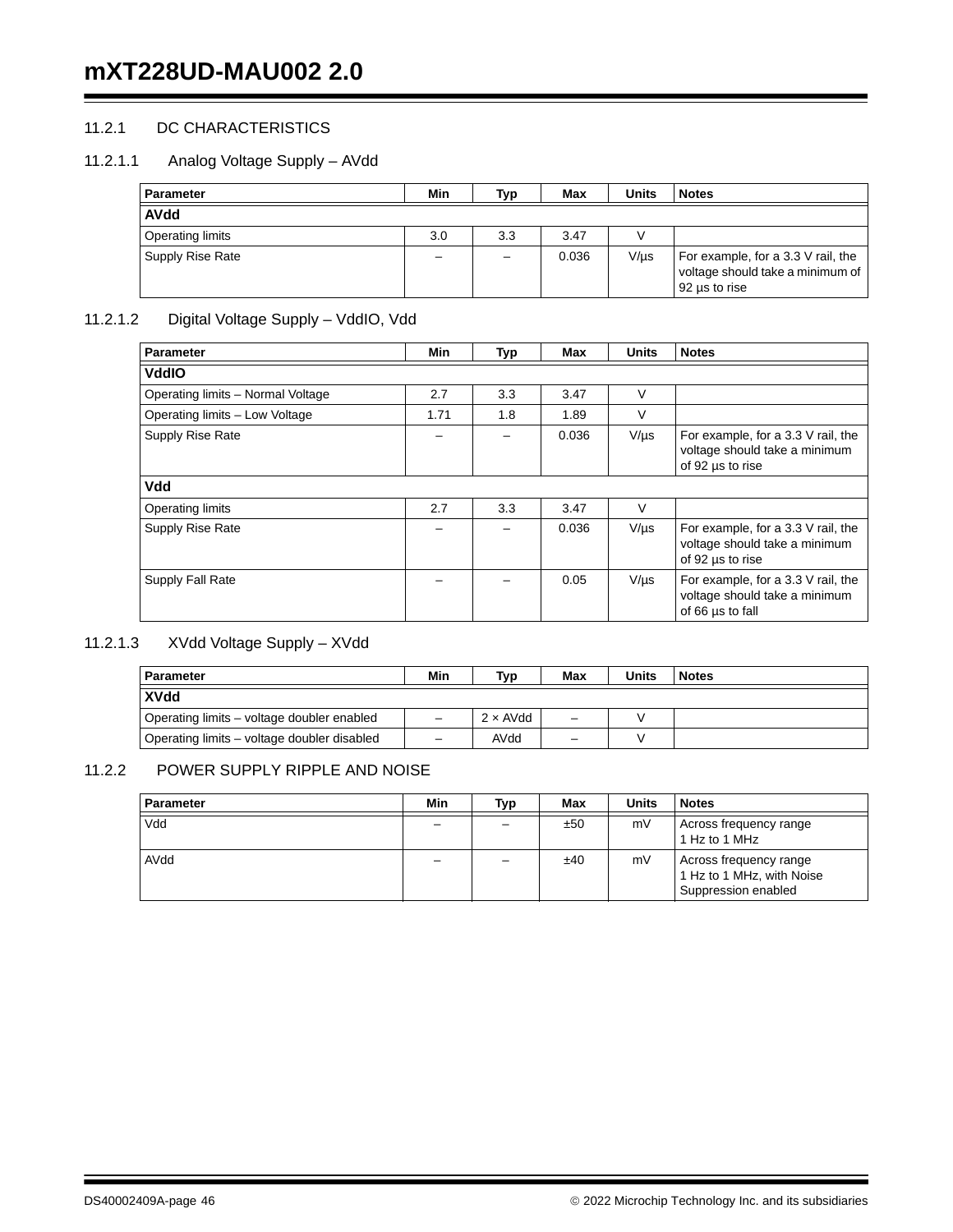# **11.3 Test Configuration**

The configuration values listed below were used in the reference unit to validate the interfaces and derive the characterization data provided in the following sections.

| <b>Object/Parameter or Feature</b>              | <b>Description/Setting (Numbers in Decimal)</b>                                      |
|-------------------------------------------------|--------------------------------------------------------------------------------------|
| Power Configuration T7                          |                                                                                      |
| CFG <sub>2</sub>                                | 0 (Power Monitor Enabled)                                                            |
| <b>Acquisition Configuration T8</b>             |                                                                                      |
| <b>CHRGTIME</b>                                 | 40                                                                                   |
| <b>MEASALLOW</b>                                | 11                                                                                   |
| Self Test Control T10                           | Object Enabled; Reporting Enabled; BIST Reporting Enabled;<br>POST Reporting Enabled |
| <b>POSTCFG</b>                                  | All Power, Signal Limits and Pin Fault tests enabled                                 |
| <b>BISTCFG</b>                                  | All Power, Signal Limits and Pin Fault tests enabled                                 |
| GPIO Configuration T19                          | <b>Object Enabled</b>                                                                |
| Touch Suppression T42                           | <b>Object Enabled</b>                                                                |
| CTE Configuration T46                           |                                                                                      |
| <b>IDLESYNCSPERX</b>                            | 8                                                                                    |
| <b>ACTVSYNCSPERX</b>                            | 8                                                                                    |
| Passive Stylus T47                              | <b>Object Enabled</b>                                                                |
| Shieldless T56                                  |                                                                                      |
| <b>INTTIME</b>                                  | 22                                                                                   |
| Lens Bending T65 Instance 0                     | Object Instance Enabled                                                              |
| Noise Suppression T72                           | <b>Object Enabled</b>                                                                |
| Glove Detection T78                             | <b>Object Enabled</b>                                                                |
| Retransmission Compensation T80                 | <b>Object Enabled</b>                                                                |
| Multiple Touch Touchscreen T100                 | Object Enabled; Reporting Enabled                                                    |
| <b>XSIZE</b>                                    | 14                                                                                   |
| Auxiliary Touch Configuration T104              | <b>Object Enabled</b>                                                                |
| Self Capacitance Noise Suppression T108         | <b>Object Enabled</b>                                                                |
| Self Capacitance Configuration T111 Instance 0  |                                                                                      |
| <b>INTTIME</b>                                  | 50                                                                                   |
| <b>IDLESYNCSPERL</b>                            | 24                                                                                   |
| <b>ACTVSYNCSPERL</b>                            | 24                                                                                   |
| Self Capacitance Configuration T111 Instance 1  |                                                                                      |
| <b>INTTIME</b>                                  | 50                                                                                   |
| IDLESYNCSPERL                                   | 32                                                                                   |
| ACTVSYNCSPERL                                   | 32                                                                                   |
| Self Capacitance Measurement Configuration T113 | <b>Object Enabled</b>                                                                |
| Device Encryption                               | Not active                                                                           |

# **TABLE 11-1: TEST CONFIGURATION**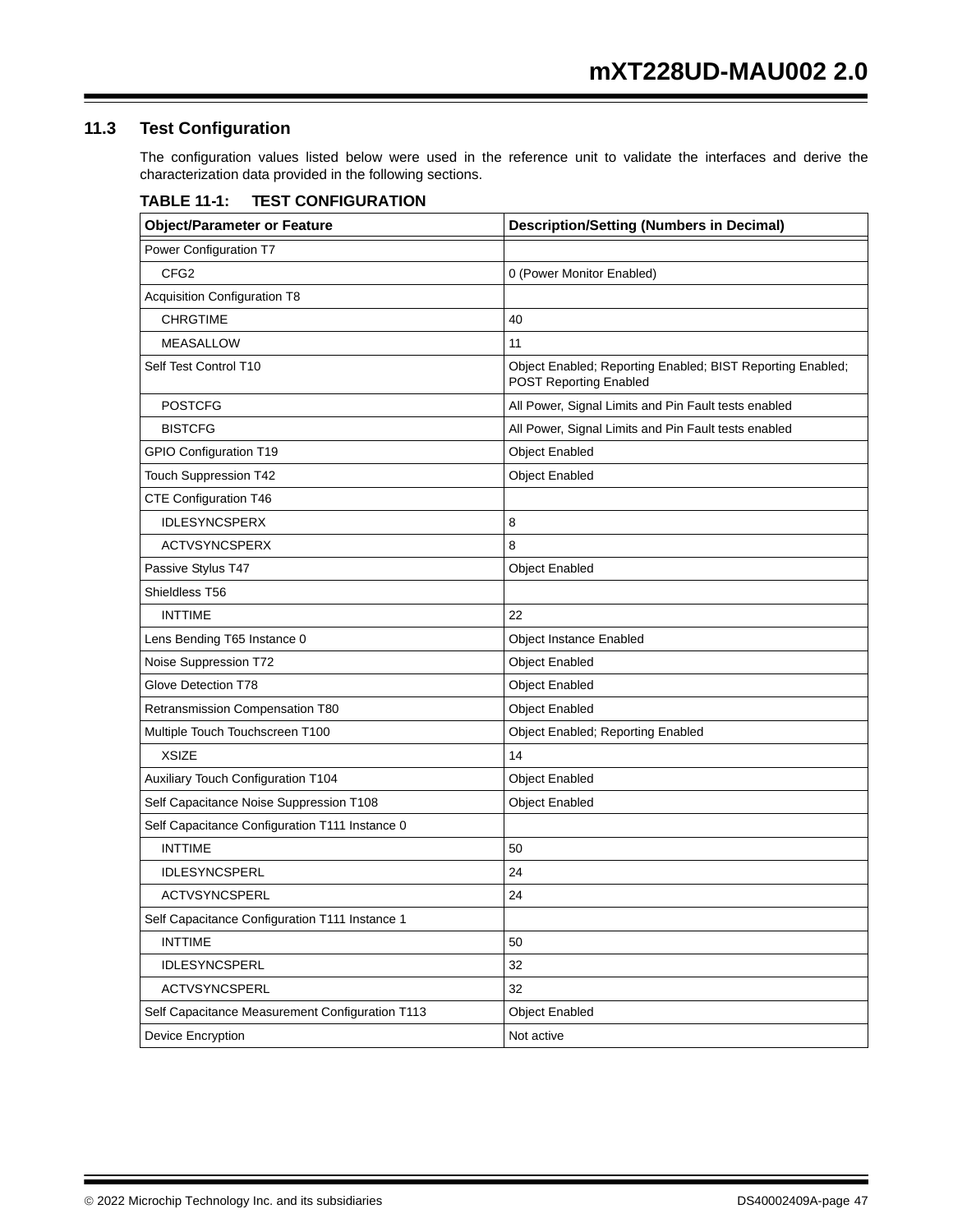# **11.4 Current Consumption – I2C Interface**

**NOTE** The characterization charts show typical values based on the configuration in Table 11-1. Actual power consumption in the user's application will depend on the circumstances of that particular project and will vary from that shown here. Further tuning will be required to achieve an optimal performance. Note also that the use of encryption has no noticeable effect on power consumption.

#### 11.4.1 AVDD 3.3V

|                              | <b>Current Consumption (mA)</b> |         |           |           |            |  |  |  |  |
|------------------------------|---------------------------------|---------|-----------|-----------|------------|--|--|--|--|
| <b>Acquisition Rate (ms)</b> | 0 Touches                       | 1 Touch | 2 Touches | 5 Touches | 10 Touches |  |  |  |  |
| Free-run                     | 5.9                             | 5.8     | 5.8       | 5.8       | 4.4        |  |  |  |  |
| 10                           | 4.8                             | 4.8     | 4.8       | 4.8       | 4.4        |  |  |  |  |
| 16                           | 3                               | 3       | 3         | 3         |            |  |  |  |  |
| 32                           | 1.5                             | 1.5     | 1.5       | 1.5       | 1.5        |  |  |  |  |
| 64                           | 0.8                             | 0.8     | 0.8       | 0.8       | 0.8        |  |  |  |  |
| 100                          | 0.5                             | 0.5     | 0.5       | 0.5       | 0.5        |  |  |  |  |
| 128                          | 0.4                             | 0.4     | 0.4       | 0.4       | 0.4        |  |  |  |  |
| 254                          | 0.2                             | 0.2     | 0.2       | 0.2       | 0.2        |  |  |  |  |

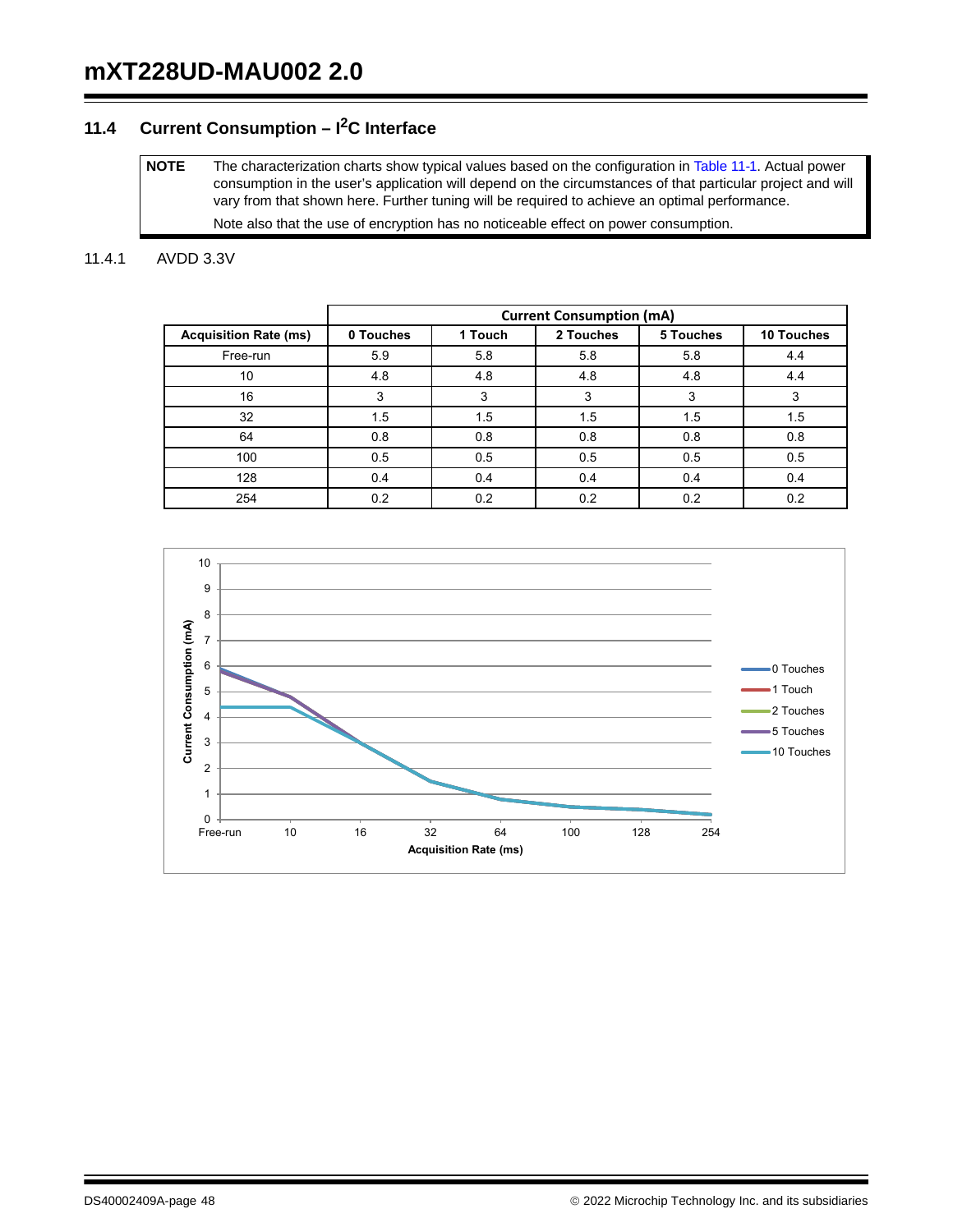# 11.4.2 VDD 3.3V

|                              | <b>Current Consumption (mA)</b> |         |           |           |                   |  |  |  |  |
|------------------------------|---------------------------------|---------|-----------|-----------|-------------------|--|--|--|--|
| <b>Acquisition Rate (ms)</b> | 0 Touches                       | 1 Touch | 2 Touches | 5 Touches | <b>10 Touches</b> |  |  |  |  |
| Free-run                     | 5.8                             | 6.5     | 5.8       | 5.8       | 7.7               |  |  |  |  |
| 10                           | 4.8                             | 5.5     | 5         | 4.9       | 7.7               |  |  |  |  |
| 16                           | 3.1                             | 3.5     | 3.2       | 3.2       | 5.3               |  |  |  |  |
| 32                           | 1.7                             | 1.9     | 1.8       | 1.8       | 2.8               |  |  |  |  |
| 64                           |                                 | 1.1     |           |           | 1.5               |  |  |  |  |
| 100                          | 0.8                             | 0.8     | 0.8       | 0.8       | 1.1               |  |  |  |  |
| 128                          | 0.7                             | 0.7     | 0.7       | 0.7       | 0.7               |  |  |  |  |
| 254                          | 0.5                             | 0.4     | 0.5       | 0.5       | 0.6               |  |  |  |  |

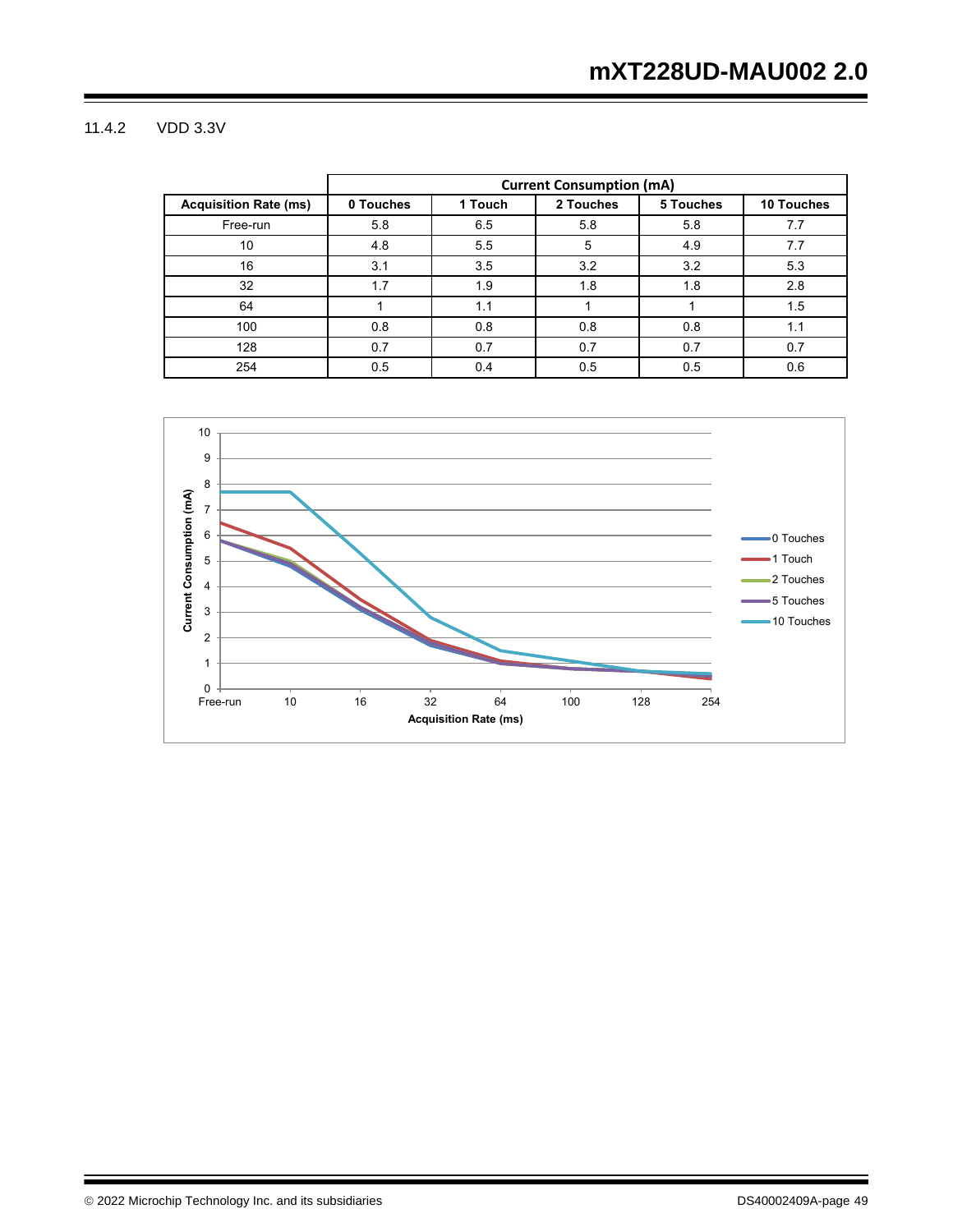# 11.4.3 VDDIO 1.8V

|                              | <b>Current Consumption (mA)</b> |         |           |           |                   |  |  |  |  |
|------------------------------|---------------------------------|---------|-----------|-----------|-------------------|--|--|--|--|
| <b>Acquisition Rate (ms)</b> | 0 Touches                       | 1 Touch | 2 Touches | 5 Touches | <b>10 Touches</b> |  |  |  |  |
| Free-run                     | 0.56                            | 0.55    | 0.57      | 0.55      | 0.51              |  |  |  |  |
| 10                           | 0.56                            | 0.54    | 0.56      | 0.55      | 0.49              |  |  |  |  |
| 16                           | 0.55                            | 0.54    | 0.56      | 0.55      | 0.51              |  |  |  |  |
| 32                           | 0.55                            | 0.53    | 0.54      | 0.56      | 0.53              |  |  |  |  |
| 64                           | 0.58                            | 0.56    | 0.54      | 0.57      | 0.54              |  |  |  |  |
| 100                          | 0.53                            | 0.53    | 0.54      | 0.54      | 0.53              |  |  |  |  |
| 128                          | 0.54                            | 0.54    | 0.56      | 0.57      | 0.57              |  |  |  |  |
| 254                          | 0.56                            | 0.57    | 0.58      | 0.56      | 0.54              |  |  |  |  |



# 11.4.4 DEEP SLEEP

# $T_A = 25$ °C

|                    | <b>Power Monitoring On</b> |                        | <b>Power Monitoring</b> |       |                                |
|--------------------|----------------------------|------------------------|-------------------------|-------|--------------------------------|
| <b>Parameter</b>   | <b>Sampling Mode</b>       | <b>Continuous Mode</b> | Off                     | Units | <b>Notes</b>                   |
| Deep Sleep Current | 0.73                       | 1.52                   | 0.59                    | mA    | $Vdd = 3.3V$ . AVdd = $3.3V$ . |
| Deep Sleep Power   | 1.61                       | 3.97                   | 1.14                    | mW    | $VddIO = 1.8V$                 |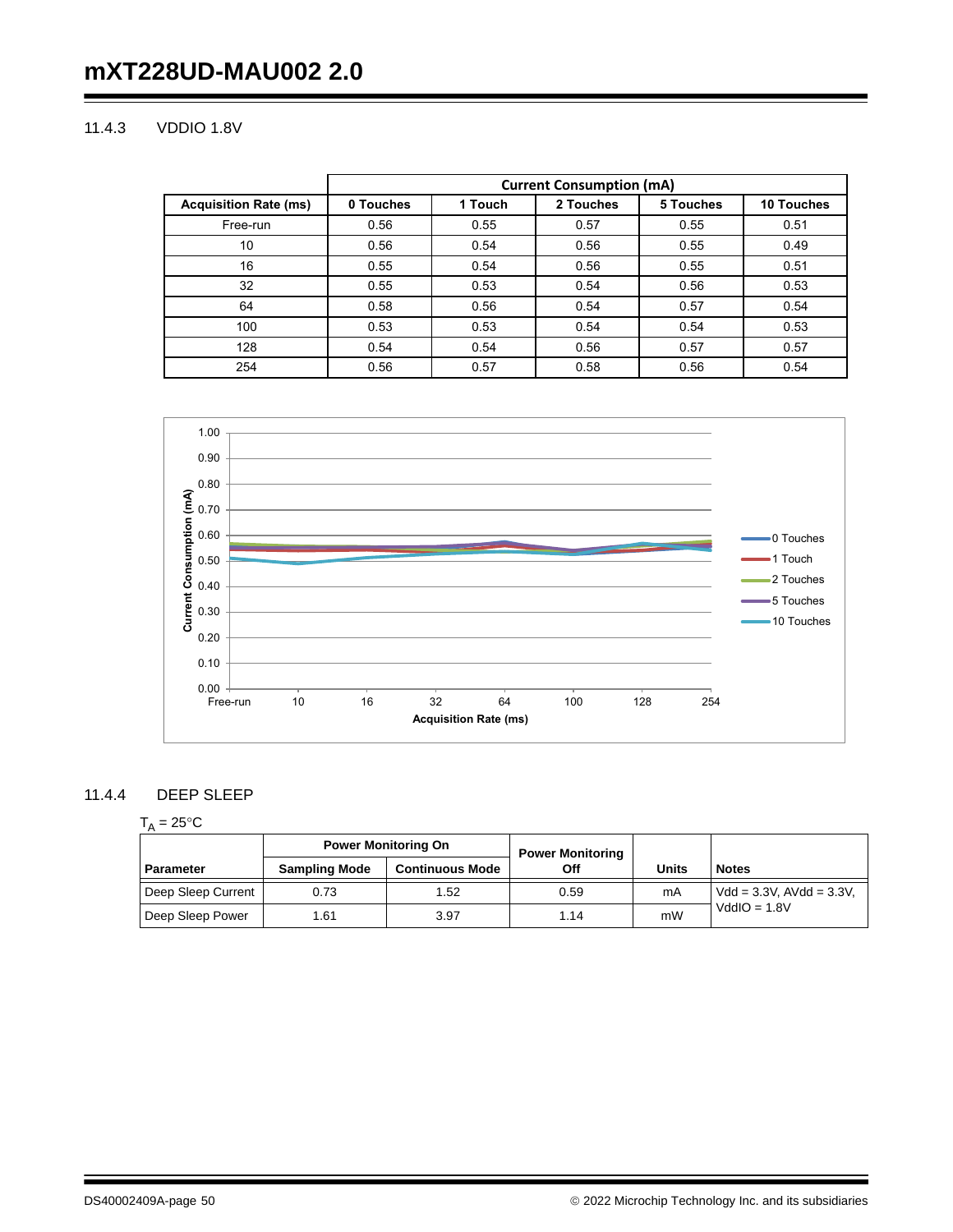# **11.5 Timing Specifications**

```
NOTE The figures below show typical values based on the test configuration. Actual timings in the user's 
application will depend on the circumstances of that particular project and will vary from those shown 
below. Further tuning will be required to achieve an optimal performance.
```
#### 11.5.1 TOUCH LATENCY

Conditions:  $XSIZE = 14$ ;  $CHRGTIME = 40$ ;  $IDLESYNCSPERX = 8$ ;  $ACTVSYNCSPERX = 8$ ; T = ambient temperature; Finger center of screen; Reporting off (except T100)

#### **Idle Primary = Mutual Capacitance; Active Primary = Mutual Capacitance**

|                       | <b>Pipelining Off</b> |      |      | <b>Pipelining On</b> |      |      |              |
|-----------------------|-----------------------|------|------|----------------------|------|------|--------------|
| <b>T100 TCHDIDOWN</b> | Min                   | Typ  | Max  | Min                  | Typ  | Max  | <b>Units</b> |
|                       | 28.6                  | 32.1 | 36.8 | 31.1                 | 35.4 | 38.9 | ms           |
|                       | 20.7                  | 24.9 | 39.4 | 22.1                 | 26.8 | 30.7 | ms           |
|                       | 12.7                  | 16.5 | 20.2 | 12.4                 | 16.2 | 20.4 | ms           |

#### **Idle Primary = Self Capacitance; Active Primary = Mutual Capacitance**

|                       | <b>Pipelining Off</b> |      |      | <b>Pipelining On</b> |      |      |              |
|-----------------------|-----------------------|------|------|----------------------|------|------|--------------|
| <b>T100 TCHDIDOWN</b> | Min                   | Typ  | Max  | Min                  | Typ  | Max  | <b>Units</b> |
| رب                    | 28.7                  | 31.8 | 34.9 | 30.6                 | 33.4 | 36.9 | ms           |
|                       | 20.4                  | 23.3 | 26.4 | 22.7                 | 25.8 | 28.9 | ms           |
|                       | 12.3                  | 15   | 17.7 | 12.6                 | 15.4 | 23.3 | ms           |

#### **Idle Primary = Self Capacitance; Active Primary = Self Capacitance**

|                       | <b>Pipelining Off</b> |      |      | <b>Pipelining On</b> |      |      |              |
|-----------------------|-----------------------|------|------|----------------------|------|------|--------------|
| <b>T100 TCHDIDOWN</b> | Min                   | Typ  | Max  | Min                  | Typ  | Max  | <b>Units</b> |
| ≏<br>ບ                | 26.6                  | 28.2 | 30.5 | 27.8                 | 30.5 | 32.7 | ms           |
|                       | 18.7                  | 21.5 | 24.4 | 20.6                 | 23.3 | 26.6 | ms           |
|                       | 12.3                  | 15.1 | 18.1 | 12                   | 15.1 | 18.2 | ms           |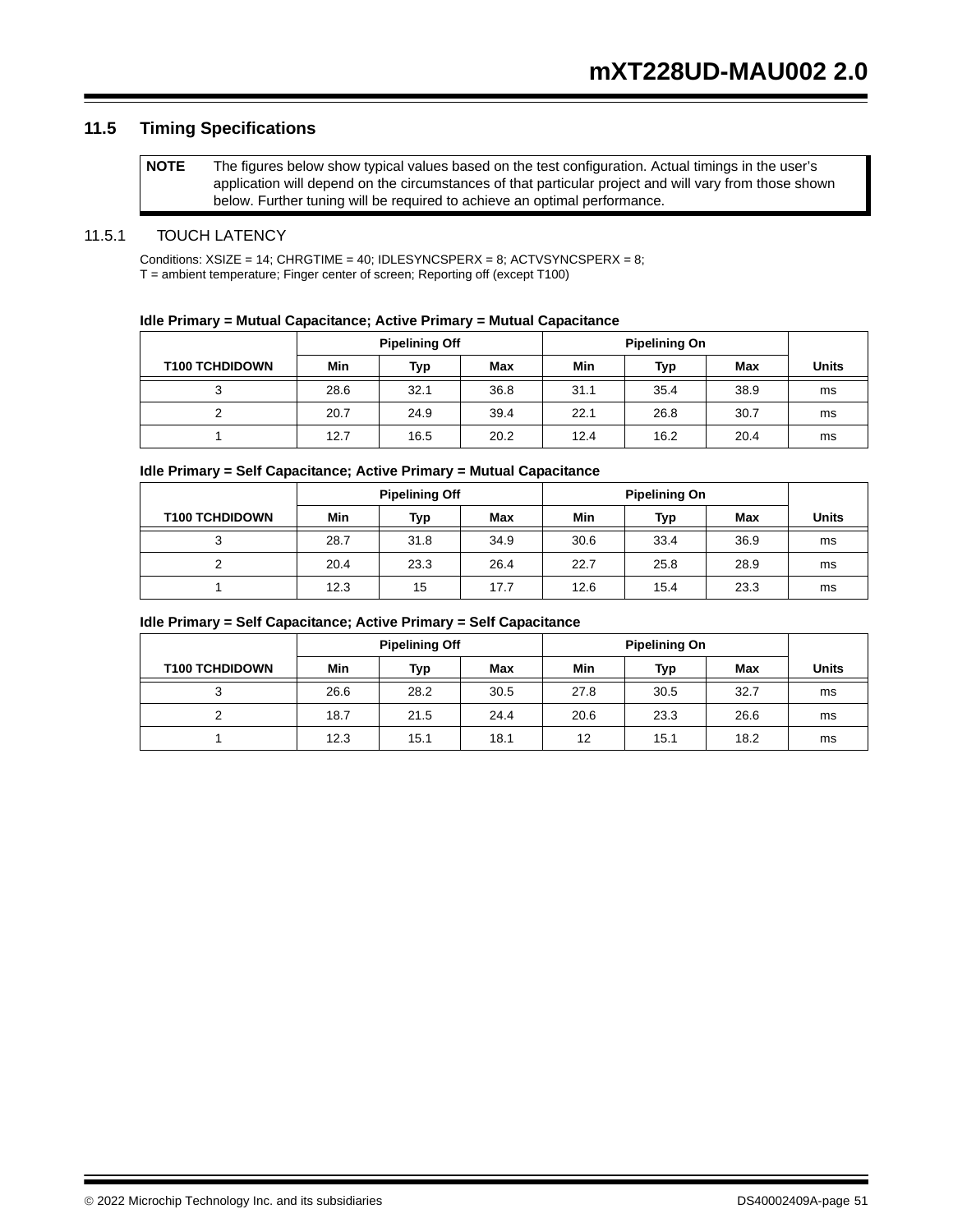# 11.5.2 REPORT RATE

#### 11.5.2.1 Encryption Not Active

Conditions: XSIZE = 14; CHRGTIME = 40; IDLESYNCSPERX = 8; ACTVSYNCSPERX = 8; T = ambient temperature



#### 11.5.2.2 Encryption Active

Conditions: XSIZE = 14; CHRGTIME = 40; IDLESYNCSPERX = 8; ACTVSYNCSPERX = 8; T = ambient temperature

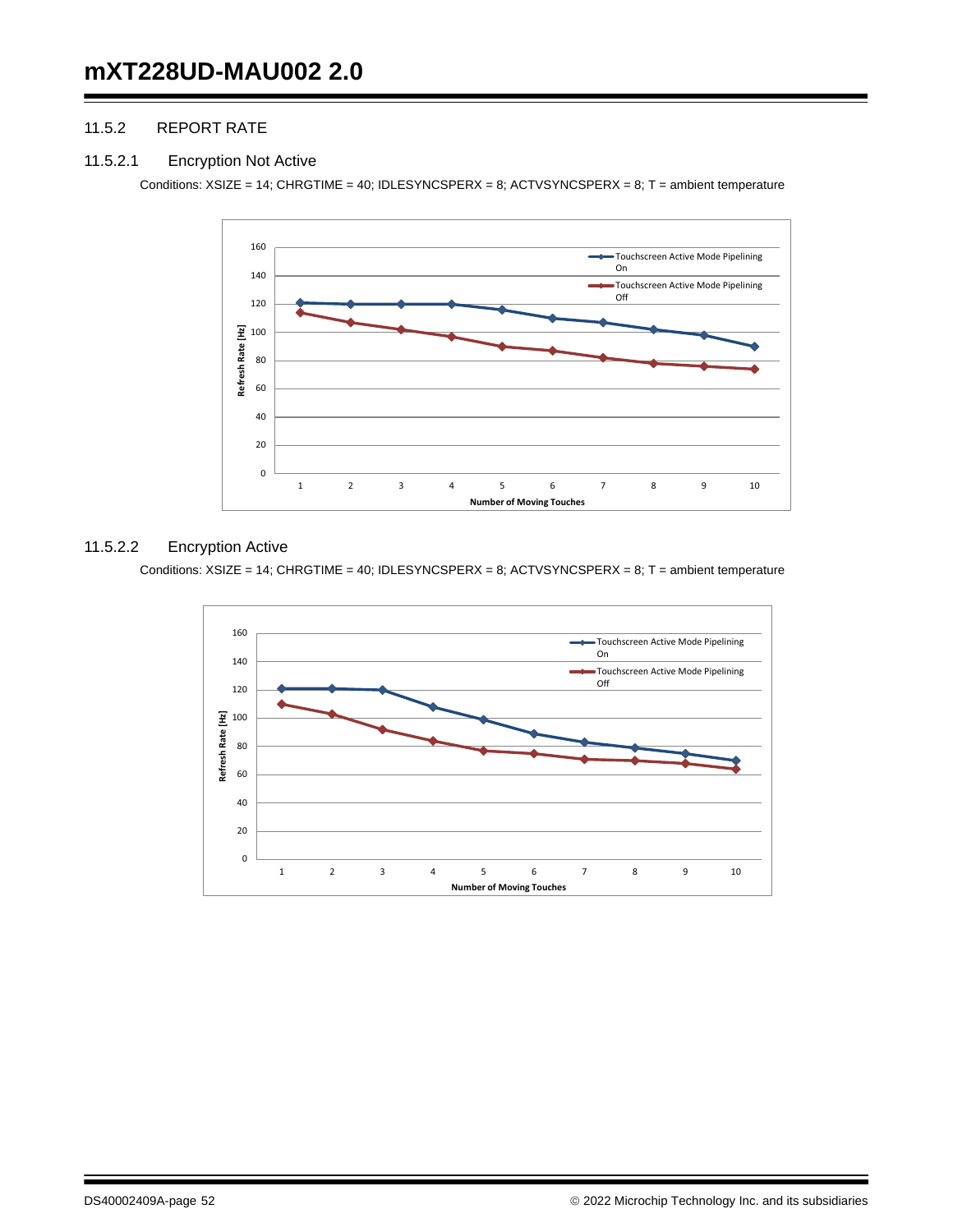### 11.5.3 RESET TIMINGS

|                                | Power-on Features (Typ) <sup>(2)</sup> |         |       |                                                    |
|--------------------------------|----------------------------------------|---------|-------|----------------------------------------------------|
| <b>Parameter</b>               | <b>Disabled</b>                        | Enabled | Units | <b>Notes</b>                                       |
| Power on to CHG line low       | 48                                     | 70      | ms    | Triggered by Vdd supply at start up                |
| Hardware reset to CHG line low | 47                                     | 70      | ms    | Triggered by RESET                                 |
| Software reset to CHG line low | 69                                     | 90      | ms    | Triggered by Command Processor T6<br>Reset command |

**Note 1:** Any CHG line activity before the power-on or reset period has expired should be ignored by the host. Operation of this signal cannot be guaranteed before the power-on/reset periods have expired.

**2:** Power-on features include POST self tests and device encryption. Figures show typical values for extreme cases; that is, with all features disabled and with all features enabled.

# **11.6 Touch Accuracy and Repeatability**

| Parameter                             | Min                      | Typ   | Max                      | Units | <b>Notes</b>                  |
|---------------------------------------|--------------------------|-------|--------------------------|-------|-------------------------------|
| Linearity                             | -                        | ±0.5  | $\qquad \qquad -$        | mm    | Finger diameter 8 mm          |
| Accuracy (across all areas of screen) | $\overline{\phantom{0}}$ | 0.5   | $\overline{\phantom{m}}$ | mm    | Finger diameter 8 mm          |
| Repeatability                         | -                        | ±0.25 | $\qquad \qquad -$        | $\%$  | X axis with 12-bit resolution |

# **11.7 Touchscreen Sensor Characteristics**

| <b>Parameter</b>  | <b>Description</b>                     | Value                                                                           |  |  |
|-------------------|----------------------------------------|---------------------------------------------------------------------------------|--|--|
| Cm                | Mutual capacitance                     | Typical value is between 0.15 pF and 10 pF on a single node.                    |  |  |
| Cpx               | Mutual capacitance load to X           | Microchip recommends a maximum load of 300 pF on each X or<br>Y line. $(1)$     |  |  |
|                   | With Internal Voltage Pump             | Maximum recommended load on each X line: (2)                                    |  |  |
|                   |                                        | $Cpx + (num_Y \times Cm) < 240 pF$                                              |  |  |
|                   | With Internal Voltage Pump and Dual X  | Maximum recommended load on each $X$ line: $(2)$                                |  |  |
|                   |                                        | $Cpx + (2 \times num_Y \times Cm) < 120 pF$                                     |  |  |
| Cpy               | Mutual capacitance load to Y           | Microchip recommends a maximum load of 300 pF on each X or<br>$Y$ line. $(1)$   |  |  |
| Cpx               | Self capacitance load to X             | Microchip recommends a maximum load of 130 pF on each X or                      |  |  |
| Cpy               | Self capacitance load to Y             | Y line. $(1)$                                                                   |  |  |
| $\Delta$ Cpx      | Self capacitance imbalance on X        | Nominal value is 14.8 pF. Value increases by 1 pF for every                     |  |  |
| $\Delta$ Cpy      | Self capacitance imbalance on Y        | 45 pF reduction in Cpx/Cpy (based on 100 pF load)                               |  |  |
| Cpds <sub>0</sub> | Self capacitance load to Driven Shield | Microchip recommends a maximum load of 130 pF on the Driven<br>Shield line. (1) |  |  |

**Note 1:** Please contact your Microchip representative for advice if you intend to use higher values.

**2:** *num\_Y* = Number of active Y lines defined by Multiple Touch Touchscreen T100.

# **11.8 Input/Output Characteristics**

| <b>Parameter</b>                                         | <b>Description</b>     | Min                   | Typ | Max                   | Units | <b>Notes</b>           |  |  |
|----------------------------------------------------------|------------------------|-----------------------|-----|-----------------------|-------|------------------------|--|--|
| Input (All input pins connected to the VddIO power rail) |                        |                       |     |                       |       |                        |  |  |
| Vil                                                      | Low input logic level  | $-0.3$                |     | $0.3 \times$<br>VddIO | V     | $VddIO = 1.8 V to Vdd$ |  |  |
| Vih                                                      | High input logic level | $0.7 \times$<br>VddIO |     | VddIO                 | V     | $VddIO = 1.8 V to Vdd$ |  |  |
| lil                                                      | Input leakage current  |                       |     |                       | μA    |                        |  |  |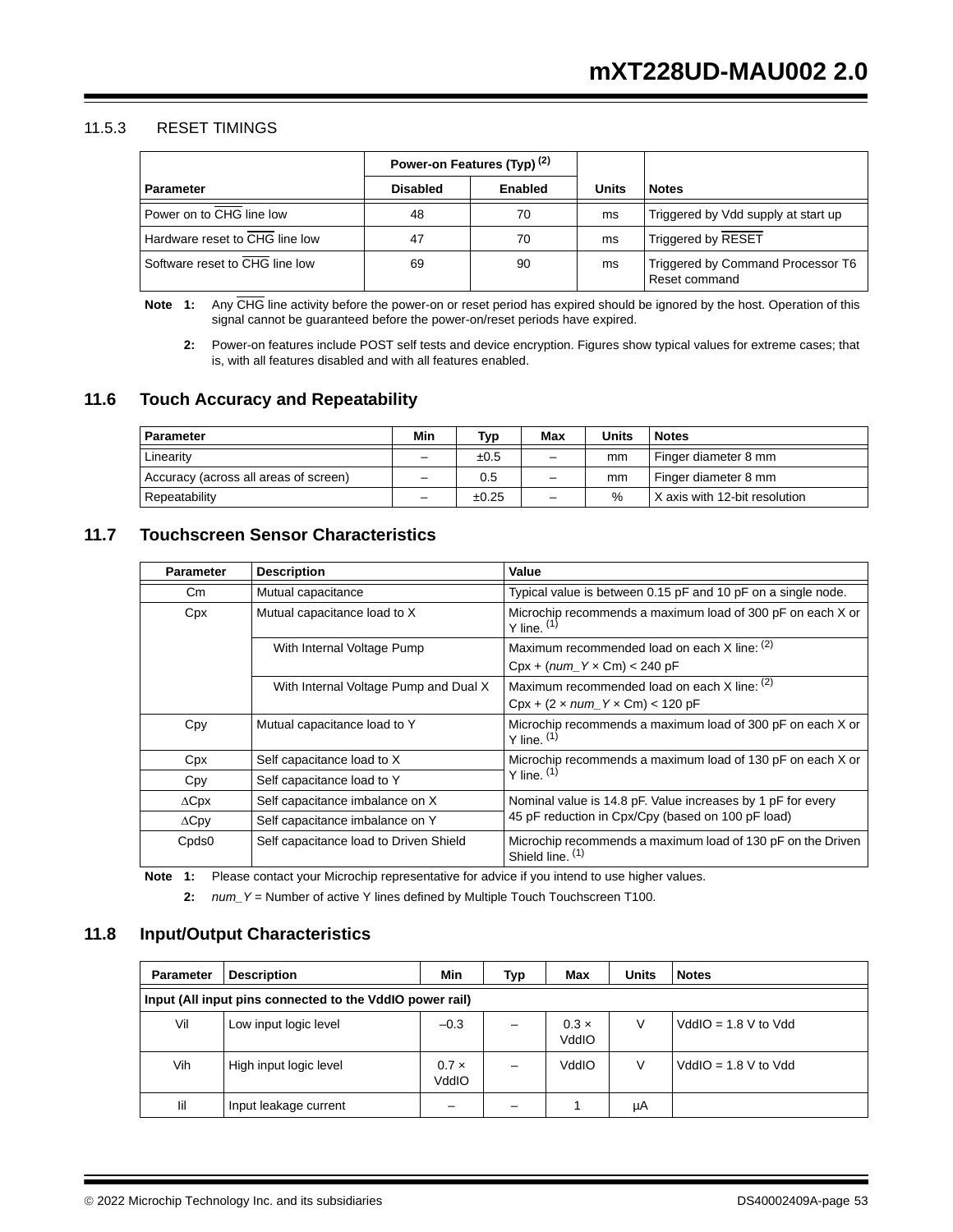# **mXT228UD-MAU002 2.0**

| <b>Parameter</b>                                         | <b>Description</b>                                         | Min                   | Typ                      | Max                   | <b>Units</b> | <b>Notes</b>                                     |
|----------------------------------------------------------|------------------------------------------------------------|-----------------------|--------------------------|-----------------------|--------------|--------------------------------------------------|
| <b>RESET</b><br>/GPIO                                    | Internal pull-up resistor                                  | 9                     | 10                       | 16                    | kΩ           |                                                  |
|                                                          | Input (All input pins connected to the Vdd power rail)     |                       |                          |                       |              |                                                  |
| Vil                                                      | Low input logic level                                      | $-0.3$                |                          | $0.3 \times V$ dd     | $\vee$       |                                                  |
| Vih                                                      | High input logic level                                     | $0.7 \times V$ dd     |                          | Vdd                   | $\vee$       |                                                  |
| lil                                                      | Input leakage current                                      |                       |                          | 1                     | μA           | Pull-up resistors disabled                       |
| <b>GPIOS</b>                                             | Internal pull-up/pull-down resistor                        | 9                     | 10                       | 16                    | kΩ           |                                                  |
|                                                          | Output (All output pins connected to the VddIO power rail) |                       |                          |                       |              |                                                  |
| Vol                                                      | Low output voltage                                         | $\Omega$              |                          | $0.2 \times$<br>VddIO | $\vee$       | $VddIO = 1.8 V to Vdd$<br>$Iol = max 0.4 mA$     |
| Voh                                                      | High output voltage                                        | $0.8 \times$<br>VddIO | -                        | VddIO                 | $\vee$       | $VddIO = 1.8 V to Vdd$<br>$\lambda$ loh = 0.4 mA |
| Output (All output pins connected to the Vdd power rail) |                                                            |                       |                          |                       |              |                                                  |
| Vol                                                      | Low output voltage                                         | 0                     | $\overline{\phantom{0}}$ | $0.2 \times V$ dd     | $\vee$       | $Iol = max 0.4 mA$                               |
| Voh                                                      | High output voltage                                        | $0.8 \times V$ dd     |                          | Vdd                   | $\vee$       | $\lambda$ loh = 0.4 mA                           |

# **11.9 I2C Specification**

| Parameter                              | Value        |
|----------------------------------------|--------------|
| Address                                | 0x4A         |
| $I2C$ specification $(1)$              | Revision 6.0 |
| Maximum bus speed (SCL) <sup>(2)</sup> | 1 MHz        |
| Standard Mode <sup>(3)</sup>           | 100 kHz      |
| Fast Mode <sup>(3)</sup>               | 400 kHz      |
| Fast Mode Plus <sup>(3)</sup>          | 1 MHz        |

**Note 1:** More detailed information on I2C operation is available from UM10204, *I 2C bus specification and user manual*, available from NXP.

2: In systems with heavily laden I<sup>2</sup>C lines, even with minimum pull-up resistor values, bus speed may be limited by capacitive loading to less than the theoretical maximum.

**3:** The values of pull-up resistors should be chosen to ensure SCL and SDA rise and fall times meet the I<sup>2</sup>C specification. The value required will depend on the amount of capacitance loading on the lines.

# **11.10 Thermal Packaging**

# 11.10.1 THERMAL DATA

| <b>Parameter</b>       | <b>Description</b>                        | Typ  | Unit          | <b>Condition</b> | Package                                |
|------------------------|-------------------------------------------|------|---------------|------------------|----------------------------------------|
| $\theta_{\mathsf{JA}}$ | Junction to ambient thermal<br>resistance | 33.7 | °C/W          | Still air        | 56-pin $XQFN 6 \times 6 \times 0.4$ mm |
| $\theta_{\text{JC}}$   | Junction to case thermal<br>resistance    | 10.1 | $\degree$ C/W |                  | 56-pin $XQFN 6 \times 6 \times 0.4$ mm |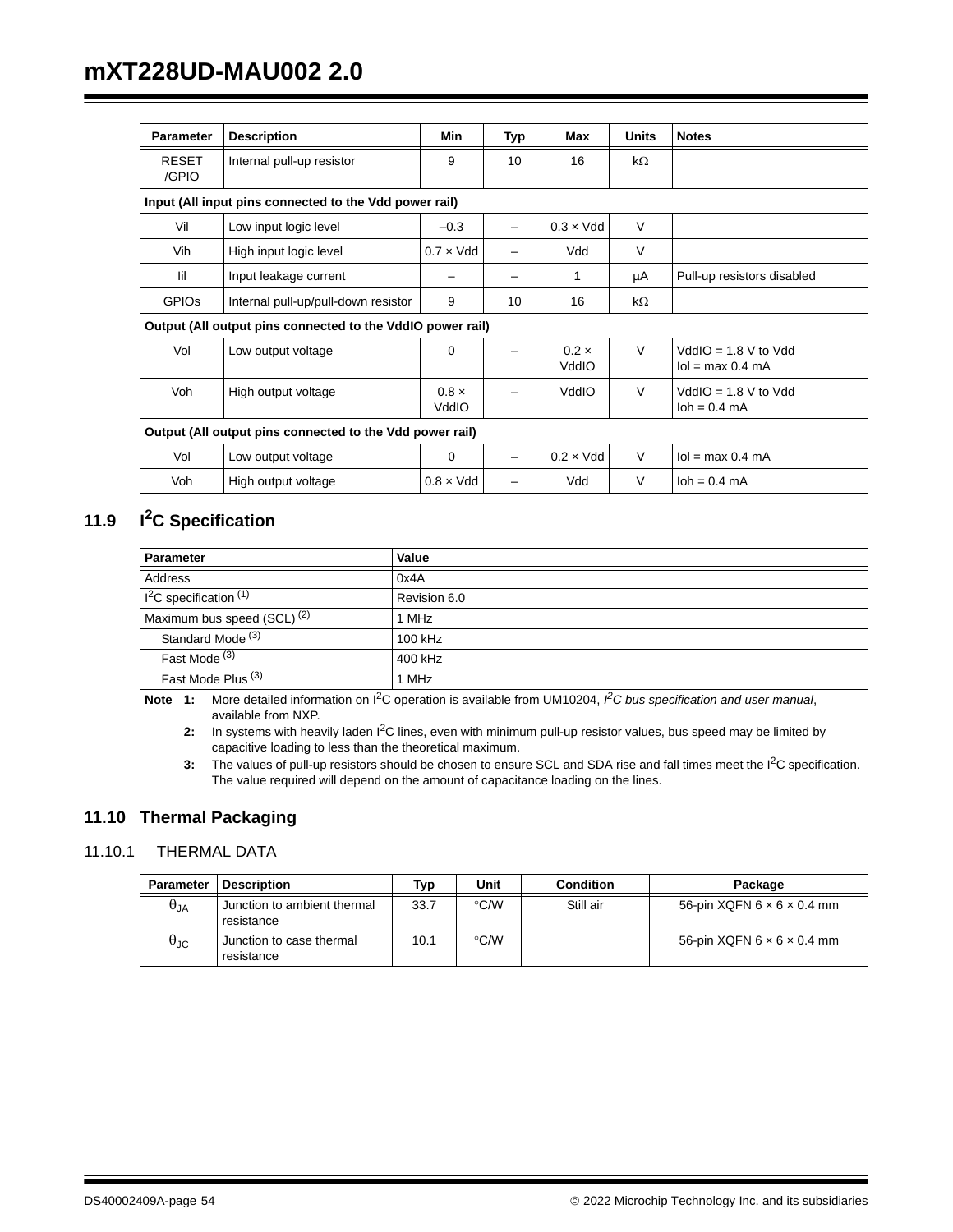## 11.10.2 JUNCTION TEMPERATURE

The maximum junction temperature allowed on this device is 125°C.

The average junction temperature in  ${}^{\circ}C(T_J)$  for this device can be obtained from the following:

$$
T_J = T_A + (P_D \times \theta_{JA})
$$

If a cooling device is required, use this equation:

$$
T_J = T_A + (P_D \times (\theta_{HEATSINK} + \theta_{JC}))
$$

where:

- $\theta_{JA}$  = package thermal resistance, Junction to ambient (°C/W) (see Section 11.10.1 "Thermal Data")
- $\theta_{JC}$  = package thermal resistance, Junction to case thermal resistance (°C/W) (see Section 11.10.1 "Thermal Data")
- $\theta_{\text{HEATSINK}}$  = cooling device thermal resistance (°C/W), provided in the cooling device datasheet
- $P_D$  = device power consumption (W)
- $T_A$  is the ambient temperature (°C)

# **11.11 ESD Information**

| <b>Parameter</b>          | Value  | l Reference Standard |
|---------------------------|--------|----------------------|
| Human Body Model (HBM)    | ±2000V | JEDEC JS-001         |
| Charge Device Model (CDM) | ±250V  | JEDEC JS-001         |

#### **11.12 Soldering Profile**

| <b>Profile Feature</b>                     | <b>Green Package</b> |
|--------------------------------------------|----------------------|
| Average Ramp-up Rate (217°C to Peak)       | $3^{\circ}$ C/s max  |
| Preheat Temperature 175°C ±25°C            | $150 - 200$ °C       |
| Time Maintained Above 217°C                | $60 - 150$ s         |
| Time within 5°C of Actual Peak Temperature | 30 <sub>s</sub>      |
| Peak Temperature Range                     | $260^{\circ}$ C      |
| Ramp down Rate                             | $6^{\circ}$ C/s max  |
| Time 25°C to Peak Temperature              | 8 minutes max        |

# **11.13 Moisture Sensitivity Level (MSL)**

| MSL<br>Rating | Type(s)<br>Package    | <b>Peak Body Temperature</b> | <b>Specifications</b>          |
|---------------|-----------------------|------------------------------|--------------------------------|
| MSL3          | <b>XOFN</b><br>56-pin | 260°C                        | STD-020<br>IÞC<br>$JJ$ . $F^T$ |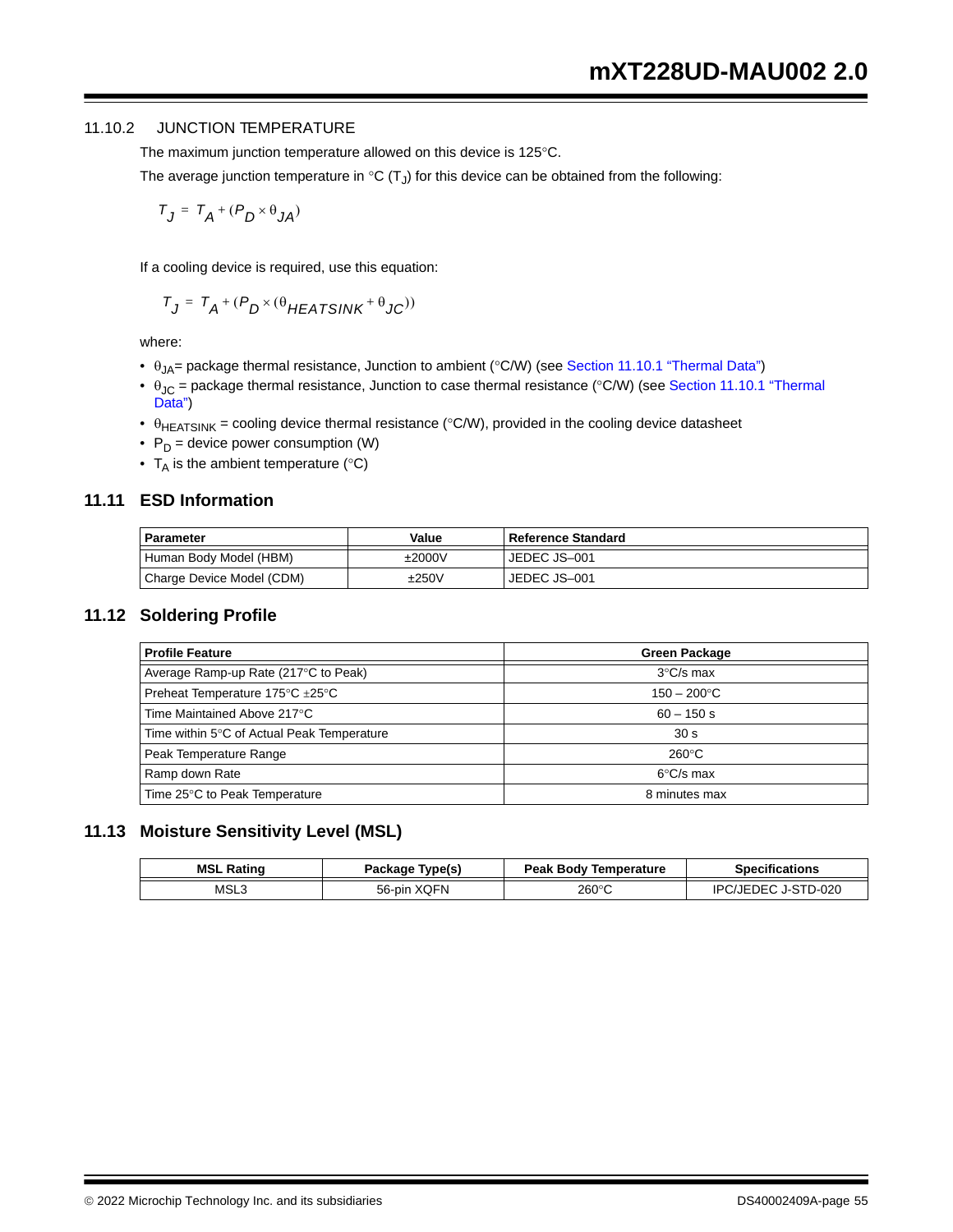# **12.0 PACKAGING INFORMATION**

# **12.1 Package Marking Information**

12.1.1 56-PIN XQFN



# 12.1.2 ORDERABLE PART NUMBERS

The product identification system for maXTouch devices is described in "Product Identification System" on page 64. That section also lists example part numbers for the device.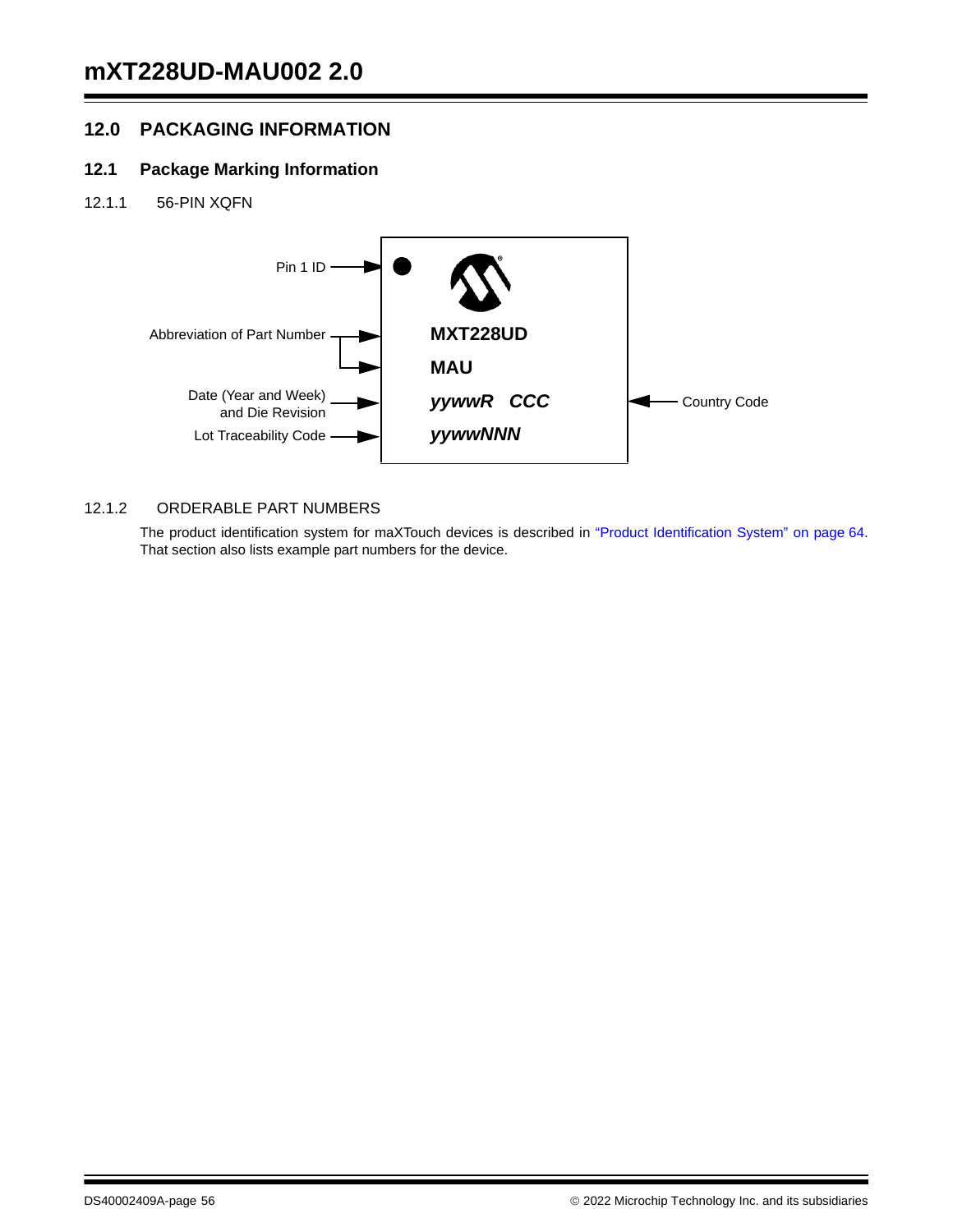# **12.2 Package Details**

# **56-Lead Extremely Thin Quad Flatpack No-Lead Package (TWB) - 6x6x0.4 mm Body [XQFN] Wlth 4.5x4.5 mm Exposed Pad; Atmel Legacy Global Package Code ZIX**



Microchip Technology Drawing C04-21448 Rev A Sheet 1 of 2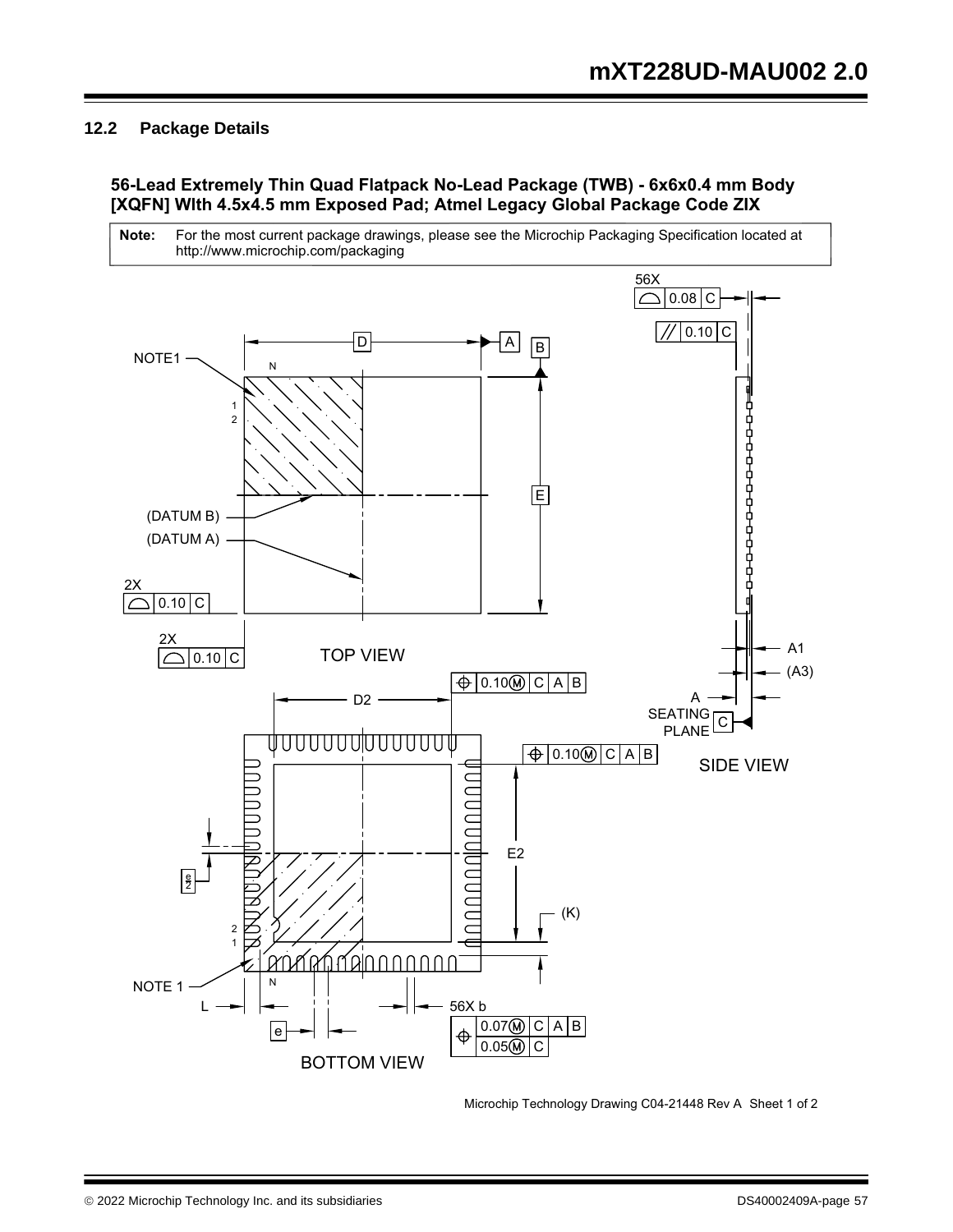# **56-Lead Extremely Thin Quad Flatpack No-Lead Package (TWB) - 6x6x0.4 mm Body [XQFN] Wlth 4.5x4.5 mm Exposed Pad; Atmel Legacy Global Package Code ZIX**

For the most current package drawings, please see the Microchip Packaging Specification located at http://www.microchip.com/packaging **Note:**



| Units                                       |                | <b>MILLIMETERS</b> |            |            |
|---------------------------------------------|----------------|--------------------|------------|------------|
| <b>Dimension Limits</b>                     |                | <b>MIN</b>         | <b>NOM</b> | <b>MAX</b> |
| <b>Number of Terminals</b><br>N             |                |                    | 56         |            |
| Pitch                                       | e              |                    | 0.35 BSC   |            |
| Overall Height                              | А              |                    |            | 0.400      |
| Standoff                                    | A1             | 0.00               |            | 0.05       |
| <b>Terminal Thickness</b><br>A <sub>3</sub> |                | 0.127 REF          |            |            |
| Overall Length                              | D              |                    | 6.00 BSC   |            |
| <b>Exposed Pad Length</b>                   | D <sub>2</sub> | 4.40               | 4.50       | 4.60       |
| <b>Overall Width</b>                        | F              |                    | 6.00 BSC   |            |
| <b>Exposed Pad Width</b>                    | E <sub>2</sub> | 4.40               | 4.50       | 4.60       |
| <b>Terminal Width</b>                       | b              | 0.13               | 0.18       | 0.23       |
| <b>Terminal Length</b>                      |                | 0.35               | 0.40       | 0.45       |
| Terminal-to-Exposed-Pad<br>κ                |                | 0.35 REF           |            |            |

Notes:

1. Pin 1 visual index feature may vary, but must be located within the hatched area.

- 2. Package is saw singulated
- 3. Dimensioning and tolerancing per ASME Y14.5M

REF: Reference Dimension, usually without tolerance, for information purposes only. BSC: Basic Dimension. Theoretically exact value shown without tolerances.

Microchip Technology Drawing C04-21448 Rev A Sheet 2 of 2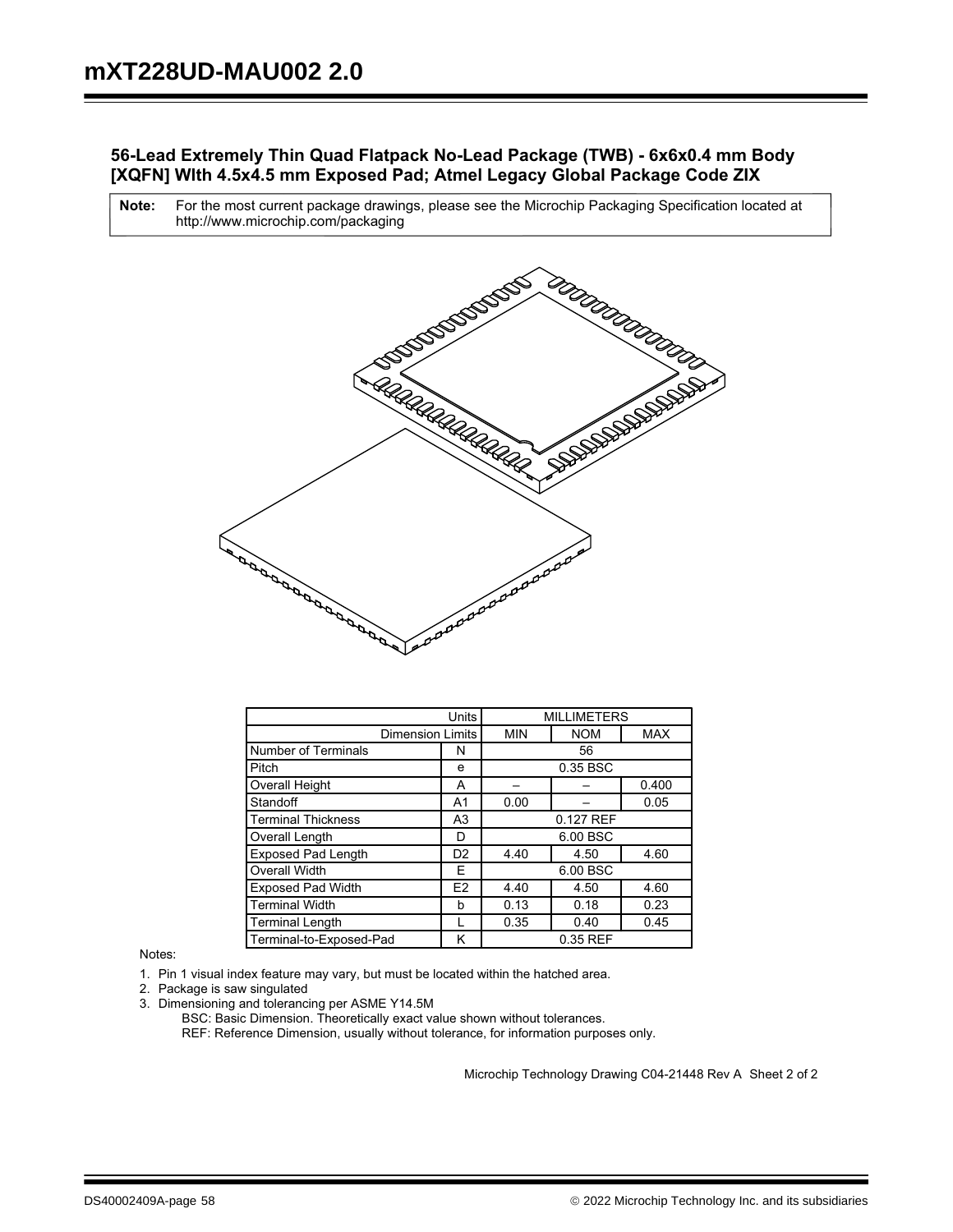# **56-Lead Extremely Thin Quad Flatpack No-Lead Package (TWB) - 6x6x0.4 mm Body [XQFN] Wlth 4.5x4.5 mm Exposed Pad; Atmel Legacy Global Package Code ZIX**

For the most current package drawings, please see the Microchip Packaging Specification located at http://www.microchip.com/packaging **Note:**



# RECOMMENDED LAND PATTERN

| Units                            |                | <b>MILLIMETERS</b> |            |            |
|----------------------------------|----------------|--------------------|------------|------------|
| <b>Dimension Limits</b>          |                | <b>MIN</b>         | <b>NOM</b> | <b>MAX</b> |
| <b>Contact Pitch</b>             | F              |                    | 0.35 BSC   |            |
| Optional Center Pad Width        | X2             |                    |            | 4.60       |
| Optional Center Pad Length       | Y2             |                    |            | 4.60       |
| <b>Contact Pad Spacing</b>       | C1             |                    | 5.90       |            |
| <b>Contact Pad Spacing</b>       | C <sub>2</sub> |                    | 5.90       |            |
| Contact Pad Width (X56)          | X <sub>1</sub> |                    |            | 0.15       |
| Contact Pad Length (X56)         | Υ1             |                    |            | 0.85       |
| Contact Pad to Center Pad (X56)  | G <sub>1</sub> | 0.23               |            |            |
| Contact Pad to Contact Pad (X52) | G <sub>2</sub> | 0.20               |            |            |
| <b>Thermal Via Diameter</b>      | v              |                    | 0.33       |            |
| <b>Thermal Via Pitch</b>         | EV             |                    | 1.20       |            |

Notes:

1. Dimensioning and tolerancing per ASME Y14.5M

BSC: Basic Dimension. Theoretically exact value shown without tolerances.

2. For best soldering results, thermal vias, if used, should be filled or tented to avoid solder loss during reflow process

Microchip Technology Drawing C04-23448 Rev A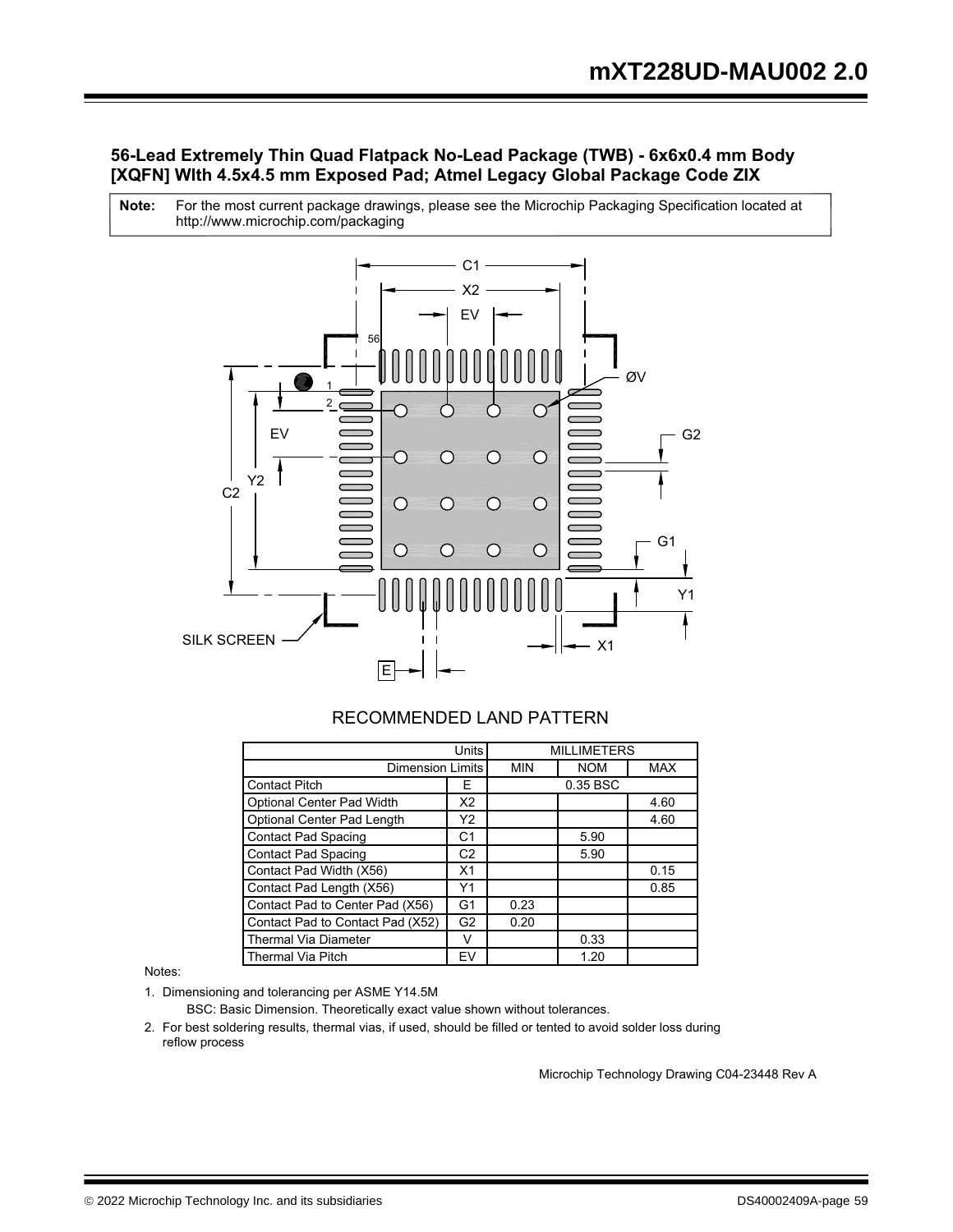# **APPENDIX A: ASSOCIATED DOCUMENTS**

# **Microchip maXTouch Web Site**

For general information on the mXT228UD-MAU002, please visit the following:

• https://www.microchip.com/wwwproducts/en/ATMXT228UD

# **Microchip maXTouch Documents**

The following documents are available on the Microchip website.

Touchscreen Design and PCB/FPCB Layout Guidelines

- Application Note: MXTAN0208 *Design Guide for PCB Layouts for maXTouch Touch Controllers*
- Application Note: QTAN0080 *Touchscreens Sensor Design Guide*
- Application Note: AN2683 *Edge Wiring for Self Capacitance maXTouch Touchscreens*

#### Configuring and Tuning the Device

• Application Note: MXTAN0213 – *Interfacing with maXTouch Touchscreen Controllers*

#### Tools

• *maXTouch Studio User Guide* (accessible as on-line help from within maXTouch Studio)

# **External Documents**

The following documents are not supplied by Microchip. To obtain any of the following documents, please contact the relevant organization.

#### Communication Interface

• UM10204, <sup>*P*</sup>C bus specification and user manual, Rev. 6 – 4 April 2014 Available from NXP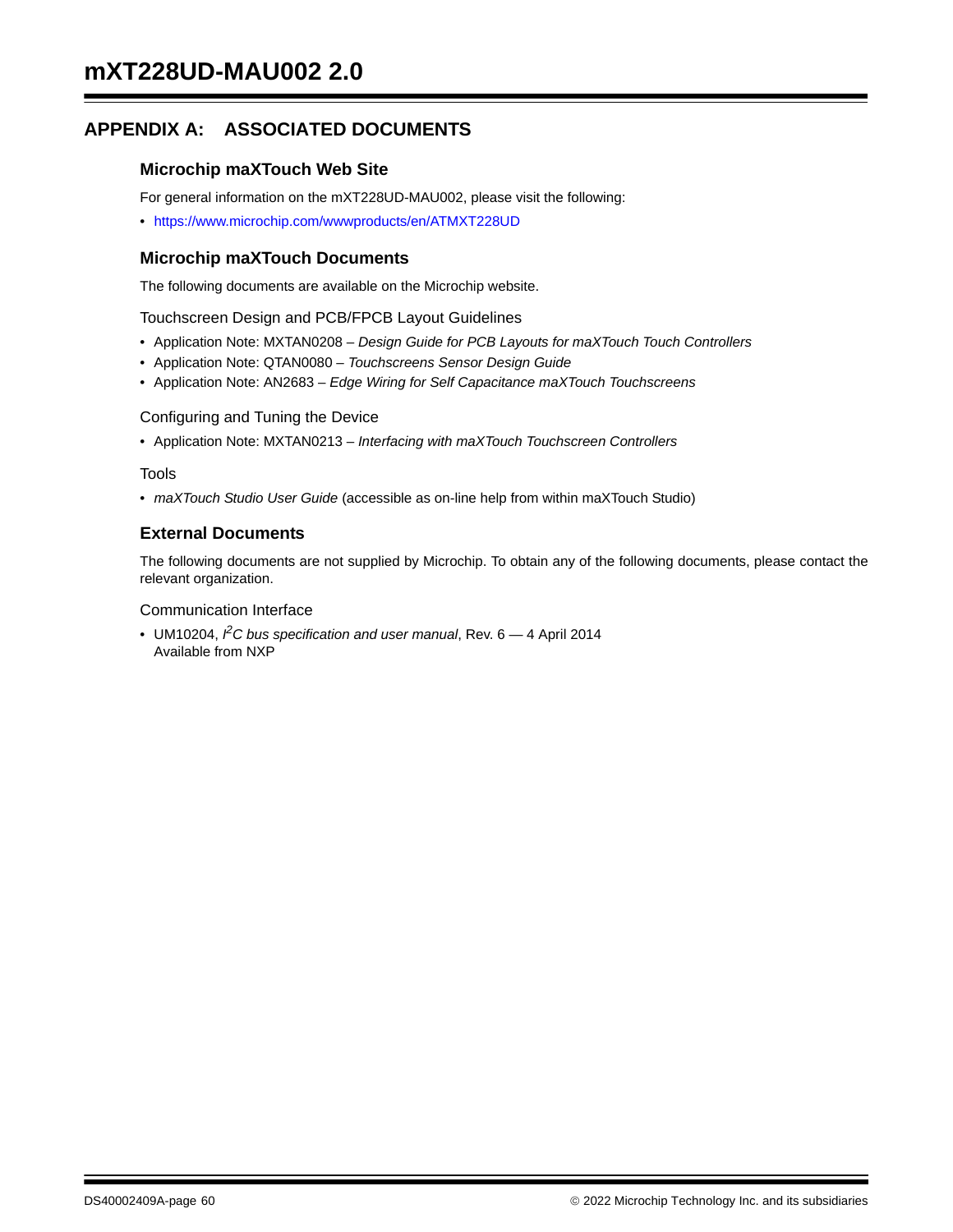# **APPENDIX B: REVISION HISTORY**

# **Revision A (March 2022)**

Initial edition for firmware revision 2.0.AA – Release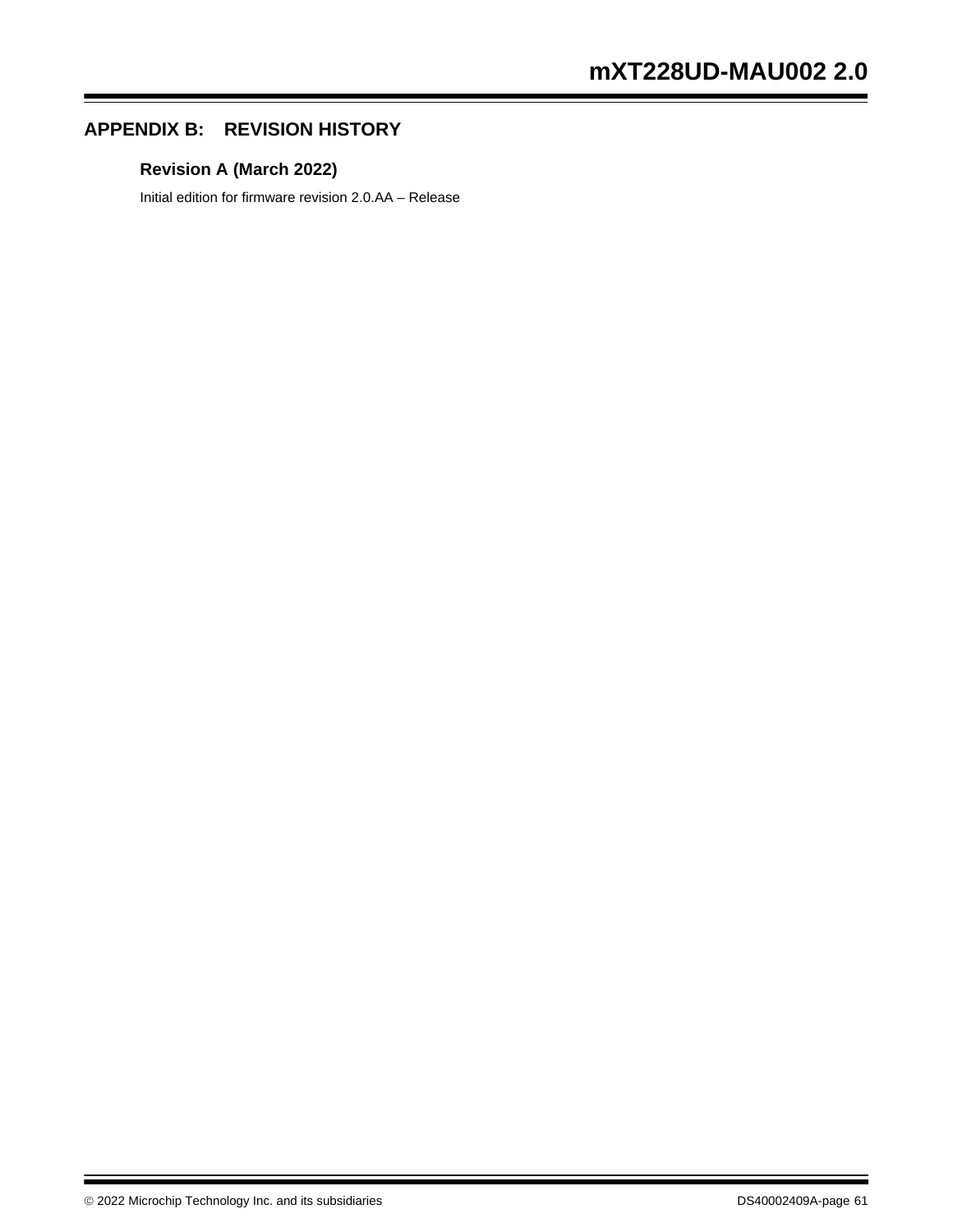# **INDEX**

# $\Delta$

| AKS. See Adjacent key suppression |  |
|-----------------------------------|--|
|                                   |  |
|                                   |  |
|                                   |  |
| C                                 |  |
|                                   |  |
|                                   |  |
|                                   |  |
|                                   |  |
|                                   |  |
|                                   |  |
|                                   |  |
|                                   |  |
|                                   |  |
|                                   |  |
|                                   |  |
|                                   |  |
|                                   |  |
|                                   |  |
|                                   |  |

# D

| Device |  |
|--------|--|
|        |  |
|        |  |
|        |  |
|        |  |
|        |  |
|        |  |

# E

# G

| н |  |
|---|--|

| J            |  |
|--------------|--|
|              |  |
|              |  |
|              |  |
| м            |  |
|              |  |
| N            |  |
|              |  |
|              |  |
|              |  |
| O            |  |
|              |  |
|              |  |
| P            |  |
|              |  |
|              |  |
|              |  |
|              |  |
|              |  |
|              |  |
|              |  |
|              |  |
|              |  |
|              |  |
|              |  |
| Power supply |  |
|              |  |
|              |  |
|              |  |
|              |  |
|              |  |
|              |  |
|              |  |
|              |  |
| Q            |  |
|              |  |
| R            |  |
|              |  |
|              |  |
|              |  |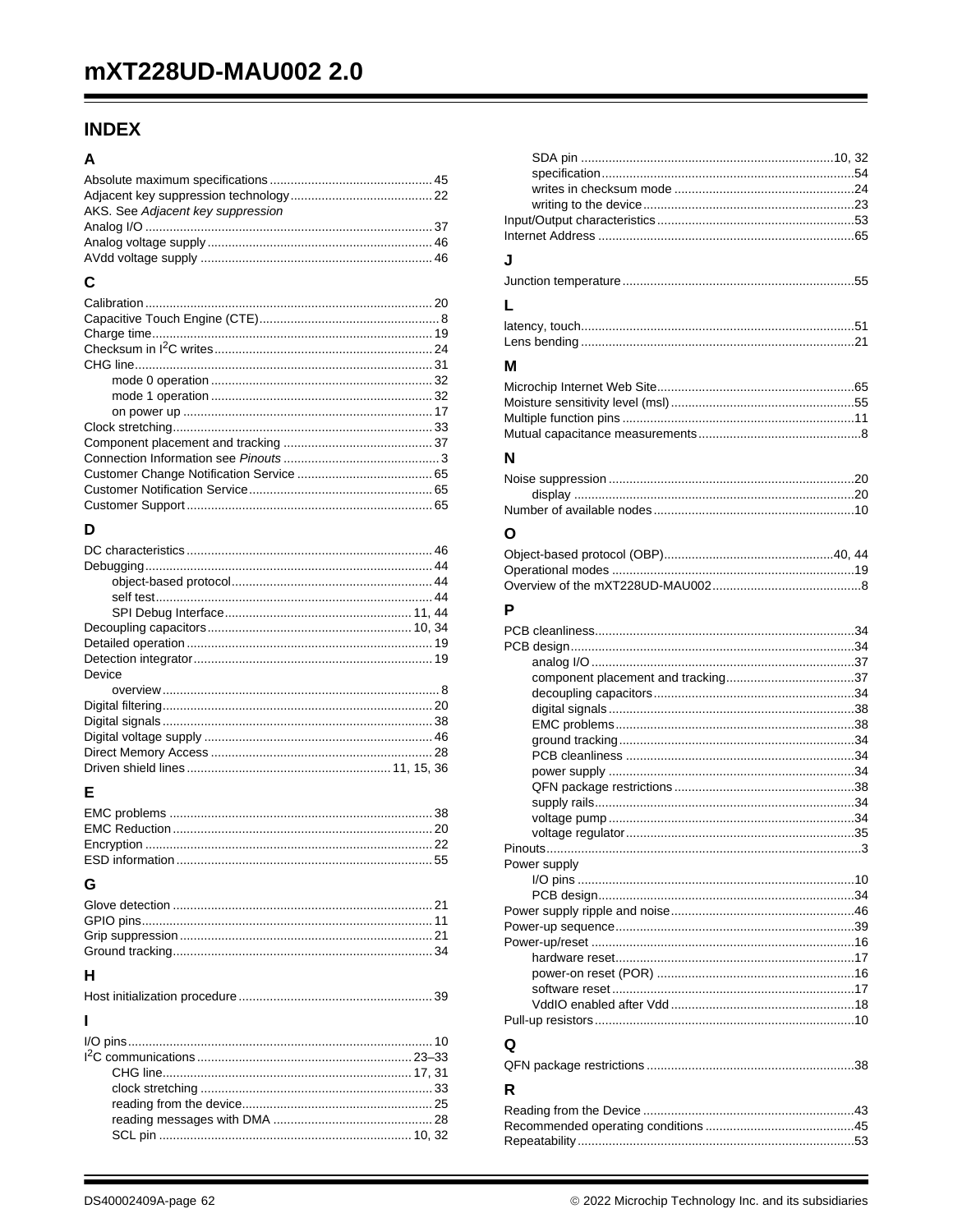# mXT228UD-MAU002 2.0

# ${\bf S}$

| т |  |
|---|--|
|   |  |
|   |  |
|   |  |
|   |  |
|   |  |
|   |  |
|   |  |
|   |  |
|   |  |
|   |  |
|   |  |
| U |  |
|   |  |
| V |  |
|   |  |
|   |  |
|   |  |
|   |  |
|   |  |
|   |  |
|   |  |

# W

| X |  |
|---|--|
|   |  |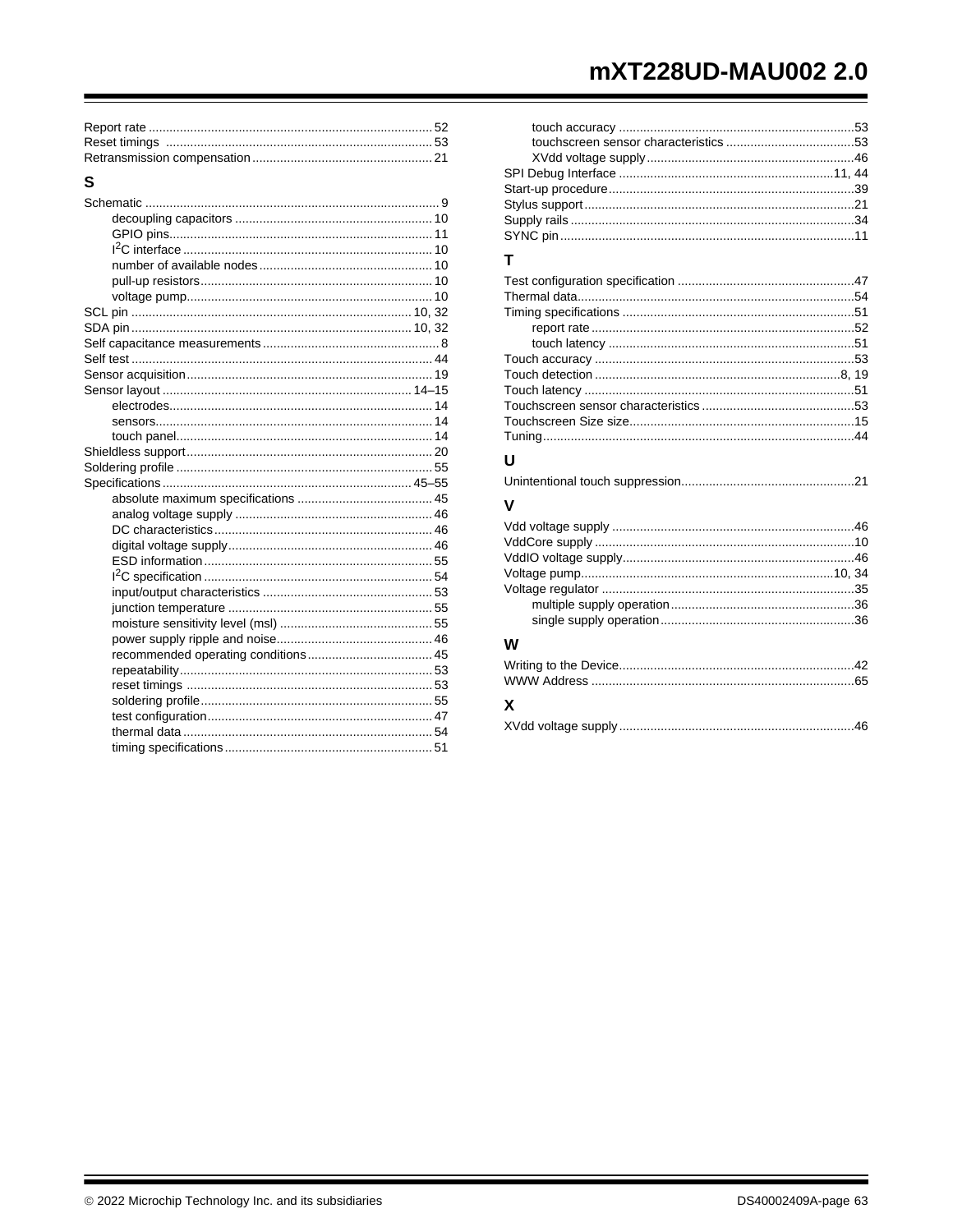# **PRODUCT IDENTIFICATION SYSTEM**

The table below gives details on the product identification system for maXTouch devices. See "Orderable Part Numbers" below for example part numbers for the mXT228UD-MAU002.

To order or obtain information, for example on pricing or delivery, refer to the factory or the listed sales office.

|                       | Device | Package                                                                 |     | Temperature<br>Range         | Tape and<br><b>Reel Option</b>                 | Pattern                                        |
|-----------------------|--------|-------------------------------------------------------------------------|-----|------------------------------|------------------------------------------------|------------------------------------------------|
| Device:               |        | Base device name                                                        |     |                              |                                                |                                                |
| Package:              |        | CC                                                                      | $=$ |                              |                                                | UFBGA (Ultra Thin Fine-pitch Ball Grid Array)  |
|                       |        | C <sub>2</sub>                                                          | $=$ |                              |                                                | UFBGA (Ultra Thin Fine-pitch Ball Grid Array)  |
|                       |        | <b>NH</b>                                                               | $=$ |                              |                                                | UFBGA (Ultra Thin Fine-pitch Ball Grid Array)  |
|                       |        | C <sub>4</sub>                                                          | $=$ |                              |                                                | X1FBGA (Extra Thin Fine-pitch Ball Grid Array) |
|                       |        | <b>MA</b>                                                               | $=$ |                              |                                                | XQFN (Super Thin Quad Flat No Lead Sawn)       |
|                       |        | MA <sub>5</sub>                                                         | $=$ |                              |                                                | XQFN (Super Thin Quad Flat No Lead Sawn)       |
| Temperature Range:    |        | U                                                                       | $=$ |                              | $-40^{\circ}$ C to $+85^{\circ}$ C (Grade 3)   |                                                |
|                       |        | T                                                                       | $=$ |                              | $-40^{\circ}$ C to $+85^{\circ}$ C (Grade 3)   |                                                |
|                       |        | B                                                                       | $=$ |                              | $-40^{\circ}$ C to +105 $^{\circ}$ C (Grade 2) |                                                |
| Tape and Reel Option: |        | Blank                                                                   | $=$ |                              | Standard Packaging (Tube or Tray)              |                                                |
|                       |        | R                                                                       | $=$ | Tape and Reel <sup>(1)</sup> |                                                |                                                |
| Pattern:              |        | Extension, QTP, SQTP, Code or Special Requirements<br>(Blank Otherwise) |     |                              |                                                |                                                |

# **Orderable Part Numbers**

| <b>Orderable Part Number</b>                      | <b>Firmware Revision</b> | <b>Description</b>                                                                                                       |
|---------------------------------------------------|--------------------------|--------------------------------------------------------------------------------------------------------------------------|
| ATMXT228UD-MAU002<br>(Supplied in trays)          | 2.0.AA                   | 56-pin XQFN $6 \times 6 \times 0.4$ mm, RoHS compliant<br>Industrial grade; not suitable for automotive characterization |
| ATMXT228UD-MAUR002<br>(Supplied in tape and reel) |                          |                                                                                                                          |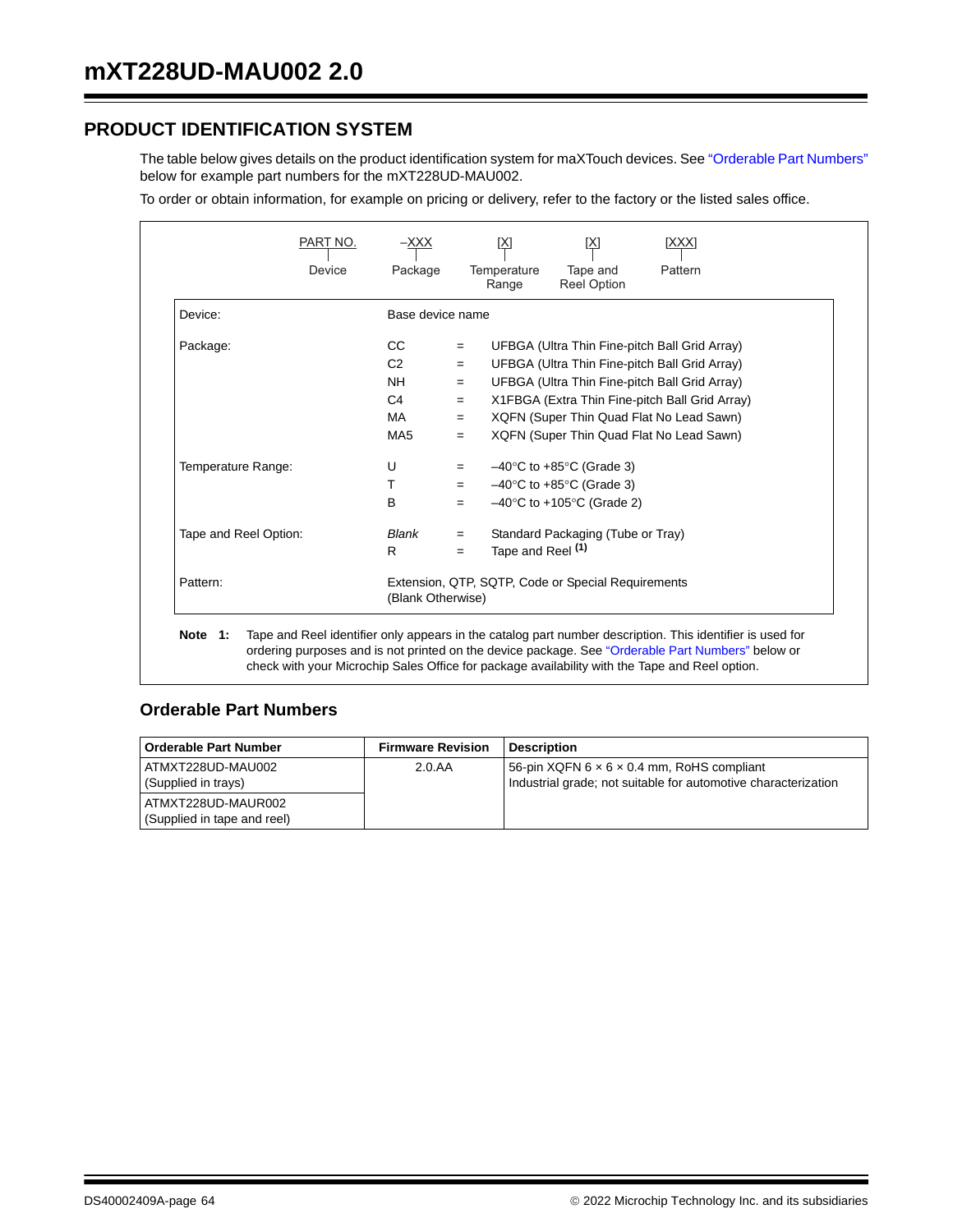# **THE MICROCHIP WEB SITE**

Microchip provides online support via our WWW site at www.microchip.com. This web site is used as a means to make files and information easily available to customers. Accessible by using your favorite Internet browser, the web site contains the following information:

- **Product Support** Datasheets and errata, application notes and sample programs, design resources, user's guides and hardware support documents, latest software releases and archived software
- **General Technical Support** Frequently Asked Questions (FAQ), technical support requests, online discussion groups, Microchip consultant program member listing
- **Business of Microchip** Product selector and ordering guides, latest Microchip press releases, listing of seminars and events, listings of Microchip sales offices, distributors and factory representatives

# **THE MAXTOUCH WEB SITE**

Information on Microchip's maXTouch product line can be accessed via the microchip web site at www.microchip.com, This information is also available for direct access via a short-cut at www.maxtouch.com. The maXTouch web pages contain the following information:

- **Product Information**  Product specifications, brochures, datasheets, protocol guides
- **Tools and Software**  Evaluation kits, maXTouch Studio, software libraries for individual maXTouch touch controllers
- **Training and Support** Generic application notes and training material for the maXTouch product range

# **CUSTOMER CHANGE NOTIFICATION SERVICE**

Microchip's customer notification service helps keep customers current on Microchip products. Subscribers will receive e-mail notification whenever there are changes, updates, revisions or errata related to a specified product family or development tool of interest.

To register, access the Microchip web site at www.microchip.com. Under "Support", click on "Customer Change Notification" and follow the registration instructions.

# **CUSTOMER SUPPORT**

Users of Microchip products can receive assistance through several channels:

- Distributor or Representative
- Local Sales Office
- Field Application Engineer (FAE)
- Technical Support

Customers should contact their distributor, representative or Field Application Engineer (FAE) for support. Local sales offices are also available to help customers. A listing of sales offices and locations is included in the back of this document.

Technical support is available through the web site at: http://microchip.com/support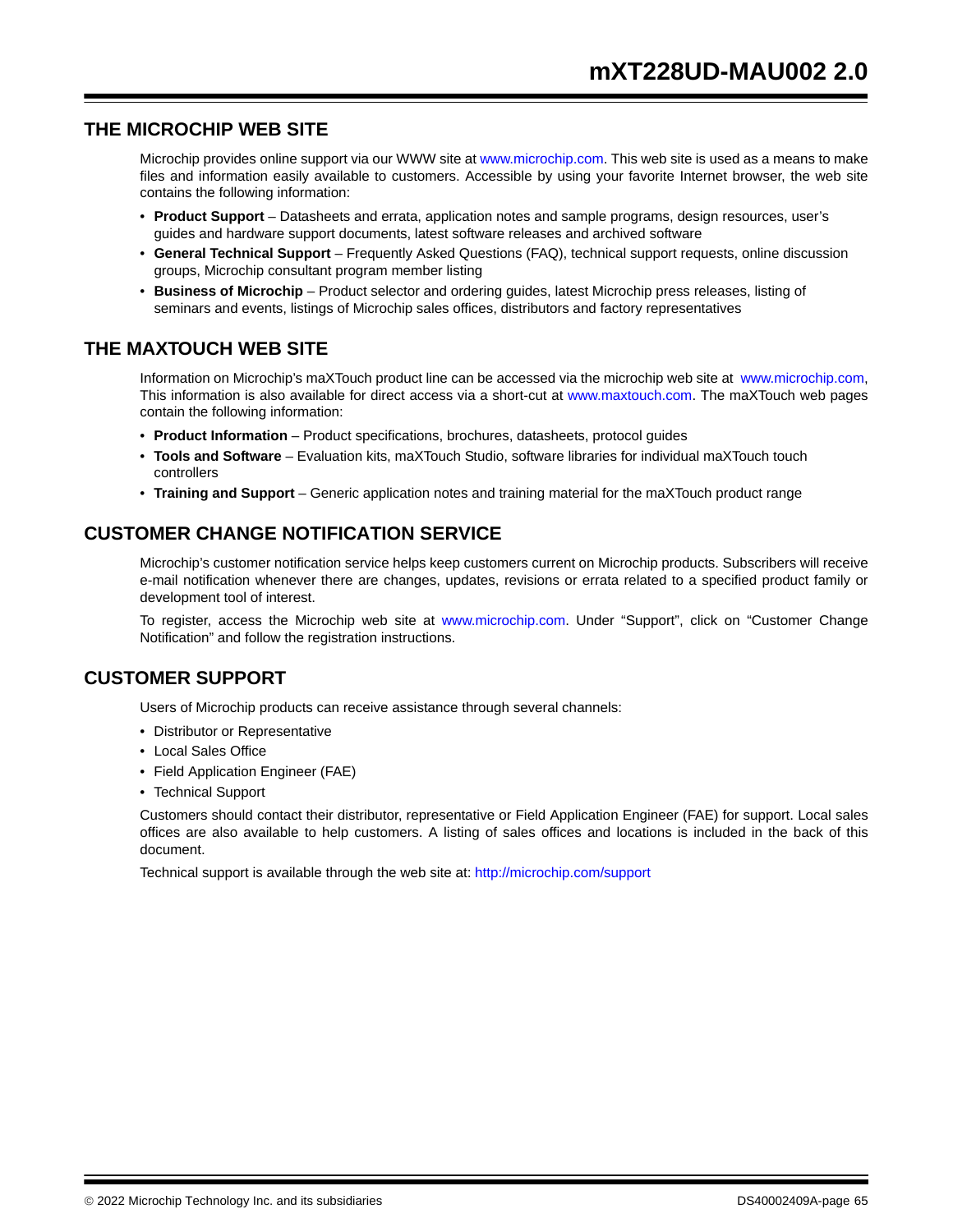**NOTES:**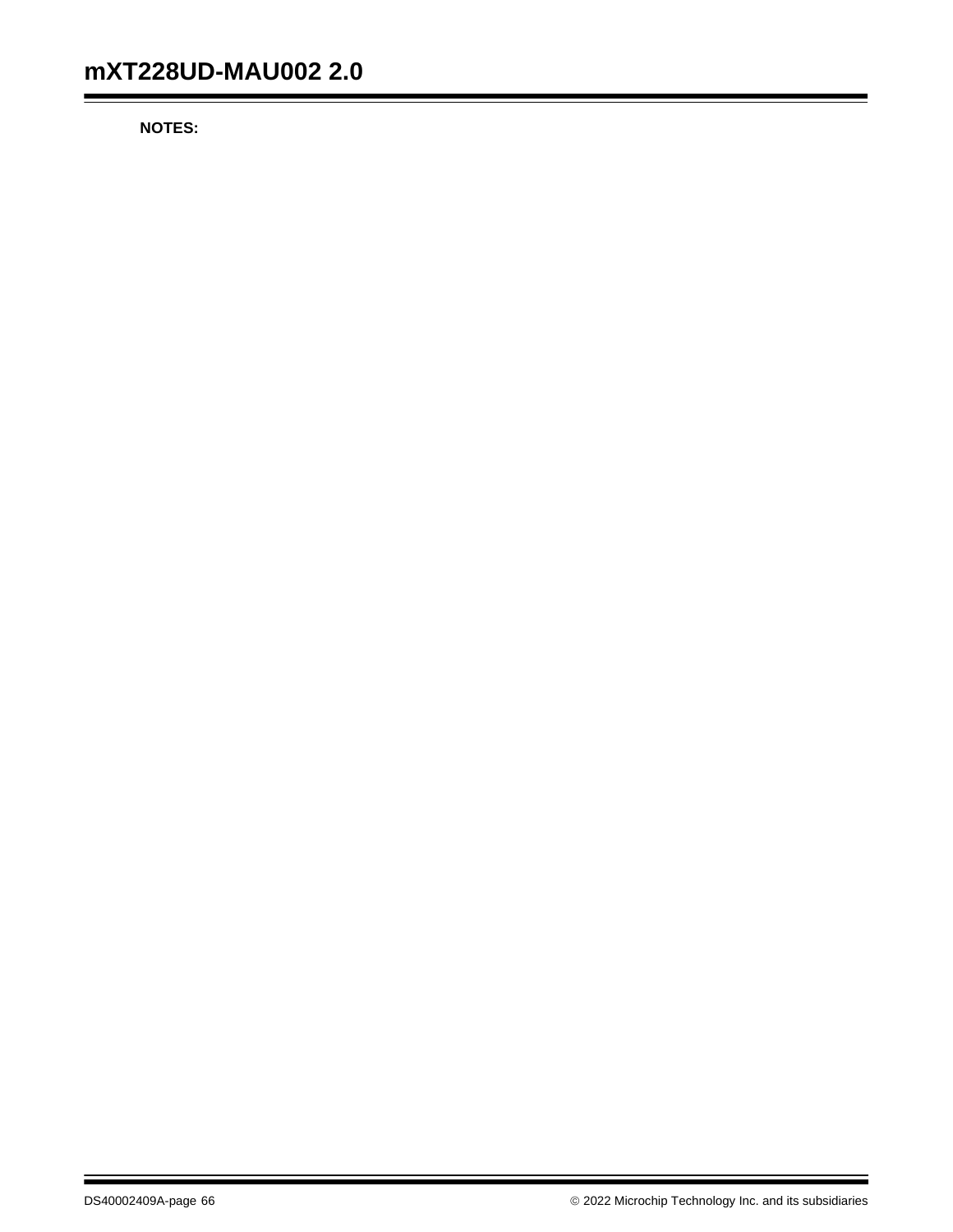#### **Note the following details of the code protection feature on Microchip products:**

- Microchip products meet the specifications contained in their particular Microchip Data Sheet.
- Microchip believes that its family of products is secure when used in the intended manner, within operating specifications, and under normal conditions.
- Microchip values and aggressively protects its intellectual property rights. Attempts to breach the code protection features of Microchip products is strictly prohibited and may violate the Digital Millennium Copyright Act.
- Neither Microchip nor any other semiconductor manufacturer can guarantee the security of its code. Code protection does not mean that we are guaranteeing the product is "unbreakable". Code protection is constantly evolving. Microchip is committed to continuously improving the code protection features of our products.

This publication and the information herein may be used only with Microchip products, including to design, test, and integrate Microchip products with your application. Use of this information in any other manner violates these terms. Information regarding device applications is provided only for your convenience and may be superseded by updates. It is your responsibility to ensure that your application meets with your specifications. Contact your local Microchip sales office for additional support or, obtain additional support at https://www.microchip.com/en-us/support/ design-help/client-supportservices.

THIS INFORMATION IS PROVIDED BY MICROCHIP "AS IS". MICROCHIP MAKES NO REPRESENTATIONS OR WARRANTIES OF ANY KIND WHETHER EXPRESS OR IMPLIED, WRITTEN OR ORAL, STATUTORY OR OTHERWISE, RELATED TO THE INFORMATION INCLUDING BUT NOT LIMITED TO ANY IMPLIED WARRANTIES OF NON-INFRINGEMENT, MERCHANTABILITY, AND FITNESS FOR A PARTICULAR PURPOSE, OR WARRANTIES RELATED TO ITS CONDITION, QUALITY, OR PERFORMANCE.

IN NO EVENT WILL MICROCHIP BE LIABLE FOR ANY INDIRECT, SPECIAL, PUNITIVE, INCIDENTAL, OR CONSEQUENTIAL LOSS, DAMAGE, COST, OR EXPENSE OF ANY KIND WHATSOEVER RELATED TO THE INFORMATION OR ITS USE, HOWEVER CAUSED, EVEN IF MICROCHIP HAS BEEN ADVISED OF THE POSSIBILITY OR THE DAMAGES ARE FORESEEABLE. TO THE FULLEST EXTENT ALLOWED BY LAW, MICROCHIP'S TOTAL LIABILITY ON ALL CLAIMS IN ANY WAY RELATED TO THE INFORMATION OR ITS USE WILL NOT EXCEED THE AMOUNT OF FEES, IF ANY, THAT YOU HAVE PAID DIRECTLY TO MICROCHIP FOR THE INFORMATION. Use of Microchip devices in life support and/or safety applications is entirely at the buyer's risk, and the buyer agrees to defend, indemnify and hold harmless Microchip from any and all damages, claims, suits, or expenses resulting from such use. No licenses are conveyed, implicitly or otherwise, under any Microchip intellectual property rights unless otherwise stated.

#### **Trademarks**

The Microchip name and logo, the Microchip logo, Adaptec, AnyRate, AVR, AVR logo, AVR Freaks, BesTime, BitCloud, CryptoMemory, CryptoRF, dsPIC, flexPWR, HELDO, IGLOO, JukeBlox, KeeLoq, Kleer, LANCheck, LinkMD, maXStylus, maXTouch, MediaLB, megaAVR, Microsemi, Microsemi logo, MOST, MOST logo, MPLAB, OptoLyzer, PIC, picoPower, PICSTART, PIC32 logo, PolarFire, Prochip Designer, QTouch, SAM-BA, SenGenuity, SpyNIC, SST, SST Logo, SuperFlash, Symmetricom, SyncServer, Tachyon, TimeSource, tinyAVR, UNI/O, Vectron, and XMEGA are registered trademarks of Microchip Technology Incorporated in the U.S.A. and other countries.

AgileSwitch, APT, ClockWorks, The Embedded Control Solutions Company, EtherSynch, Flashtec, Hyper Speed Control, HyperLight Load, IntelliMOS, Libero, motorBench, mTouch, Powermite 3, Precision Edge, ProASIC, ProASIC Plus, ProASIC Plus logo, Quiet-Wire, SmartFusion, SyncWorld, Temux, TimeCesium, TimeHub, TimePictra, TimeProvider, TrueTime, WinPath, and ZL are registered trademarks of Microchip Technology Incorporated in the U.S.A.

Adjacent Key Suppression, AKS, Analog-for-the-Digital Age, Any Capacitor, AnyIn, AnyOut, Augmented Switching, BlueSky, BodyCom, CodeGuard, CryptoAuthentication, CryptoAutomotive, CryptoCompanion, CryptoController, dsPICDEM, dsPICDEM.net, Dynamic Average Matching, DAM, ECAN, Espresso T1S, EtherGREEN, GridTime, IdealBridge, In-Circuit Serial Programming, ICSP, INICnet, Intelligent Paralleling, Inter-Chip Connectivity, JitterBlocker, Knob-on-Display, maxCrypto, maxView, memBrain, Mindi, MiWi, MPASM, MPF, MPLAB Certified logo, MPLIB, MPLINK, MultiTRAK, NetDetach, NVM Express, NVMe, Omniscient Code Generation, PICDEM, PICDEM.net, PICkit, PICtail, PowerSmart, PureSilicon, QMatrix, REAL ICE, Ripple Blocker, RTAX, RTG4, SAM-ICE, Serial Quad I/O, simpleMAP, SimpliPHY, SmartBuffer, SmartHLS, SMART-I.S., storClad, SQI, SuperSwitcher, SuperSwitcher II, Switchtec, SynchroPHY, Total Endurance, TSHARC, USBCheck, VariSense, VectorBlox, VeriPHY, ViewSpan, WiperLock, XpressConnect, and ZENA are trademarks of Microchip Technology Incorporated in the U.S.A. and other countries.

SQTP is a service mark of Microchip Technology Incorporated in the U.S.A.

The Adaptec logo, Frequency on Demand, Silicon Storage Technology, Symmcom, and Trusted Time are registered trademarks of Microchip Technology Inc. in other countries.

GestIC is a registered trademark of Microchip Technology Germany II GmbH & Co. KG, a subsidiary of Microchip Technology Inc., in other countries.

All other trademarks mentioned herein are property of their respective companies.

© 2022, Microchip Technology Incorporated and its subsidiaries. All Rights Reserved.

ISBN: 978-1-6683-0114-2

*For information regarding Microchip's Quality Management Systems, please visit www.microchip.com/quality.*